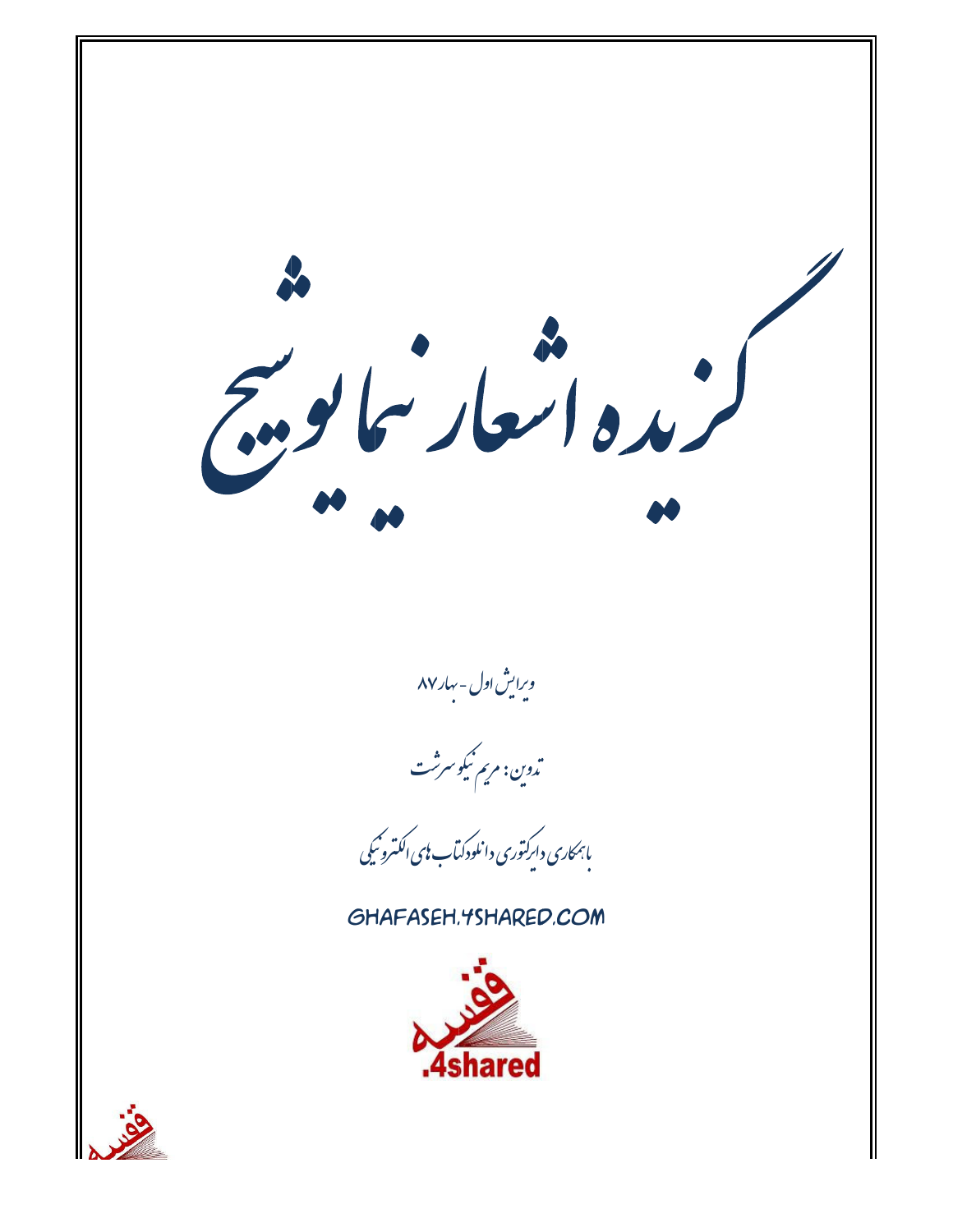وبرايش <sub>ا</sub>ول :<br>\*

| از : قصه ی رنگ پریده ، خون سرد | صفحه ٣  |
|--------------------------------|---------|
| ای شب                          | صفحه ٣٨ |
| منت دو نان                     | صفحه ۴۳ |
| شير                            | صفحه ۴۴ |
| چشمه ی کوچک                    | صفحه ۵۰ |
| يادگار                         | صفحه ۵۴ |
| آنگاسی                         | صفحه ٥٨ |
| بز ملا حسن                     | صفحه9۵  |
| گل نازدار                      | صفحه7۶  |
| مفسده ی گل                     | صفحه ۶۶ |
| گل زودرس                       | صفحه ۷۰ |

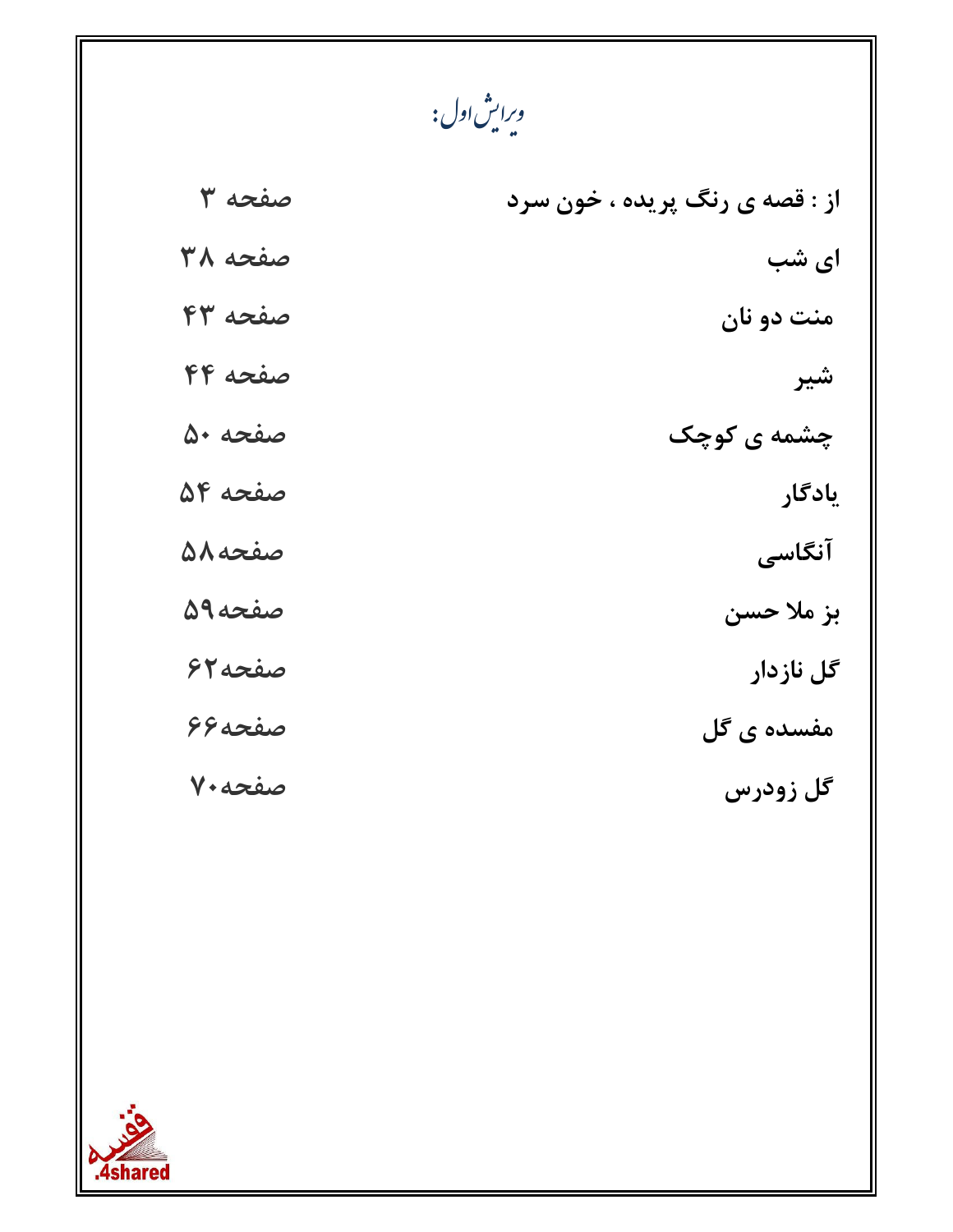از : قصه ی رنگ پریده ، خون سرد

من ندانم با که گویم شرح درد قصه ی رنگ پریده ، خون سرد ؟

هر که با من همره و پیمانه شد عاقبت شیدا دل و دیوانه شد

قصه ام عشاق را دلخون کند عاقبت ، خواننده را مجنون کند

آتش عشق است و گیرد در کسی کاو ز سوز عشق ، می سوزد بسی

قصه ای دارم من از پاران خویش قصه ای از بخت و از دوران خویش

> یاد می اید مرکز کودکی همره من بوده همواره یکی

قصه ای دارم از این همراه خود همره خوش ظاهر بدخواه خود

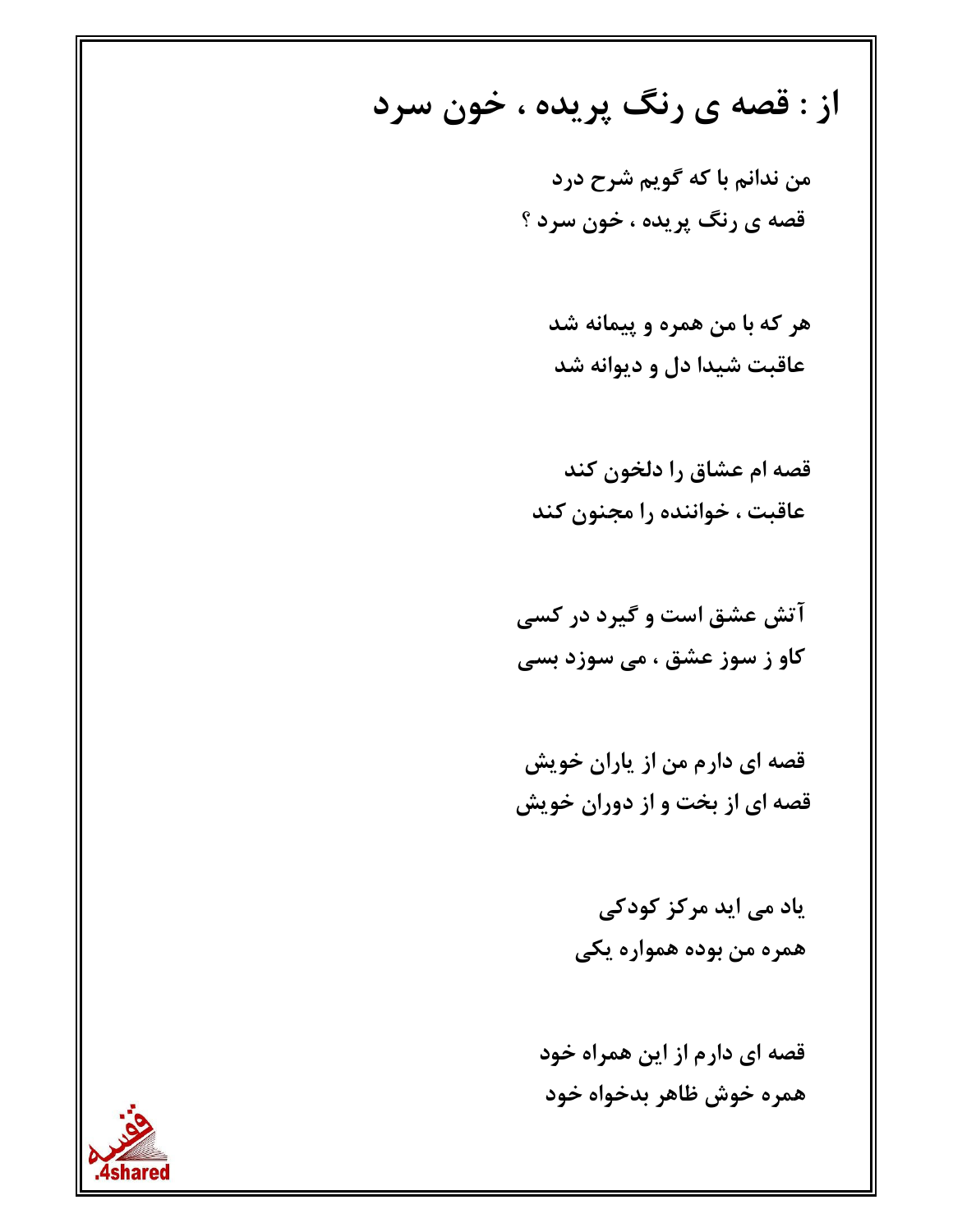او مرا همراه بودی هر دمی سیرها می کردم اندر عالمی

یک نگارستانم آمد در نظر اندرو هر گونه حس و زيب و فر

هر یکی محنت زدا ،خاطر نواز شیوه ی جلوه گری را کرده ساز

هر یکی با یک کرشمه ،یک هنر هوش بردی و شکیبایی ز سر

هر نگاری را به دست اندر کمند می کشیدی هر که افتادی به بند

بهر ایشان عالمی گرد آمده محو گشته ، عاشق و حیرت زده

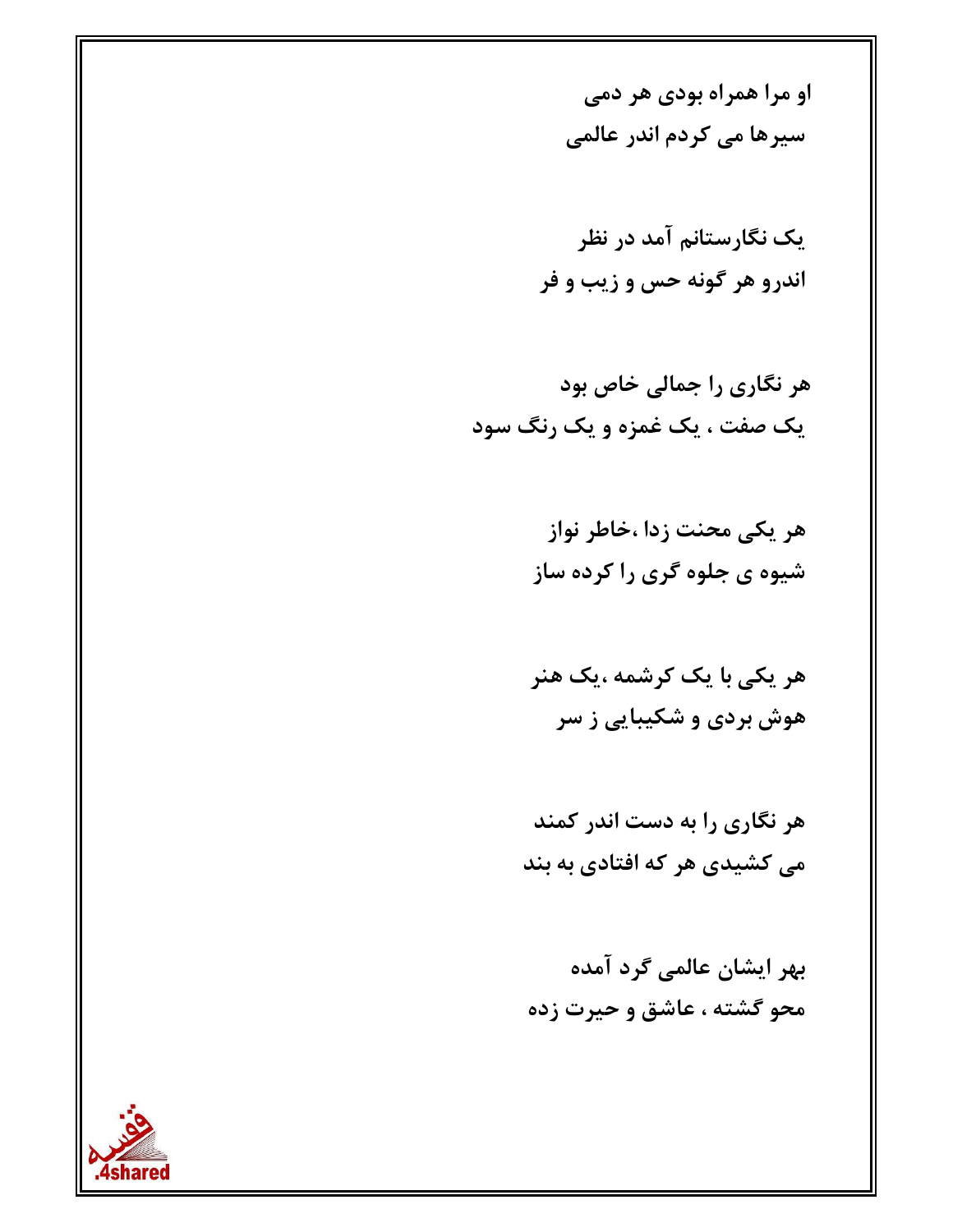من که در این حلقه بودم بیقرار عاقبت كردم نگاري اختيار

- رفت از من طاقت و صبر و قرار باز می جستم همیشه وصل یار
- هر کجا بودم ، به هر جا می شدم بود آن همراه دیرین در پیم

- بس که دیدم نیکی و یاری او مار سازی و مددکاری او
- گفتم : ای غافل بباید جست او هر که باشد دوستار توست او

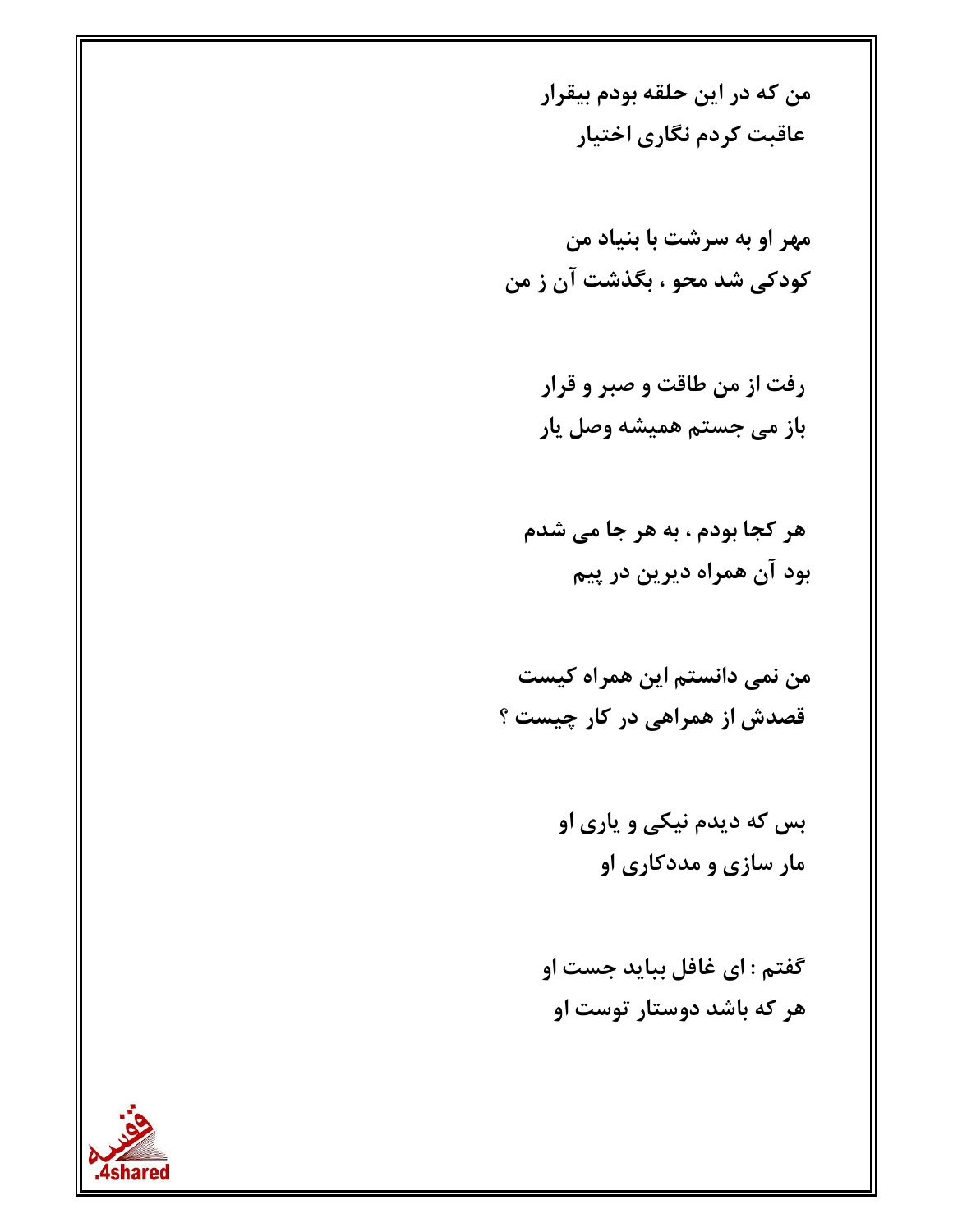شادی تو از مدد کاری اوست باز پرس از حال این دیرینه دوست

> گفتمش : ای نازنین یار نکو همرها ،تو چه کسي ؟ آخر بگو

کیستی ؟ چه نام داری ؟ گفت : عشق گفت : چونی ؟ حال تو چون است ؟ من

گفتمش : روی تو بزداید محن تو كجايي ؟ من خوشم ؟ گفتم : خوشي

خوب صورت ، خوب سيرت ، دلكشي به به از کردار و رفتار خوشت

> به به از این جلوه های دلکشت بي تو يک لحظه نخواهم زندگي

> > خیر بینی ، باش در پایندگی باز ای و ره نما ، در پیش رو

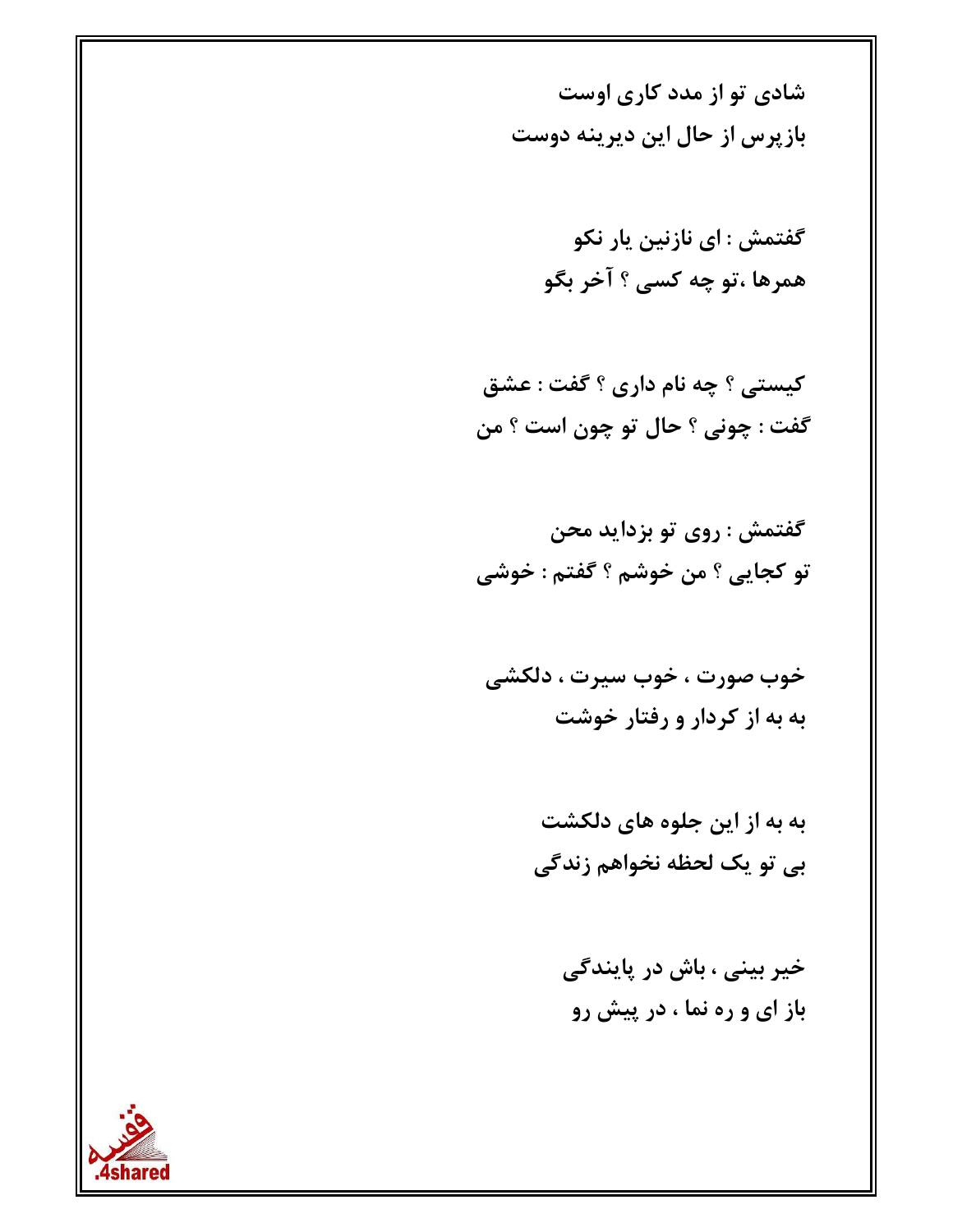که منم آماده و مفتون تو در ره افتاد و من از دنبال وي

شاد می رفتم بدی نی ، بیم نی در پی او سپرها کردم بسی

از همه دور و نمي ديديم كسي چون که در من سوز او تاثیر کرد

عالمي در نزد من تغيير كرد عشق ، کاول صورتی نیکوی داشت

بس بدی ها عاقبت در خوی داشت روز درد و روز نکامی رسید

عشق خوش ظاهر مرا در غم کشید ناگهان ديدم خطا كردم ،خطا

> که بدو کردم ز خامی اقتفا آدم کم تجربه ظاهر پرست

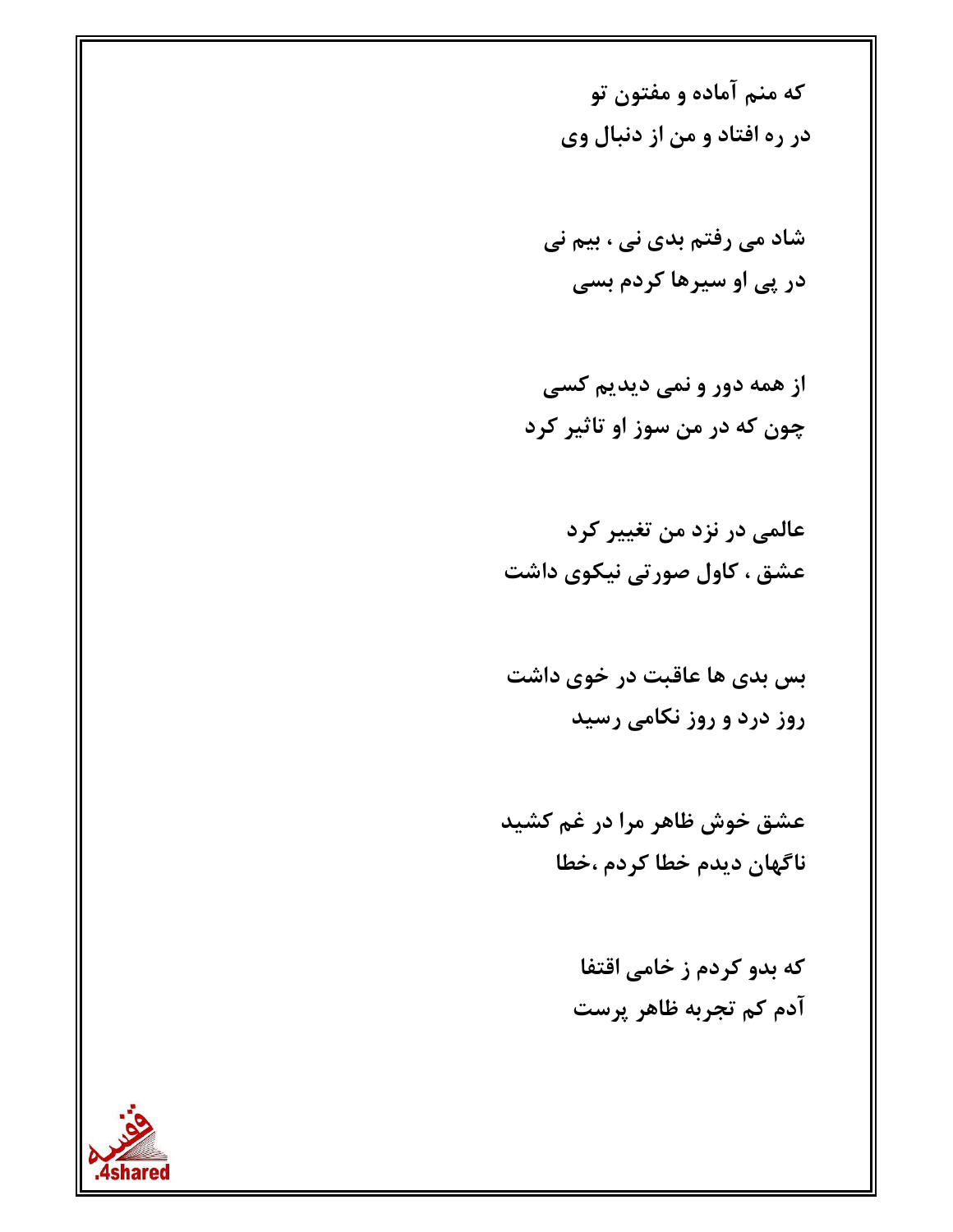ز آفت و شر زمان هرگز نرست من ز خامی عشق را خوردم فریب

> که شدم از شادمانی بی نصیب در پشیمانی سر آمد روزگار

یک شبی تنها بدم در کوهسار سر به زانوی تفکر برده پیش

محو گشته در پریشانی خویش زار می نالیدم از خامی خود

در نخستین درد و نکامی خود که : چرا بی تجربه ، بی معرفت

بی تأمل ،بی خبر ،بی مشورت من که هیچ از خوی او نشناختم

از چه آخر جانب او تاختم ؟ دیدم از افسوس و ناله نیست سود

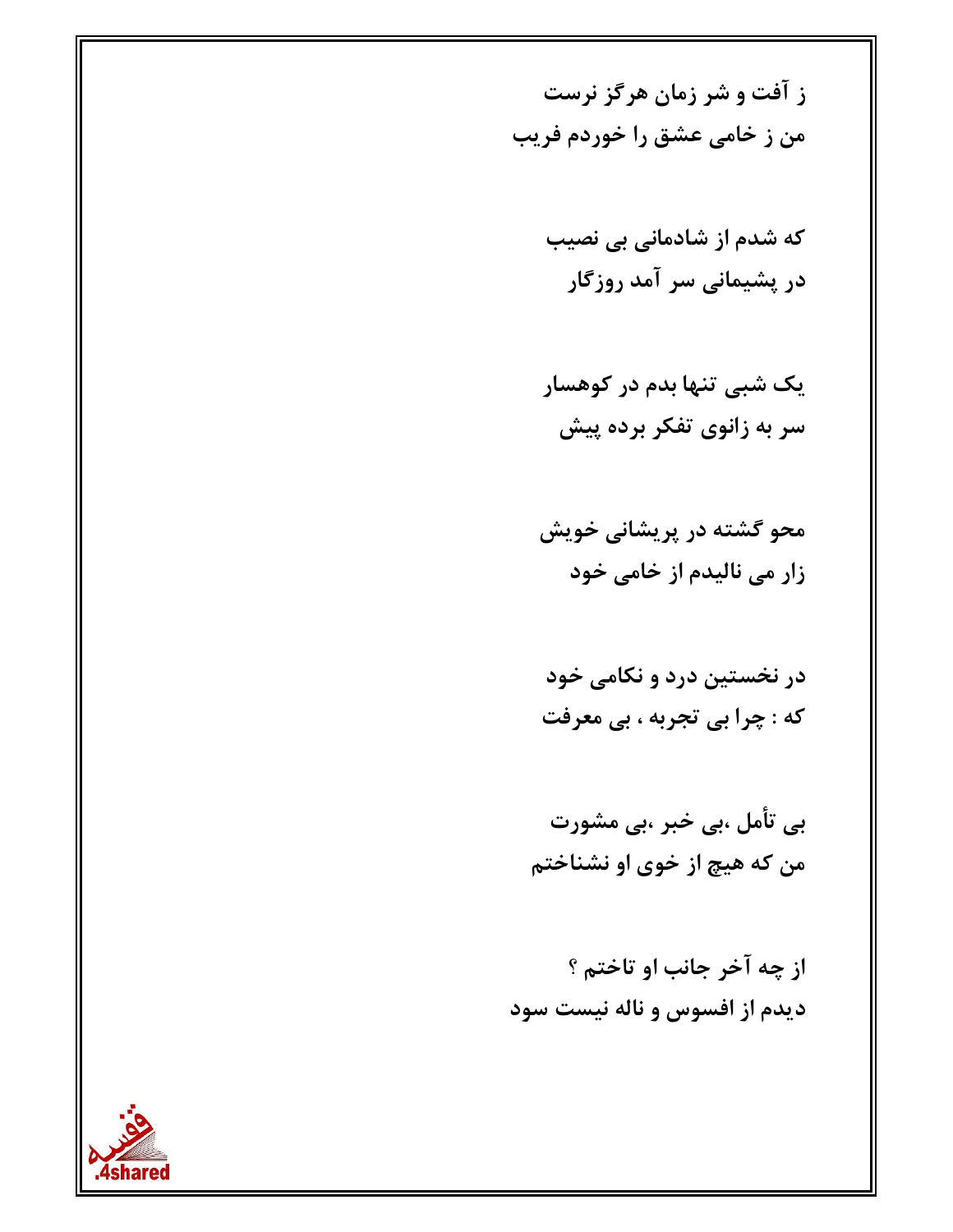درد را باید یکی چاره نمود چاره می جستم که تا گردم رها

زان جهان درد وطوفان بلا سعی می کردم بھر جیله شود

چاره ی این عشق بد پیله شود عشق کز اول مرا درحکم بود

س آنچه می گفتم بکن ، آن می نمود من ندانستم چه شد کان روزگار

> اندک اندک برد از من اختیار هر چه کردم که از او گردم رها

> در نهان می گفت با من این ندا بايدت جويي هميشه وصل او

که فکنده ست او تو را در جست و جو ترک آن زیبارخ فرخنده حال

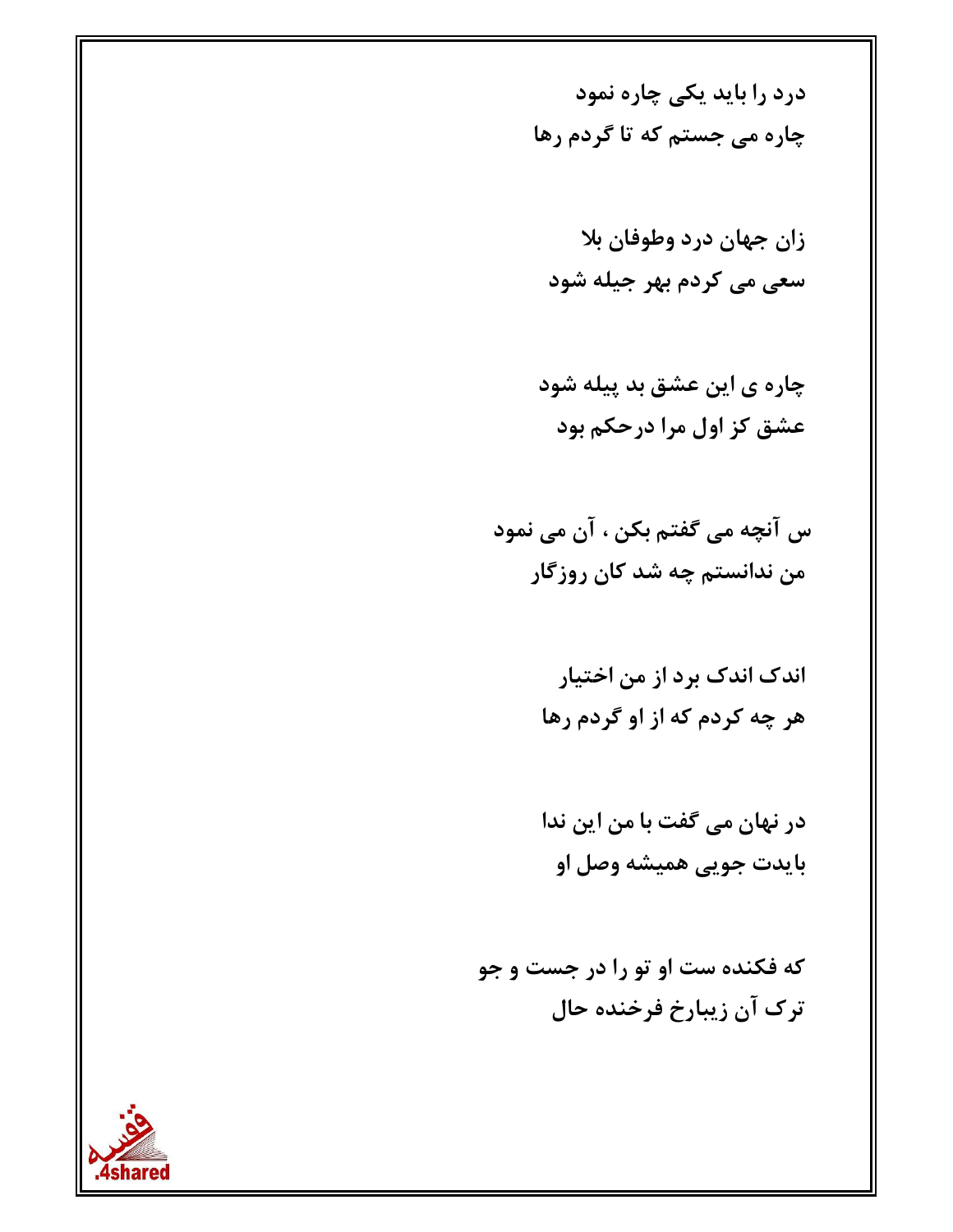از محال است ، از محال است از محال گفتم : ای یار من شوریده سر

> سوختم در محنت و درد و خطر در میان آتشم آورده ای

این چه کار است ، اینکه با من کرده ای ؟ چند داری جان من در بند ، چند ؟

> بگسل آخر از من بیچاره بند هر چه کردم لابه و افغان و داد

گوش بست و چشم را بر هم نهاد يعني : اي بيچاره بايد سوختن

> نه به آزادی سرور اندوختن بایدت داری سر تسلیم پیش

تا ز سوز من بسوزی جان خویش چون که دیدم سرنوشت خویش را

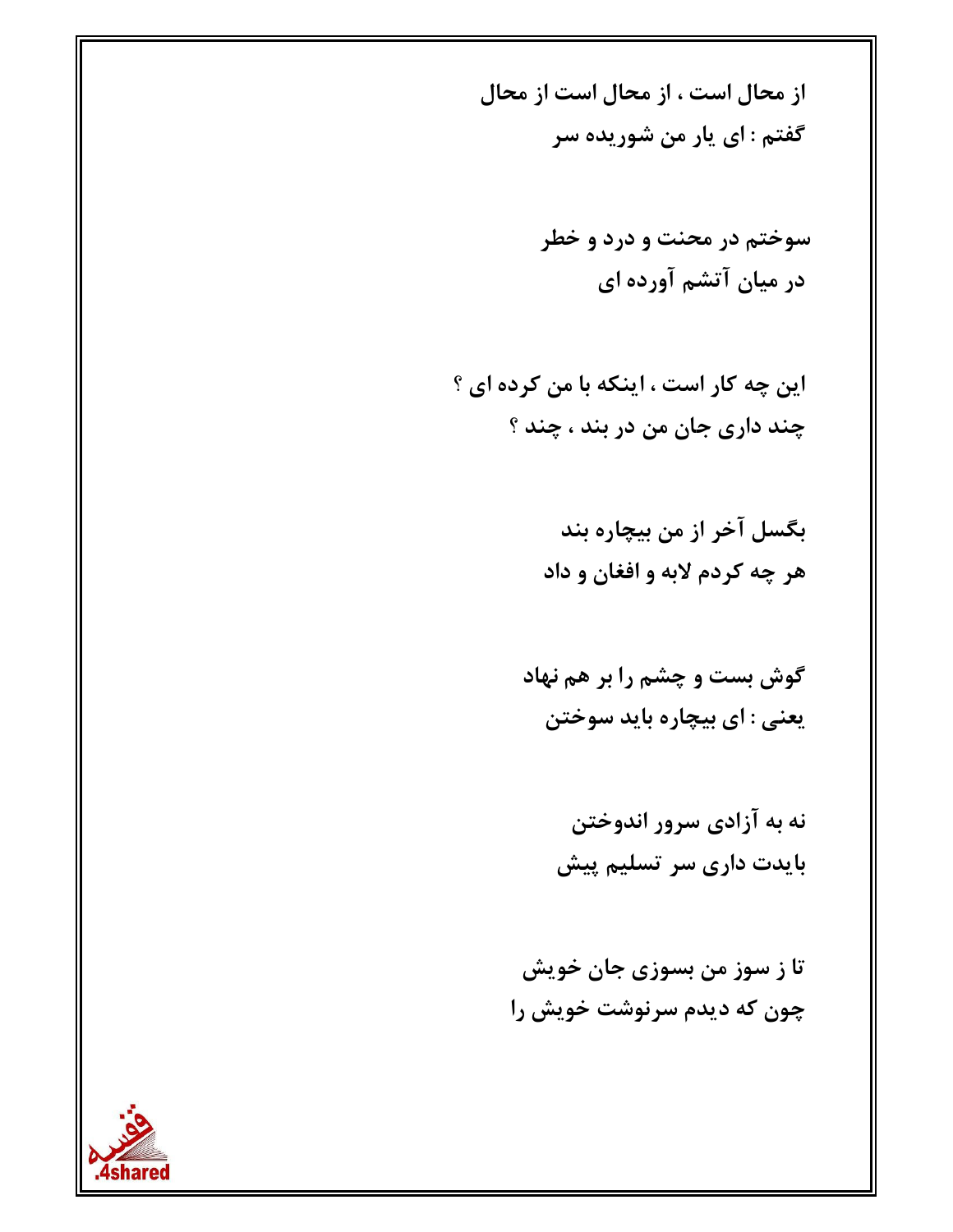تن بدادم تا بسوزم در بلا مبتلا را چیست چاره جز رضا

چون نیابد راه دفع ابتلا ؟ این سزای آن کسان خام را

که نیندیشند هیچ انجام را سالها بگذشت و در بندم اسیر

کو مرا یک یاوری ، کو دستگیر ؟ می کشد هر لحظه ام در بند سخت

او چه خواهد از من برگشته بخت ؟ ای دریغا روزگارم شد سیاه

آه از این عشق قوی پی آه ! آه کودکی کو ! شادمانی ها چه شد ؟

تازگی ها ، کامرانی ها چه شد ؟ چه شد آن رنگ من و آن حال من

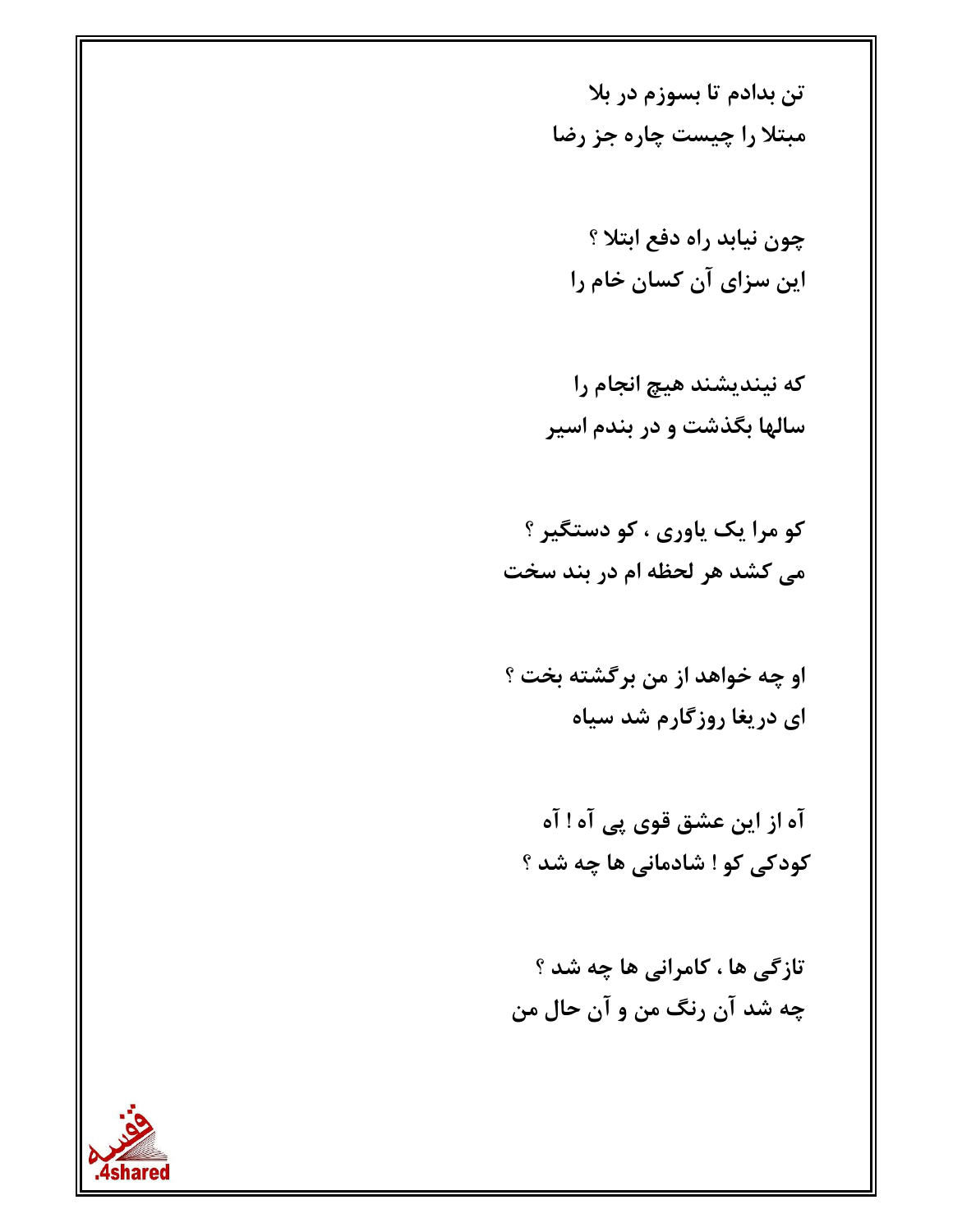محو شد آن اولين آمال من شد پريده ،رنگ من از رنج و درد

اين منم : رنگ پريده ،خون سرد عشقم آخر در جهان بدنام کرد

آخرم رسوای خاص و عام کرد وه ! چه نیرنگ و چه افسون داشت او

> که مرا با جلوه مغتون داشت او عاقبت آواره ام کرد از دیار

نه مرا غمخواری و نه هیچ پار می فزاید درد و آسوده نیم

چيست اين هنگامه ، آخر من کيم ؟ که شده ماننده ی دیوانگان

می روم شیدا سر و شیون کنان مي روم هر جا ، به هر سو ، کو به کو

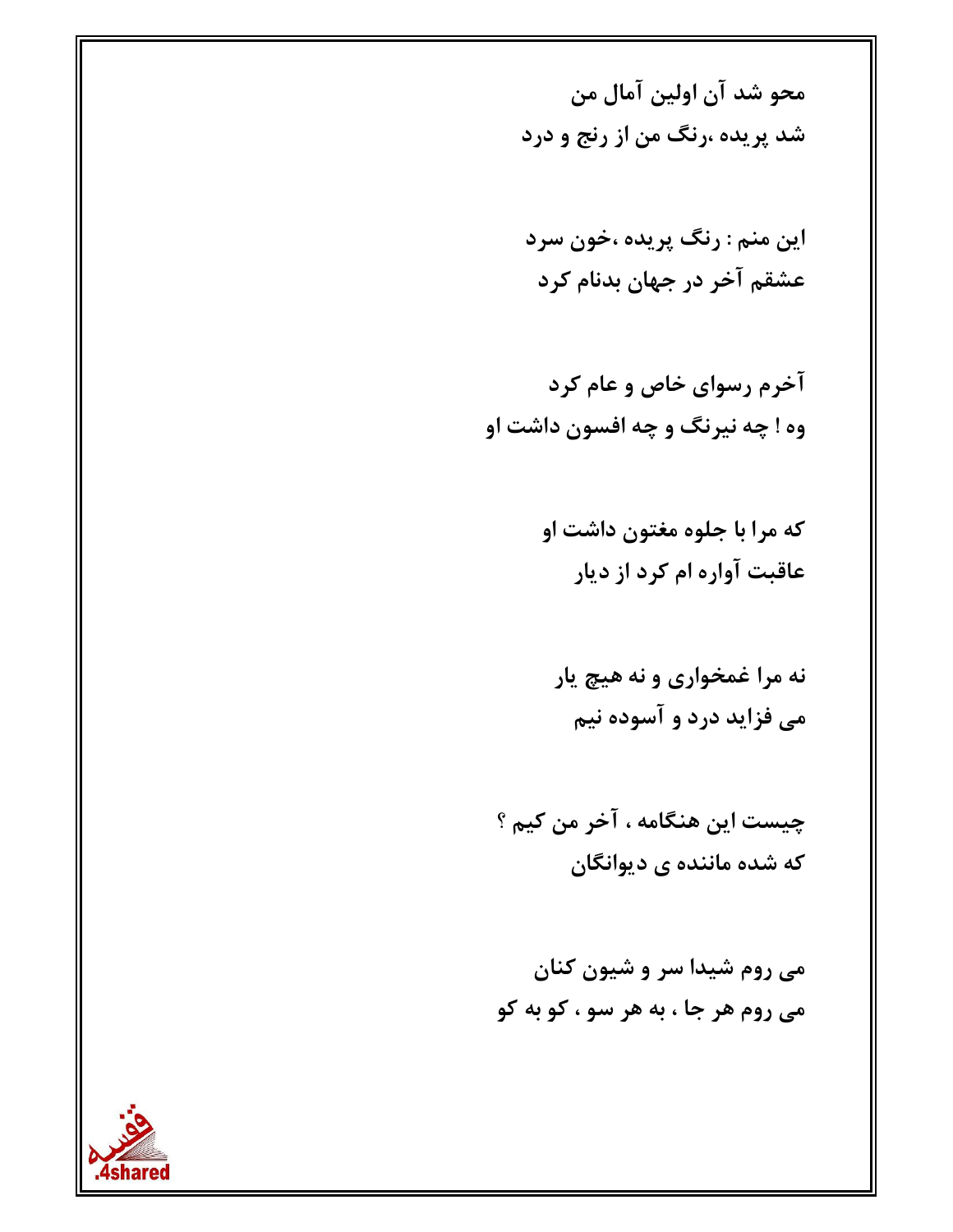خود نمي دانم چه دارم جست و جو سخت حیران می شوم در کار خود

> که نمی دانم ره و رفتار خود خیرہ خیرہ گاہ گریان می شوم

> بی سبب گاهی گریزان می شوم زشت آمد در نظرها کار من

خلق نفرت دارد از گفتار من دور گشتند از من آن پاران همه

چه شدند ایشان ، چه شد آن همهمه ؟ چه شد آن پاری که از پاران من

> خويش را خواندي ز جانبازان من ؟ من شنیدم بود از آن انجمن

> > كه ملامت گو بدند و ضد من چه شد آن یار نکویی کز فا

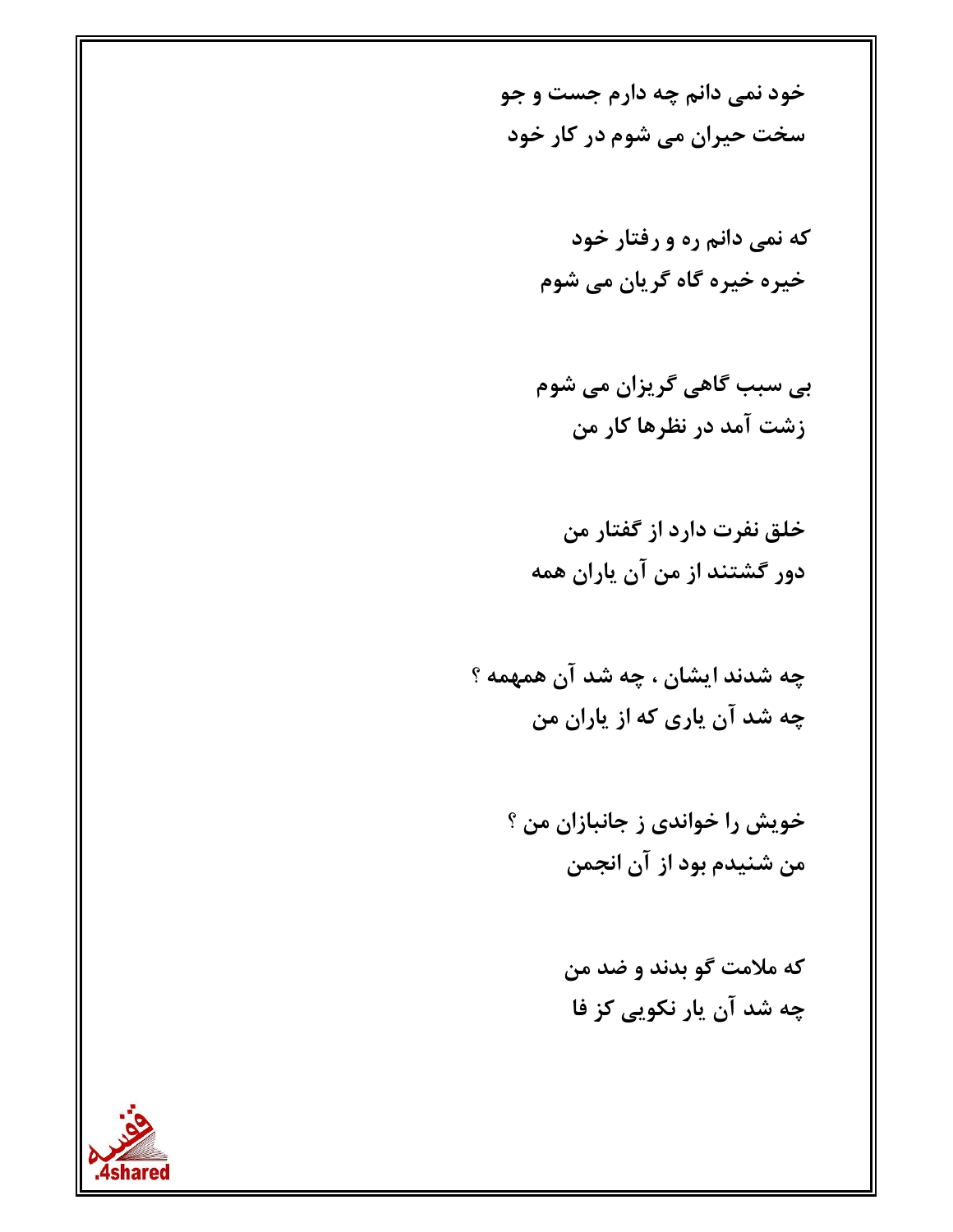دم زدي پيوسته با من از وفا ؟ گم شد از من ، گم شدم از یاد او

> ماند بر جا قصه ی بیداد او بي مروت يار من ، اي بي وفا

بی سبب از من چرا گشتی جدا ؟ بي مروت اين جفاهايت چراست ؟

يار ، آخر آن وفاهايت كجاست ؟ چه شد آن پاری که با من داشتی

دعوی یک باطنی و آشتی ؟ چون مرا بیچاره و سرگشته دید

اندک اندک آشنایی را برید ديدمش ، گفتم : منم نشناخت او

> بی تأمل روز من برتافت او دوستی این بود ز ابنای زمان

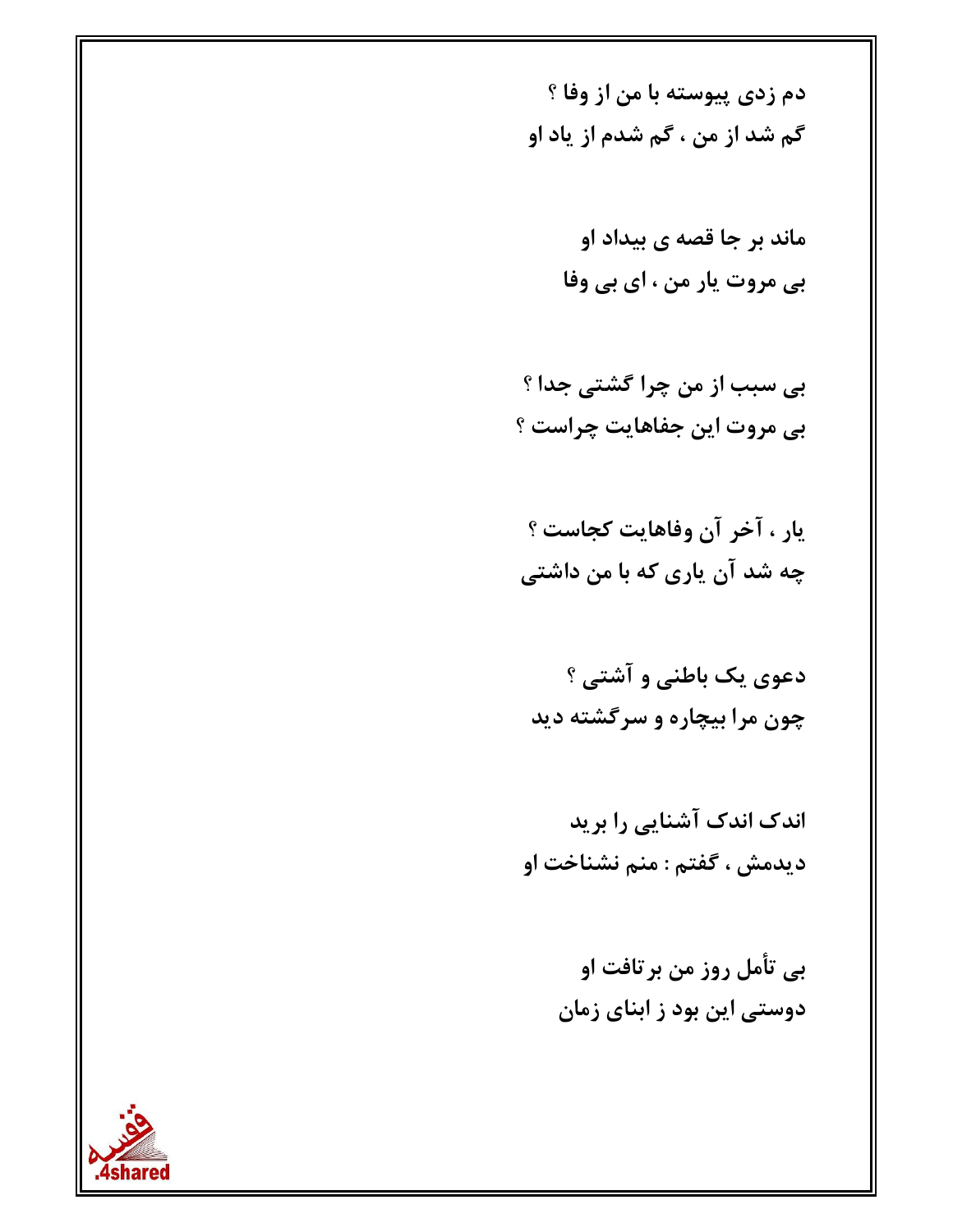مرحبا بر خوی پاران جهان مرحبا بر پایداری های خلق

دوستي خلق و ياري هاي خلق بس که دیدم جور از پاران خود

وز سراسر مردم دوران خود من شدم : رنگ پريده ، خون سرد

پس نشاید دوستی با خلق کرد واي بر حال من بدبخت!واي

کس به درد من مبادا مبتلای عشق با من گفت : از جا خیز ، هان

> خلق را از درد بدبختی رهان خواستم تا ره نمایم خلق را

تا ز نکامی رهانم خلق را می نمودم راهشان ، رفتارشان

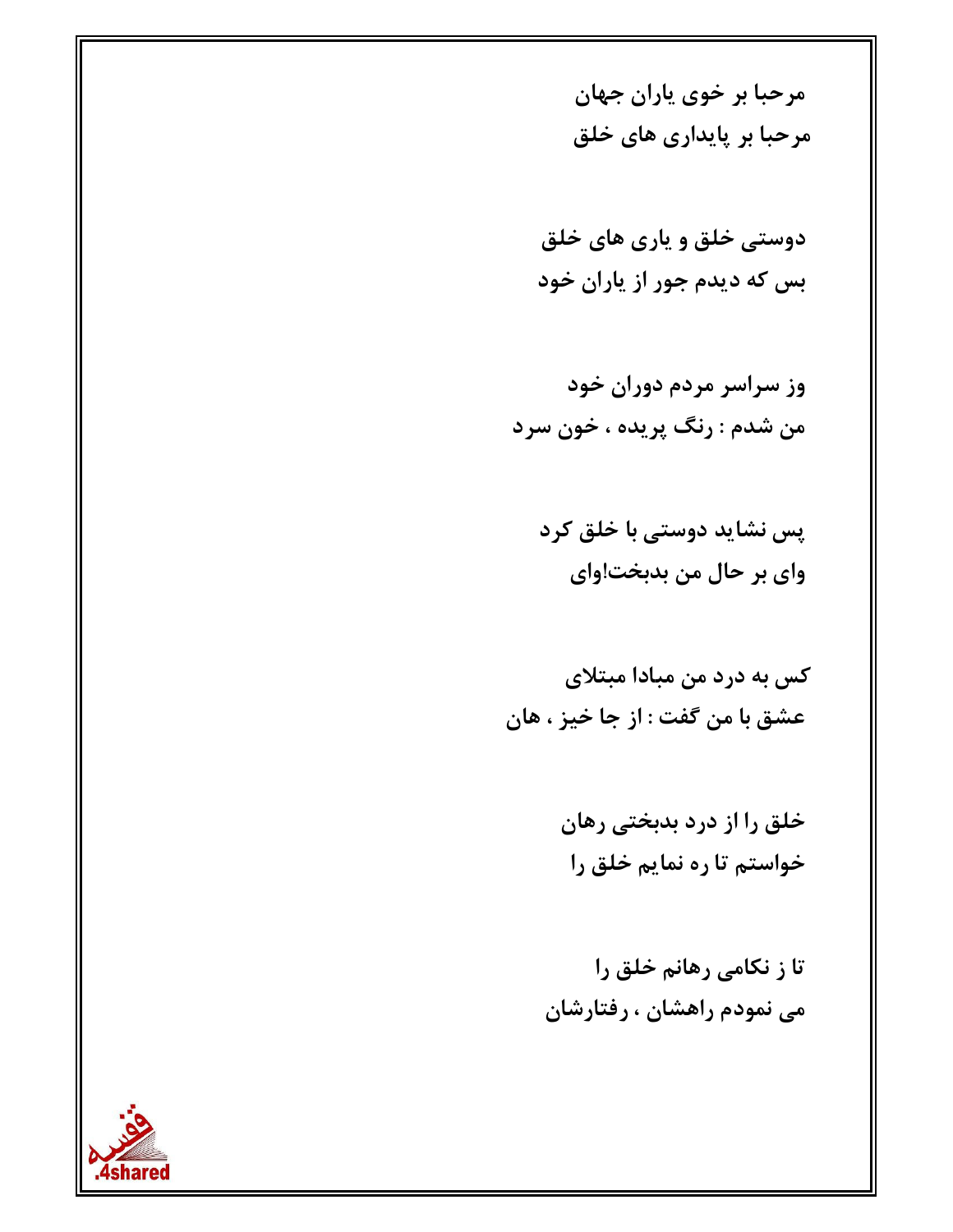منع می کردم من از پیکارشان خلق صاحب فهم صاحب معرفت

عاقبت نشنيد پندم ، عاقبت جمله می گفتند او دیوانه است

گاه گفتند او پی افسانه است خلقم آخر بس ملامت ها نمود

سرزنش ها و حقارت ها نمود با چنین هدیه مرا پاداش کرد

هدیه ،آری ، هدیه ای از رنج و درد که پریشانی من افزون نمود

خیرخواهی را چنین پاداش بود عاقبت قدر مرا نشناختند

بی سبب آزرده از خود ساختند بیشتر آن کس که دانا می نمود

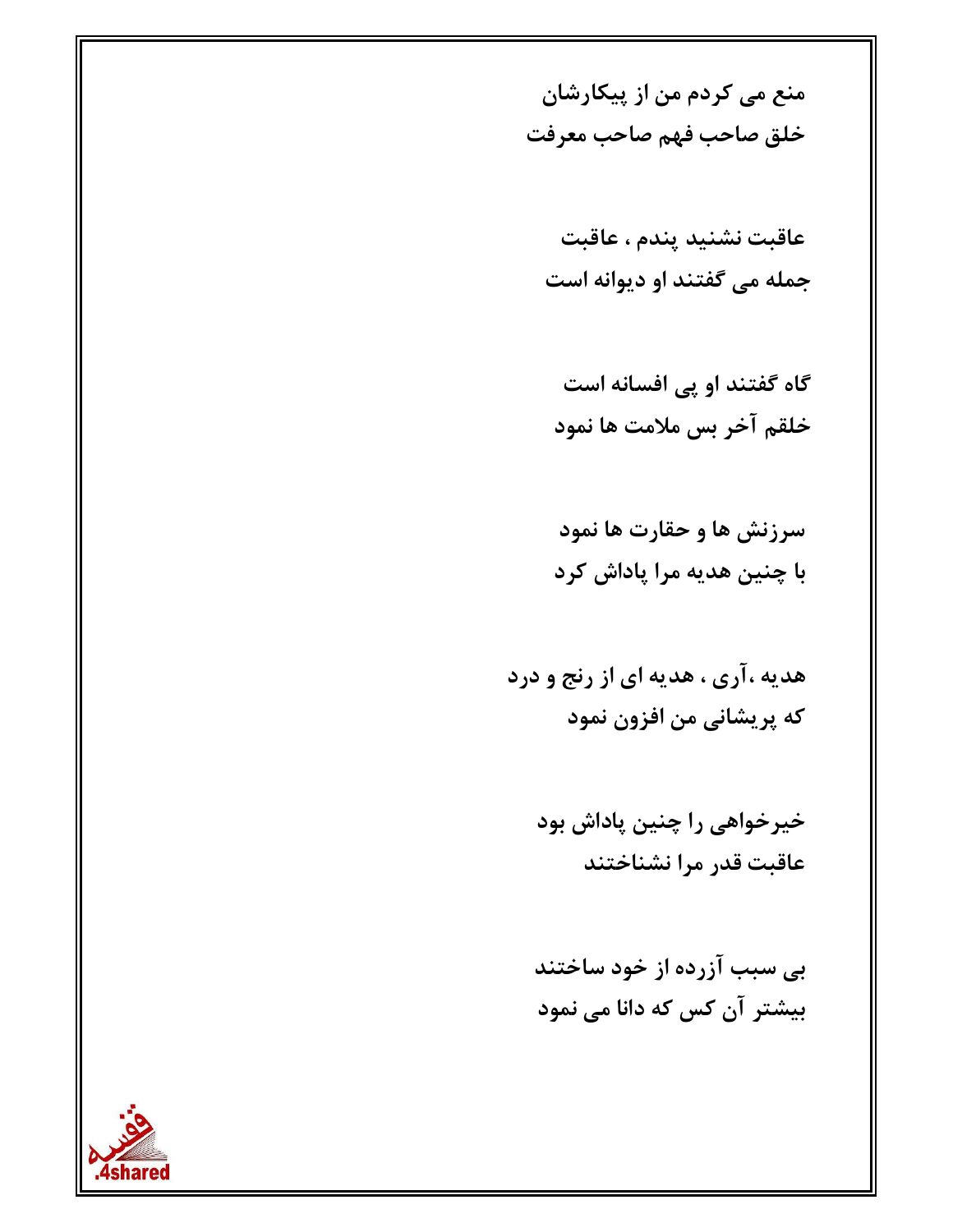نفرتش از حق و حق آرنده بود آدمی نزدیک خود را کی شناخت

دور را بشناخت ، سوی او بتاخت آن که کمتر قدر تو داند درست

در میانخویش ونزدیکان توست الغرض ، این مردم حق ناشناس

بس بدی کردند بیرون از قیاس هدیه ها دادند از درد و محن

زان سراسر هدیه ی جانسوز ،من یادگاری ساختم با آه و درد

نام آن ، رنگ پريده ، خون سرد مرحبا بر عقل و بر کردار خلق

مرحبا بر طینت و رفتار خلق مرحبا بر آدم نیکو نهاد

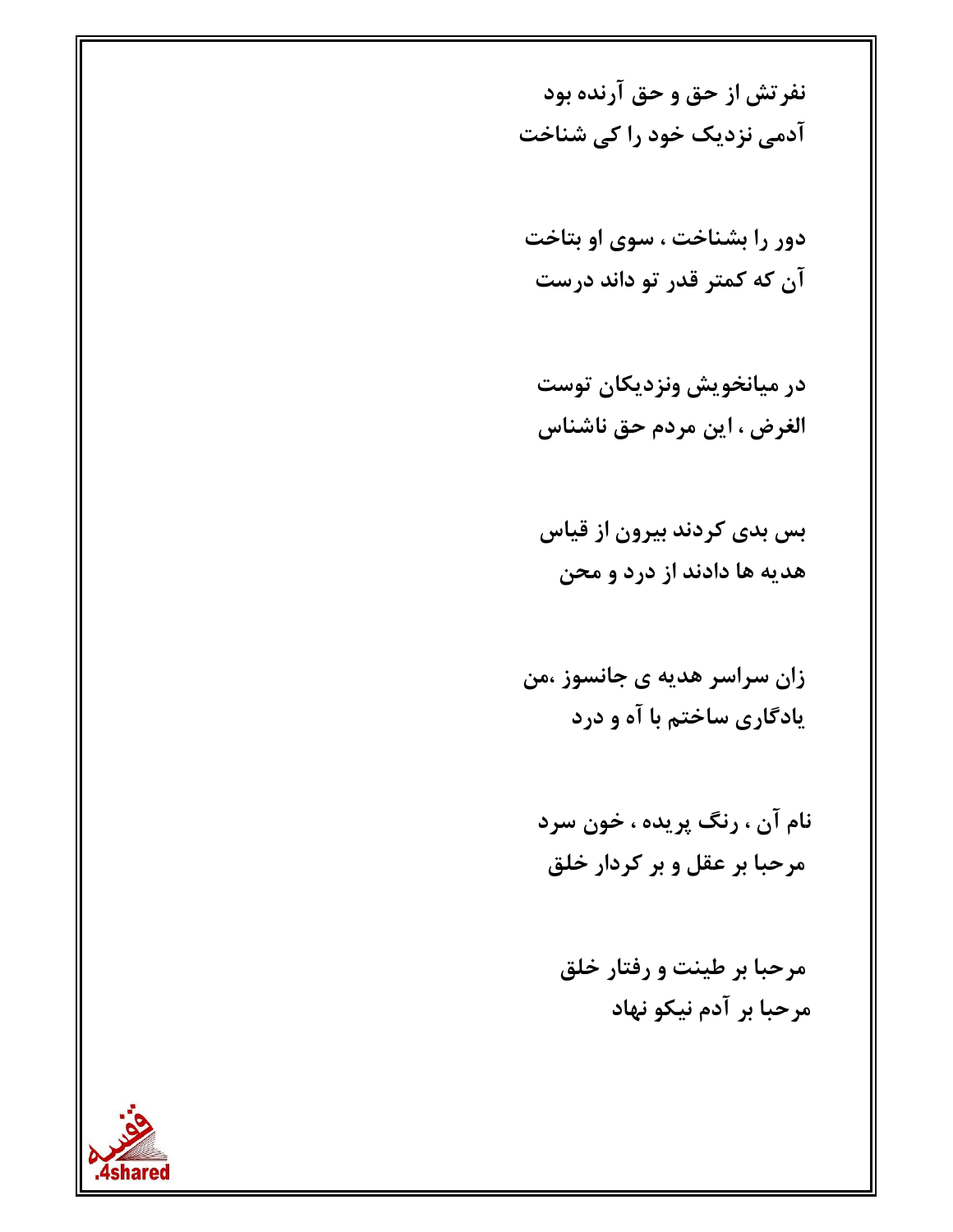حيف از اويي كه در عالم فتاد خوب پاداش مرا دادند ،خوب

خوب داد عقل را دادند ، خوب هدیه این بود از خسان بی خرد

هر سري يک نوع حق را مي خرد نور حق پيداست ، ليكن خلق كور

کور را چه سود پیش چشم نور ؟ ای دریفا از دل پر سوز من

ای دریغا از من و از روز من که به غفلت قسمتی بگذشاتم

خلق را حق جوی می پنداشتمن من چو آن شخصم که از بهر صدف

> کردم عمر خود به هر آبی تلف کمتر اندر قوم عقل پک هست

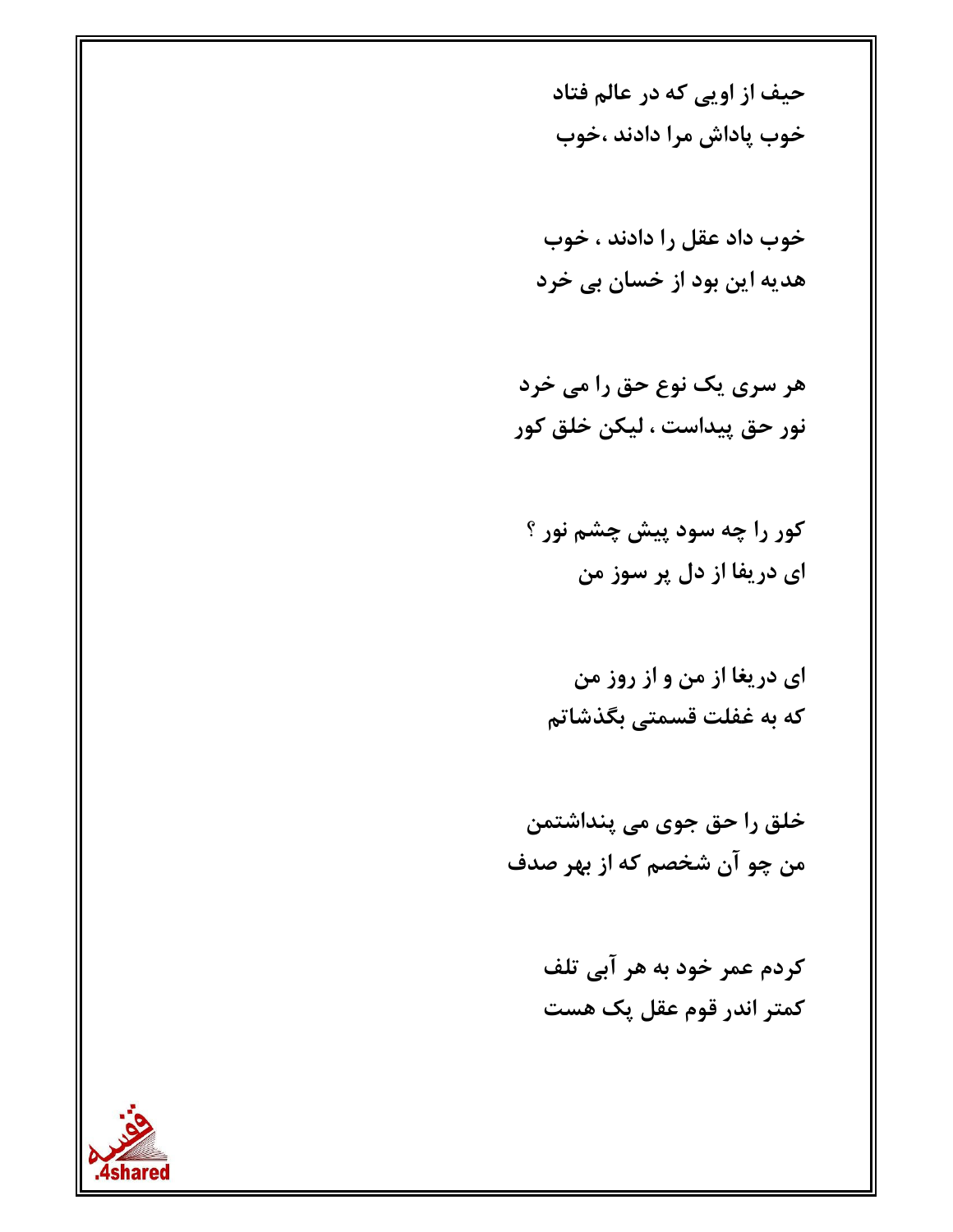خوديرست افزون بود از حق پرست خلق خصم حق و من ، خواهان حق

سخت نفرت کردم از خصمان حق دور گردیدم از این قوم حسود

عاشق حق را جز اين چاره چه بود ؟ عاشقم من بر لقای روی دوست

سير من هممواره ، هر دم ، سوي اوست پس چرا جويم محبت از کسي

> که تنفر دارد از خویم بسی؟ پس چرا گردم به گرد این خسان

كه رسد زايشان مرا هردم زيان ؟ ای بسا شرا که باشد در بشر

عاقل آن باشد که بگریزد ز شر آفت و شر خسان را چاره ساز

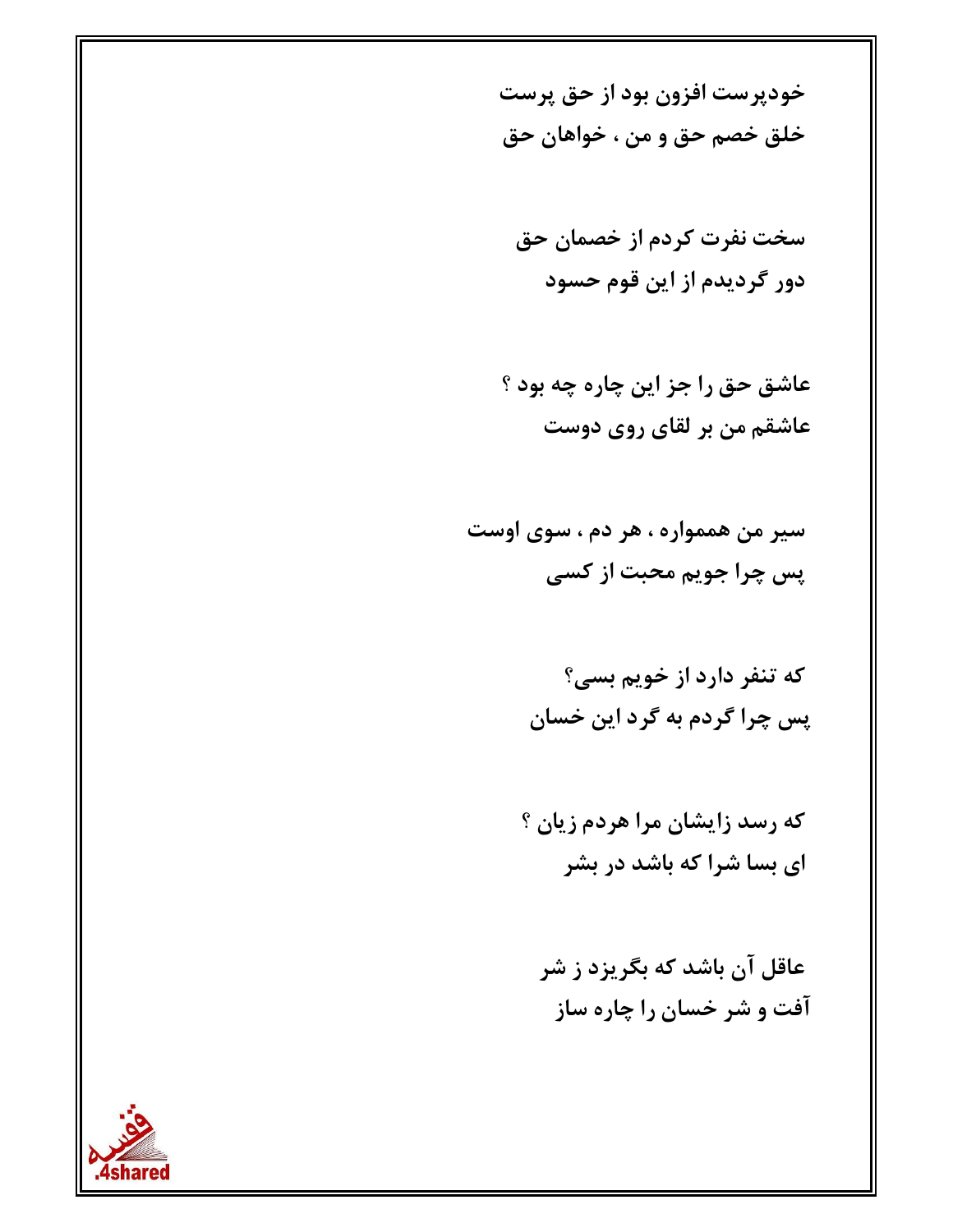احتراز است ، احتراز است ، احتراز بنده ی تنهاییم تا زنده ام

گوشه ای دور از همه جوینده ام می کشد جان را هوای روز یار

از چه با غیر آورم سر روزگار ؟ من ندارم يار زين دونان كسي

سالها سر برده ام تنها بسی من يكي خونين دلم شوريده حال

كه شد آخر عشق جانم را وبال سخت دارم عزلت و اندوه دوست

گرچه دانم دشمن سخت من اوست من چنان گمنامم و تنهاستم

> گوییا یکباره ناپیداستم کس نخوانده ست ایچ آثار مرا

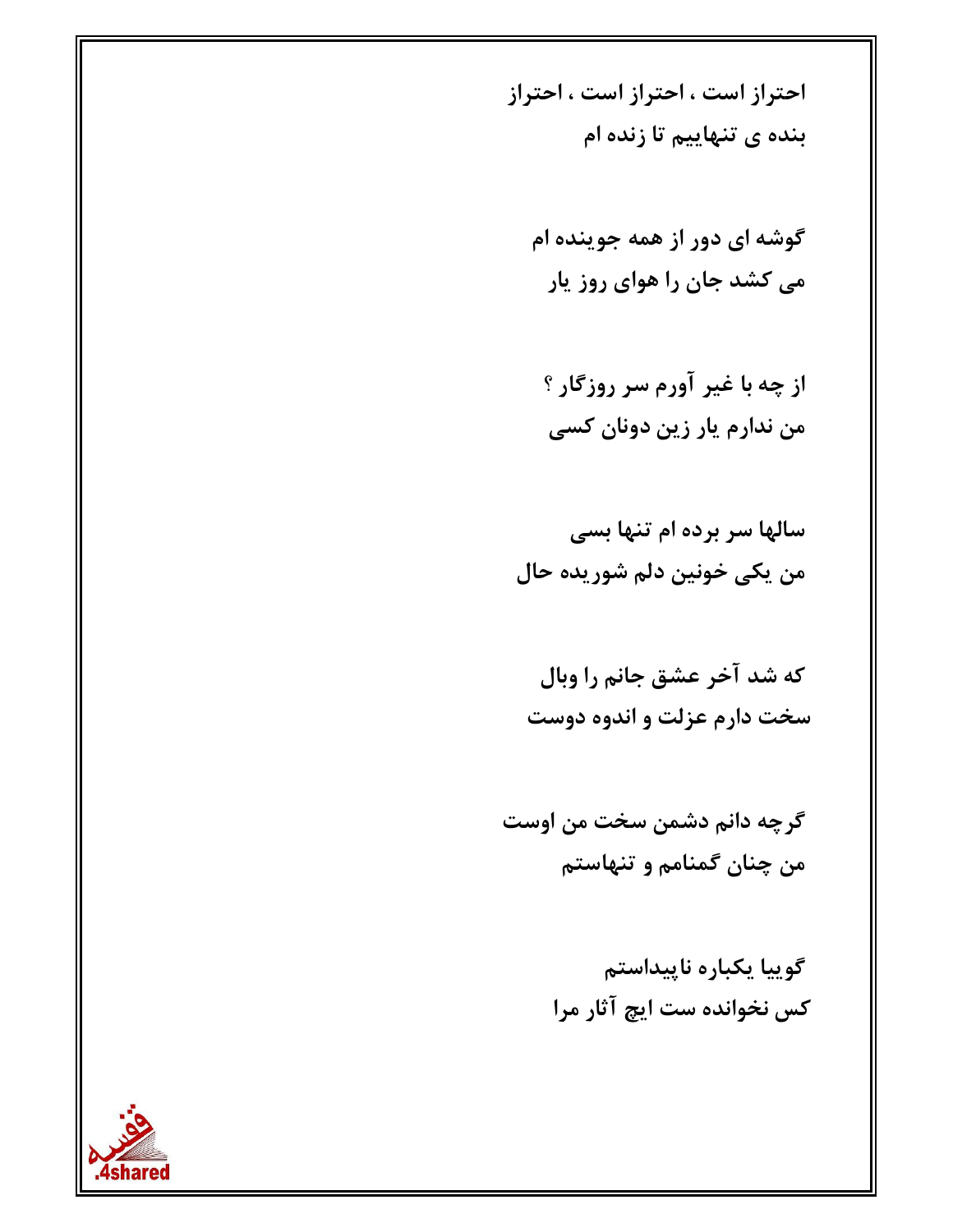نه شنیده ست ایچ گفتار مرا اولین بار است اینک ، کانجمن

ای می خواند از اندوه من شرح عشق و شرح نکامی و درد

قصه ی رنگ پریده ، خون سرد من از این دو نان شهرستان نیم

> خاطر پر درد کوهستانیم کز بدی بخت ،در شهر شما

روزگاری رفت و هستم مبتلا هر سری با عالم خاصی خوش است

هر که را یک چیز خوب و دلکش است من خوشم با زندگی کوهیان

> چون که عادت دارم از صفلی بدان به به از آنجا که مأوای من است

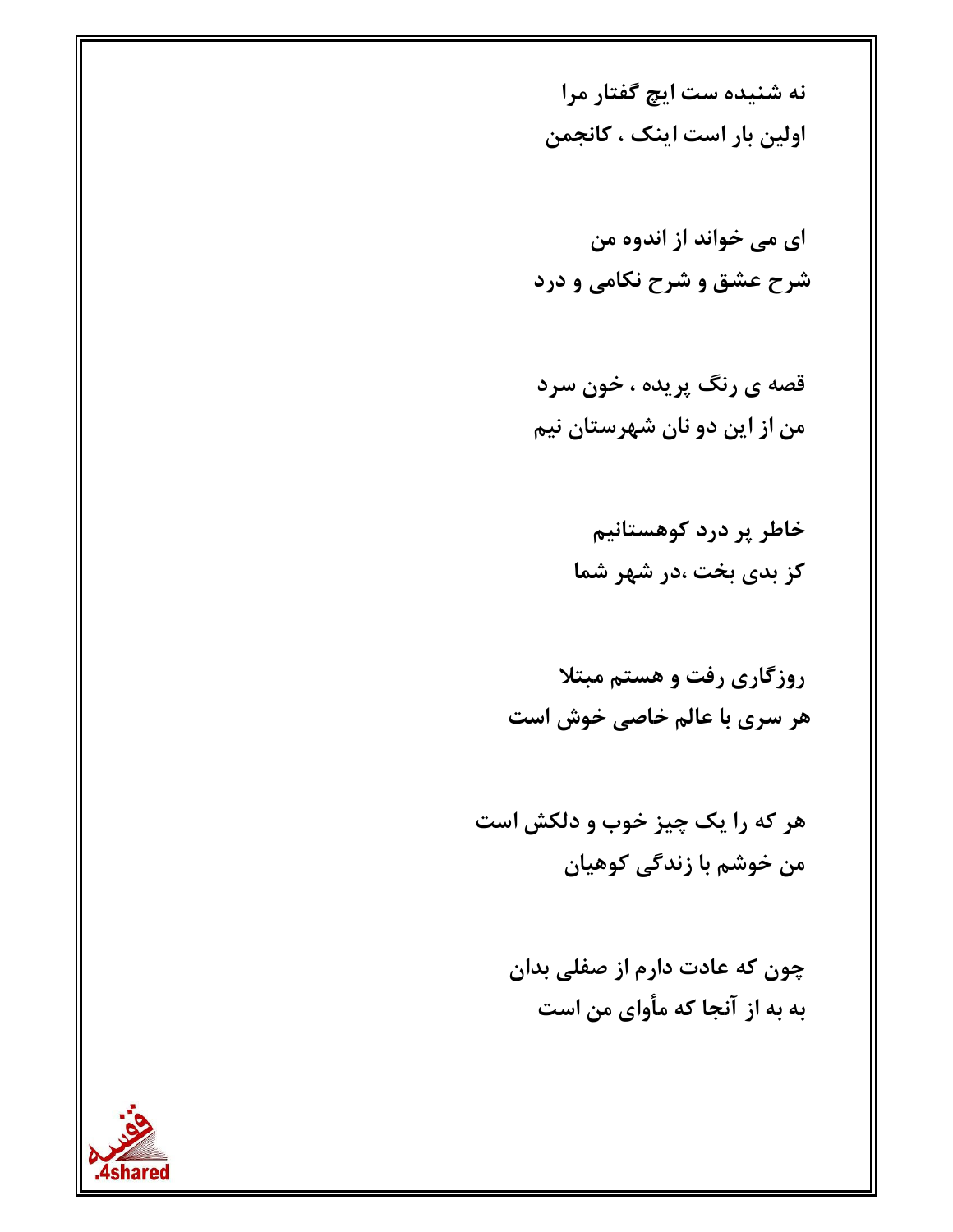وز سراسر مردم شهر ایمن است اندر او نه شوکتی ، نه زینتی

نه تقید ،نه فریب و حیلتی به به از آن آتش شب های تار

در کنار گوسفند و کوهسار به به از آن شورش و آن همهمه

که بیفتد گاهگاهی دررمه بانگ چوپانان ، صدای های های

بانگ زنگ گوسفندان ، بانگ نای زندگی در شهر فرساید مرا

صحبت شهری بیازارد مرا خوب دیدم شهر و کار اهل شهر

گفته ها و روزگار اهل شهر صحبت شهری پر از عیب و ضر است

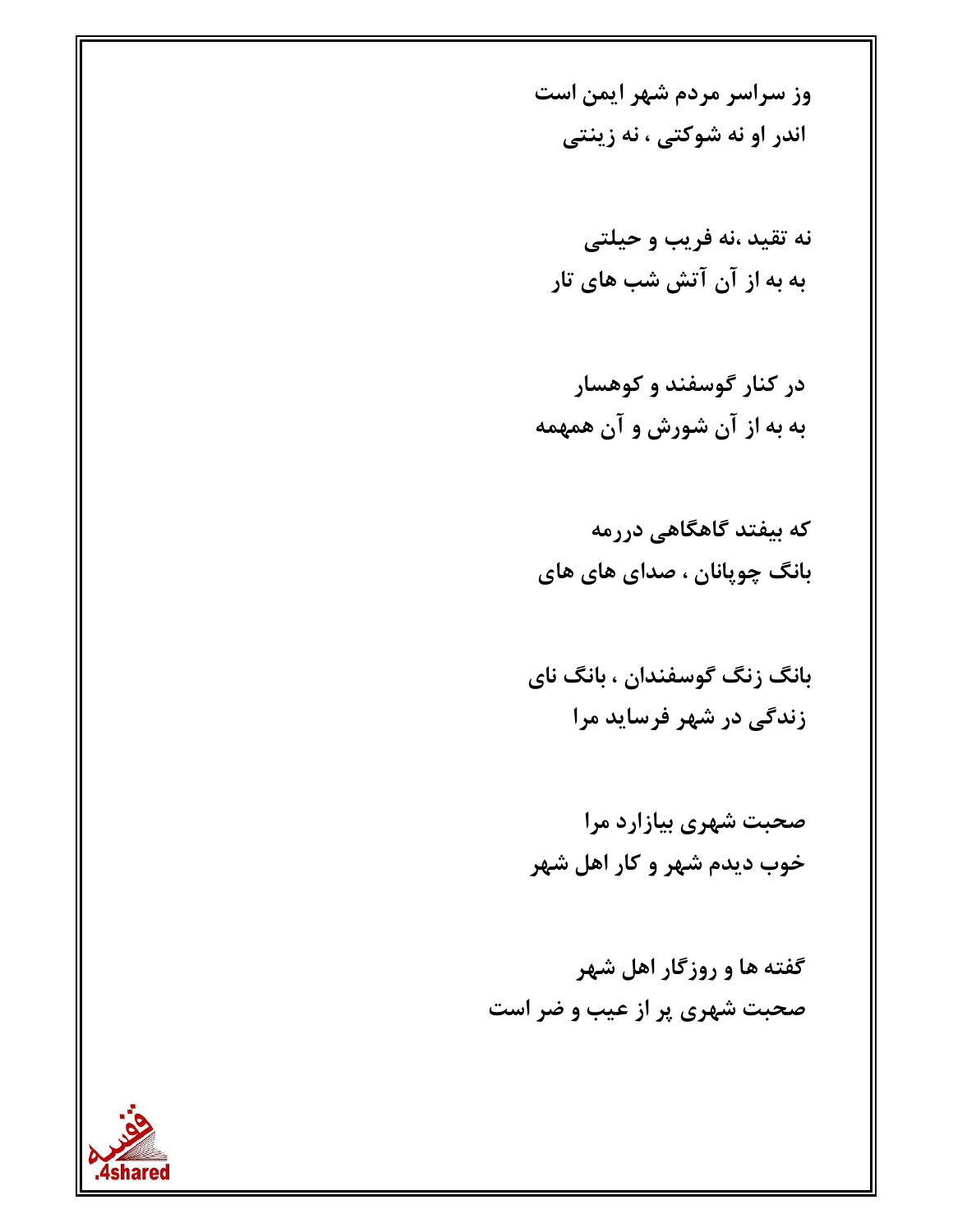ير ز تقليد و ير از كيد و شر است شهر باشد منبع بس مفسده

بس بدی ، بس فتنه ها ، بس بیهده تا که این وضع است در پایندگی

> نیست هرگز شهر جای زندگی زين تمدن خلق در هم اوفتاد

آفرین بر وحشت اعصار باد جان فدای مردم جنگل نشین

آفرين بر ساده لوحان ،آفرين شهر درد و محنتم افزون نمود

این هم از عشق است ، ای کاش او نبود من هراسانم بسی از کار عشق

> هر چه دیدم ، دیدم از کردار عشق او مرا نفرت بداد از شهریان

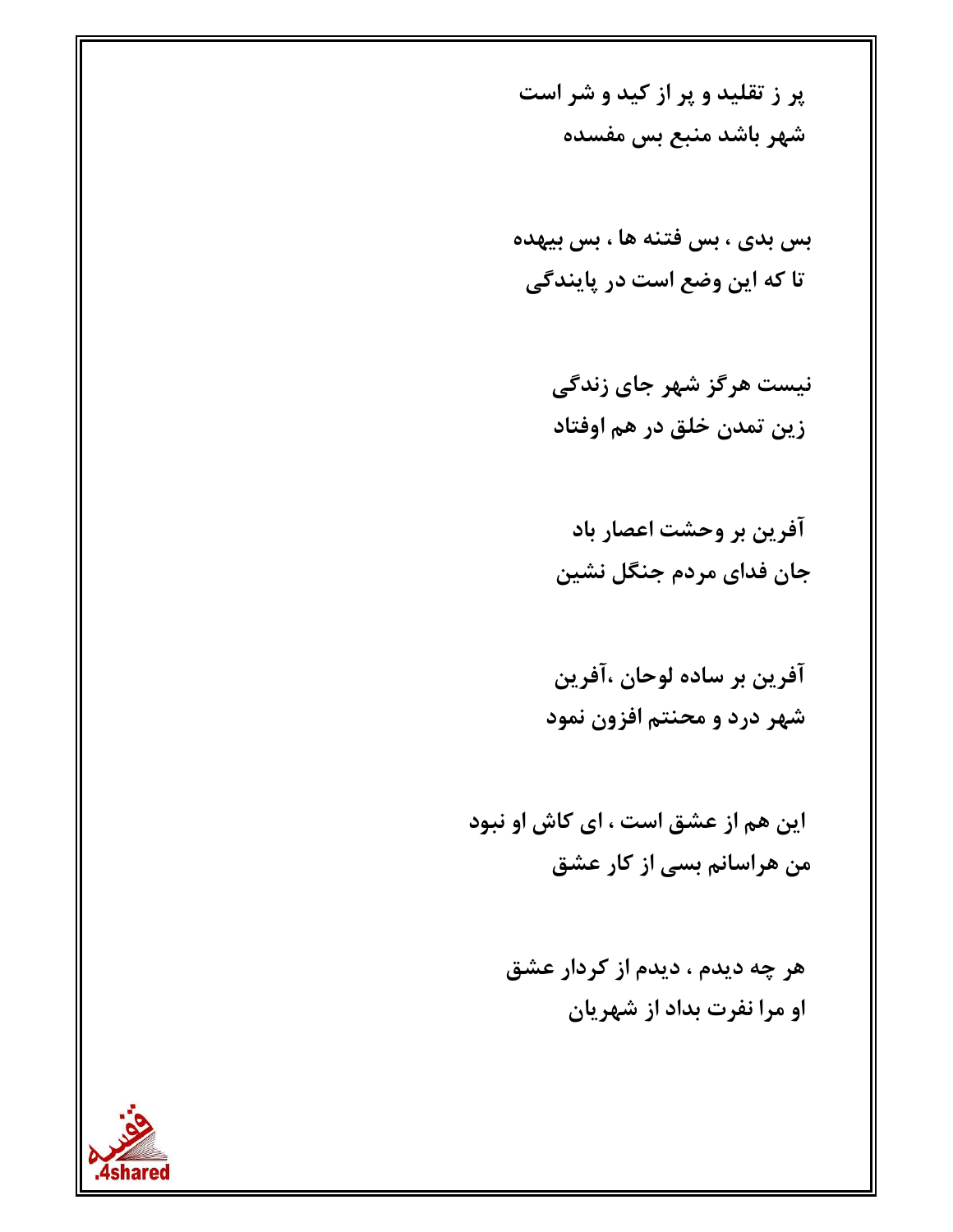واي بر من ! کو ديار و خانمان ؟ خانه ی من ،جنگل من ، کو، کجاست ؟.

> حالیا فرسنگ ها از من جداست بخت بد را بین چه با من می کند

س دورم از دیرینه مسکن می کند یک زمانم اندکی نگذاشت شاد

> کس گرفتار چنین بختی مباد تازه دوران جوانی من است

که جهانی خصم جانی من است هيچ کس جز من نباشد يار من

> يار نيكوطينت غمخوار من باطن من خوب ياري بود اگر

این همه در وی نبودی شور و شر آخر ای من ، تو چه طالع داشتی

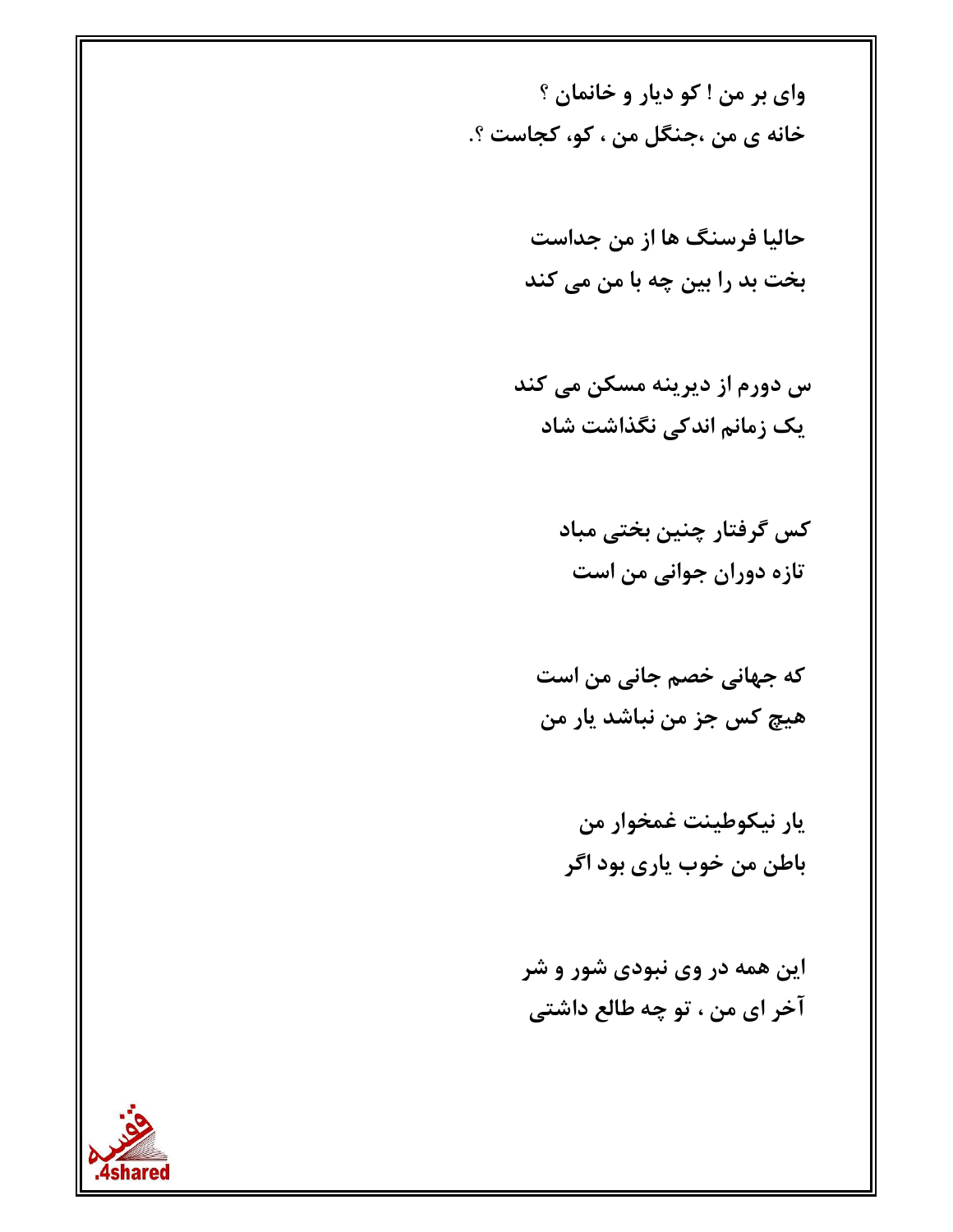یک زمانت نیست با بخت آشتی ؟ از چو تو شوریده آخر چیست سود

تو چه ها جويي درين دوران زيست ؟ تو نداری تاب درد و سوختن

باز داری قصد درد اندوختن ؟ پس چو درد اندوختي ، افغان کني

خلق را زین حال خود حیران کنی چیست آخر! این چنین شیدا چرا؟

این همه خواهان درد و ماجرا چشم بگشای و به خود باز ای ، هان

> که توپی نیز از شمار زندگان دائما تنهایی و آوارگی

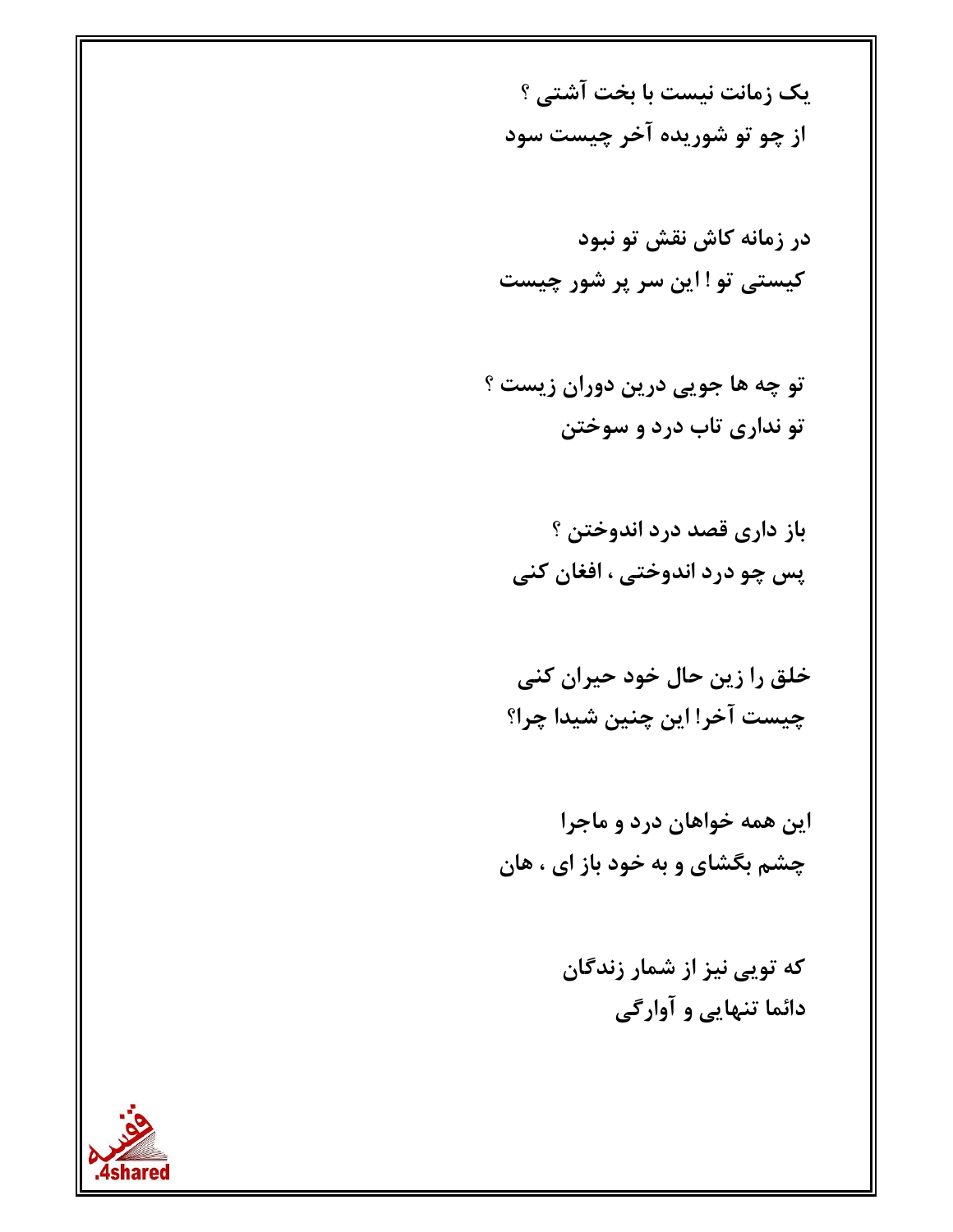دائما ناليدن و بيچارگي نیست ای غافل ! قرار زیستن

حاصل عمر است شادی و خوشی س نه پریشان حالی و محنت کشی

> اندکی آسوده شو ، بخرام شاد چند خواهی عمر را بر باد داد

چند ! چند آخر مصيبت بردنا لحظه ای دیگر بباید رفتنا

با چنین اوصاف و حالی که تو راست گر ملامت ها کند خلقت رواست

ای ملامت گو بیا وقت است ، وقت که ملامت دارد این شوریده بخت

> گرد ایید و تماشایش کنید خنده ها بر حال و روز او زنید

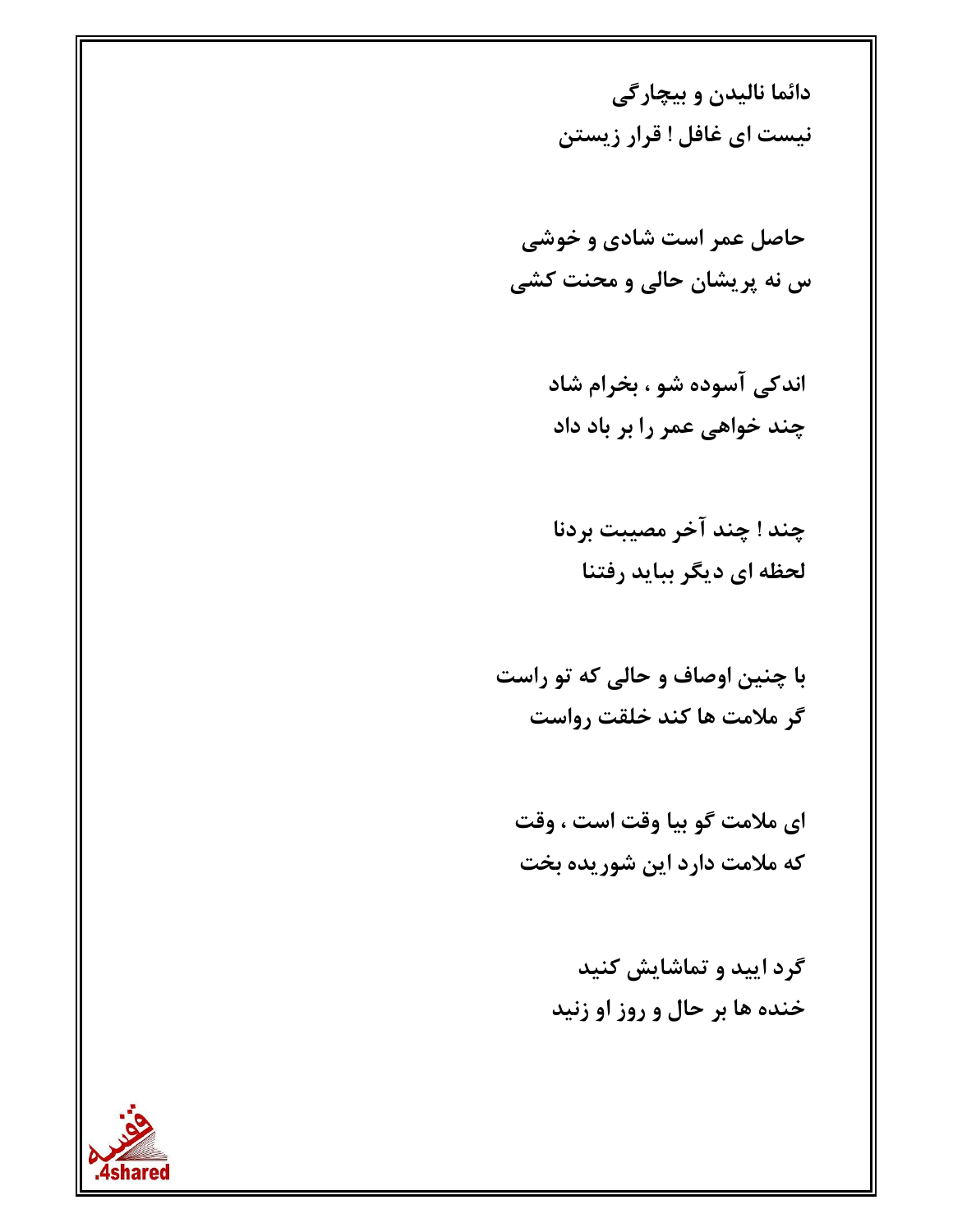او خرد گم کرده است و بی قرار ای سر شهری ، از او پرهیزدار

رفت بيرون مصلحت از دست او مشنوی این گفته های پست او

او نداند رسم چه ، آداب چیست که چگونه بایدش با خلق زیست

او نداند چیست این اوضاع شوم این مذاهب ، این سیاست ، وین رسوم

او نداند هيچ وضع گفت و گو چون که حق را باشد اندر جست و جو

> ای بسا کس را که حاجت شد روا بخت بد را ای بسا باشد دوا

ای بسا بیچاره را کاندوه و درد گردش ایام کم کم محو کرد

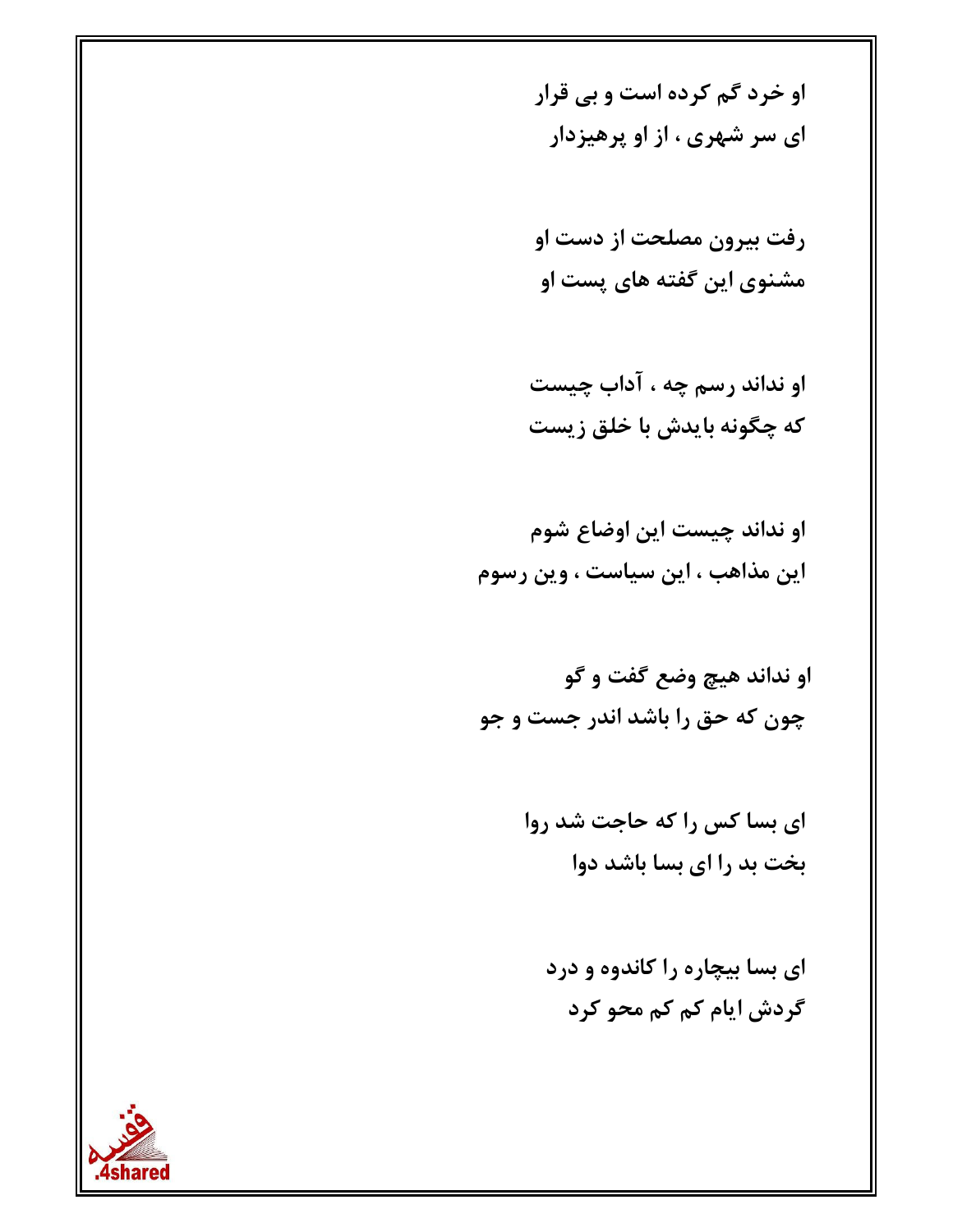جز من شوریده را که چاره نیست بایدم تا زنده ام در درد زیست

عاشقم من ، عاشقم من ، عاشقم عاشقی را لازم اید درد و غم

راست گويند اين كه : من ديوانه ام در پی اوهام یا افسانه ام

زان که بر ضد جهان گویم سخن يا جهان ديوانه باشد يا كه من

بلکه از دیوانگان هم بدترم زان که مردم دیگر و من دیگرم

هر چه در عالم نظر می افکنم خویش را دذ شور و شر می افکنم

> جنبش دریا ،خروش آب ها پر تو مه ،طلعت مهتاب ها

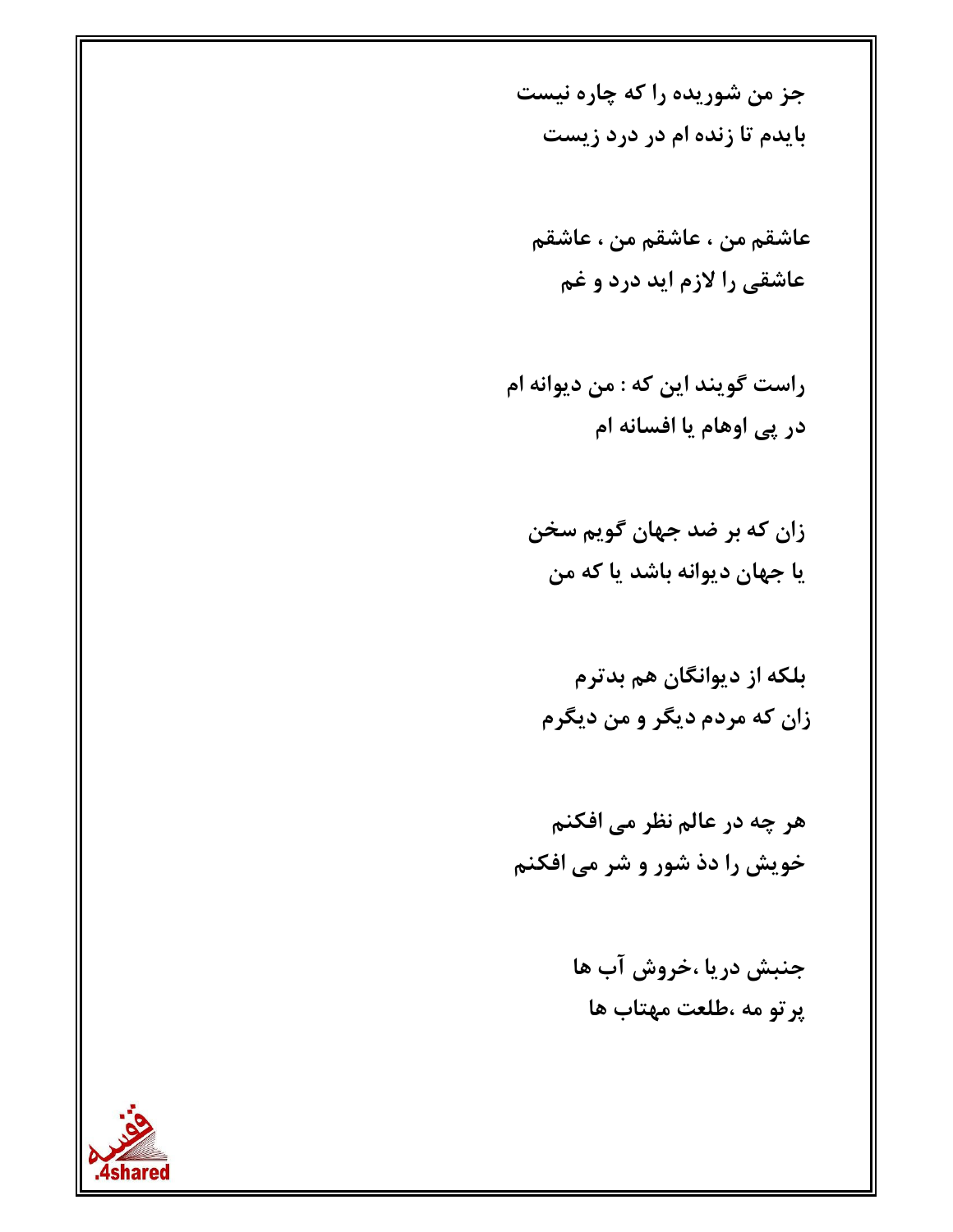ریزش باران ، سکوت دره ها پرش و حیرانی شب پره ها

ناله ی جغدان و تاریکی کوه های های آبشار باشکوه

بانگ مرغان و صدای بالشان چون که می اندیشم از احوالشان

> گوييا هستند با من در سخن رازها گویند پر درد و محن

گوییا هر یک مرا زخمی زنند گوييا هر يک مرا شيدا کنند

من ندانم چیست در عالم نهان که مرا هرلحظه ای دارد زیان

آخر این عالم همان ویرانه است که شما را مأمن است و خانه است

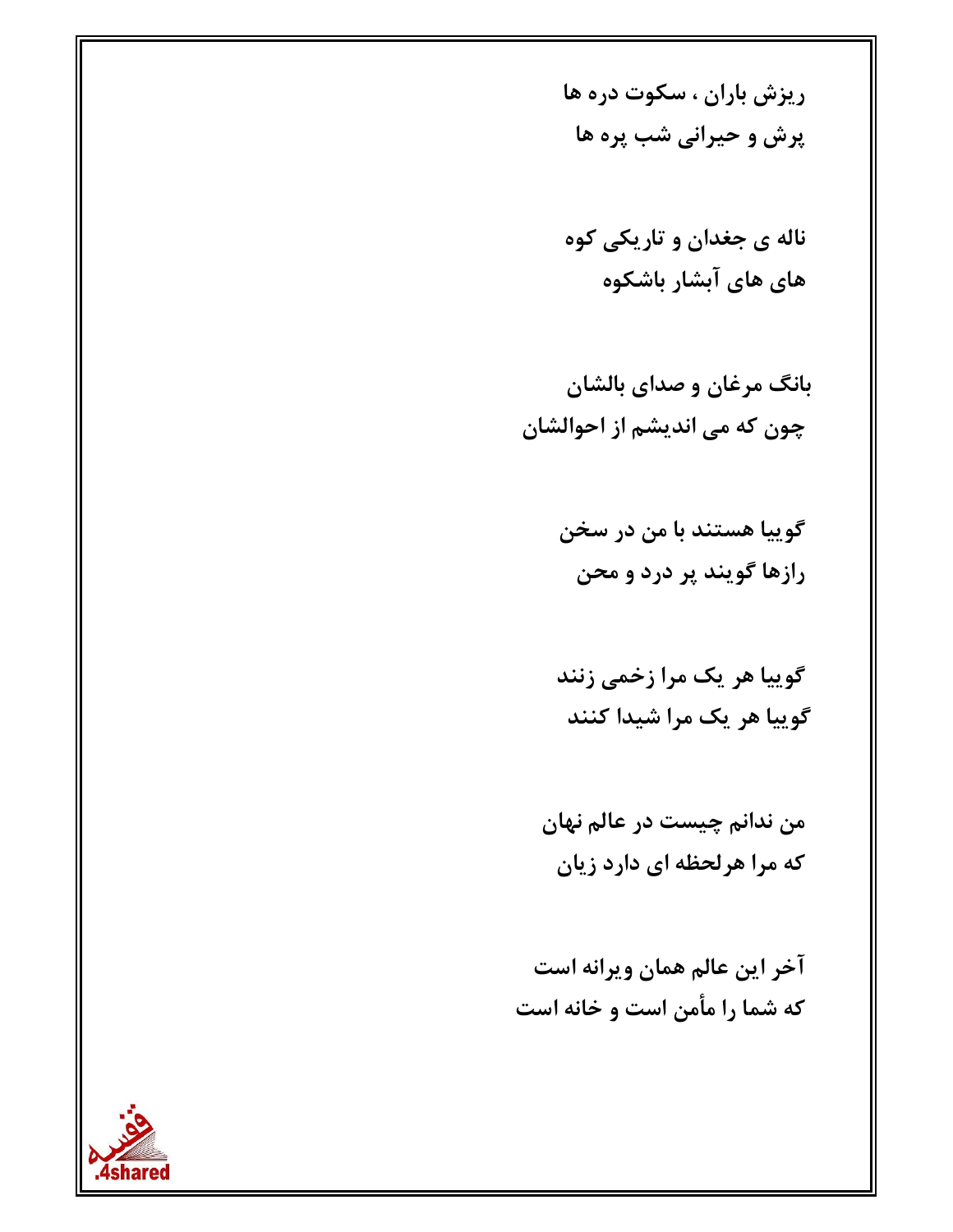پس چرا آرد شما را خرمی بهر من آرد همیشه مؤتمی ؟

آه! عالم ، آتشم هر دم زني بی سبب با من چه داری دشمنی

من چه کردم با تو آخر ، ای پلید دشمنی بی سبب هرگز که دید

چشم ، آخر چند در او بنگری مي نبيني تو مگر فتنه گري

تیره شو ، ای چشم ، یا آسوده باش كاش تو با من نبودي ! كاش ! كاش

لیک ، ای عشق ، این همه از کار توست سوزش من از ره و رفتار توست

زندگی با تو سراسر ذلت است غم ،هميشه غم ، هميشه محنت است

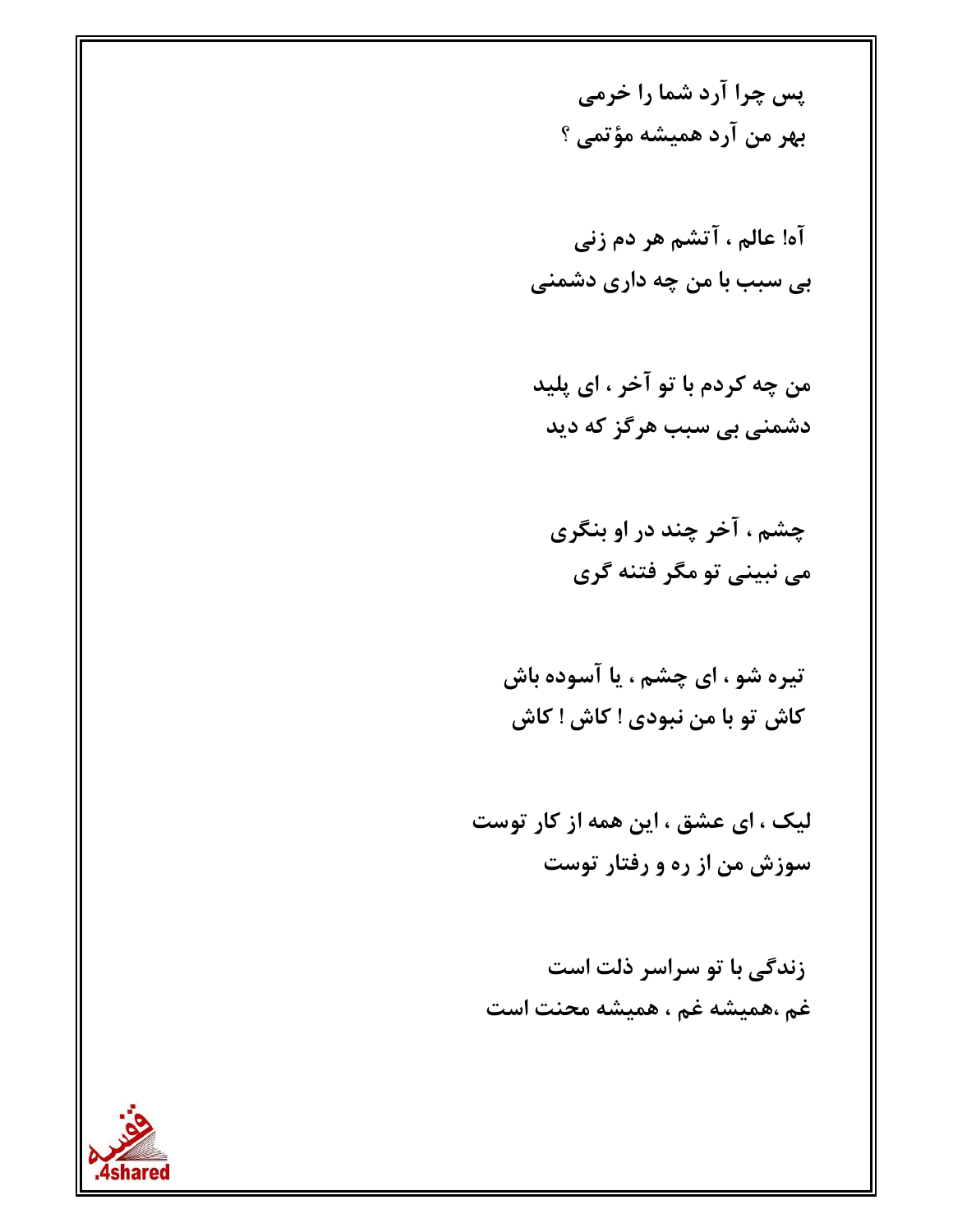هر چه هست از غم بهم آمیخته است و آن سراسر بر سر من ریخته است

> درد عالم در سرم پنهان بود در هر افغانم هزار افغان بود

نیست درد من ز نوع درد عام این چنین دردی کجا گردد تمام ؟

جان من فرسود از این اوهام فرد ديدي آخر عشق با جانم چه كرد ؟

> ای بسا شب ها کنار کوهسار من به تنهایی شدم نالان و زار

سوخته در عشق بی سامان خود شکوه ها کردم همه از جان خود

آخر از من ، جان چه می خواهی ؟ برو دور شو از جانب من ! دور شو

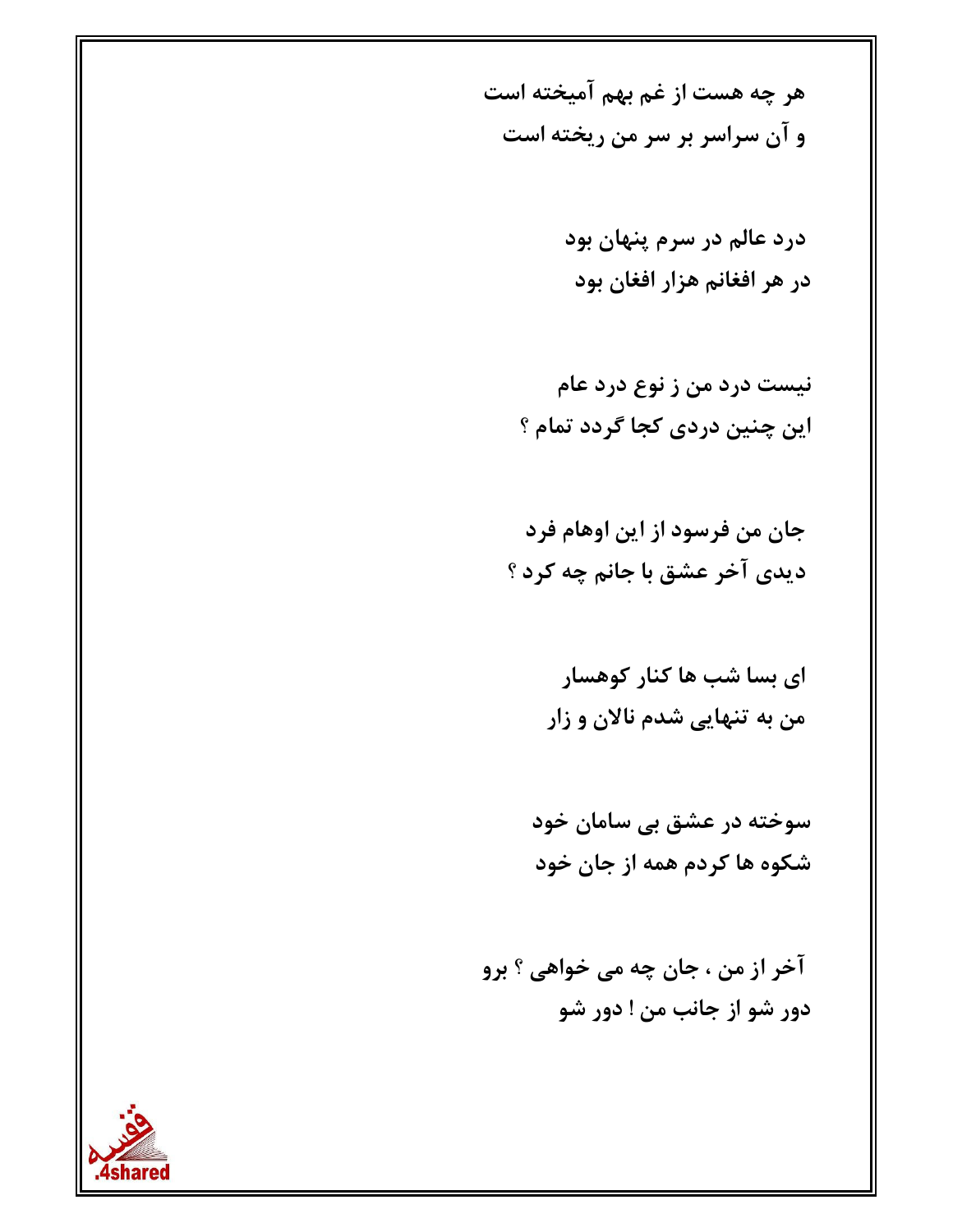عشق را در خانه ات پرورده ای خود نمي داني چه با خود کرده اي

- قدرتش دادی و بینایی و زور تا که در تو و لوله افکند و شور
- گه ز خانه خواهدت بیرون کند گه اسير خلق پر افسون كند
- گه تو را حیران کند در کار خویش گه مطیع و تابع رفتار خویش
	- هر زمان رنگی بجوید ماجرا بهر خود خصی بپروردی چرا ؟
- ذلت تو یکسره از کار اوست باز از خامی چرا خوانیش دوست ؟
	- گر نگویی ترک این بد کیش را خود ز سوز او بسوزی خویش را

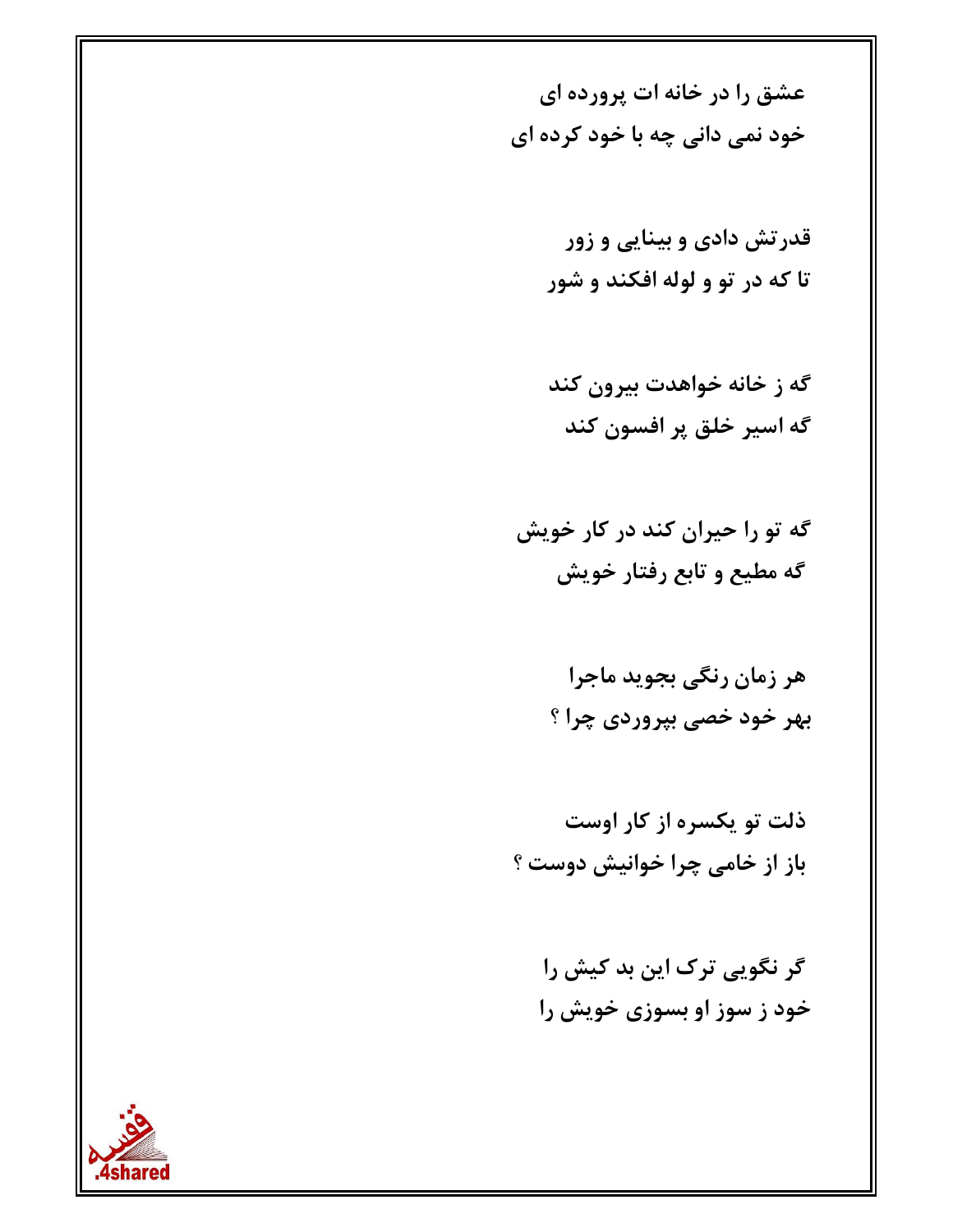چون که دشمن گشت در خانه قوی رو که در دم بایدت زانجا روی

بايدت فاني شدن در دست خويش نه به دست خصم بدکردار و کیش

> نیستم شایسته ی پاری تو می رسد بر من همه خواری تو

رو به جایی کت به دنیایی خزند بس نوازش ها ،حمايت ها كنند

چه شود گر تو رها سازی مرا رحم کن بر بیچارگان باشد روا

كاش جان را عقل بود و هوش بود ترک این شوریده سرا را می نمود

او شده چون سلسله بر گردنم وه ! چه ها باید که از وی بردنم

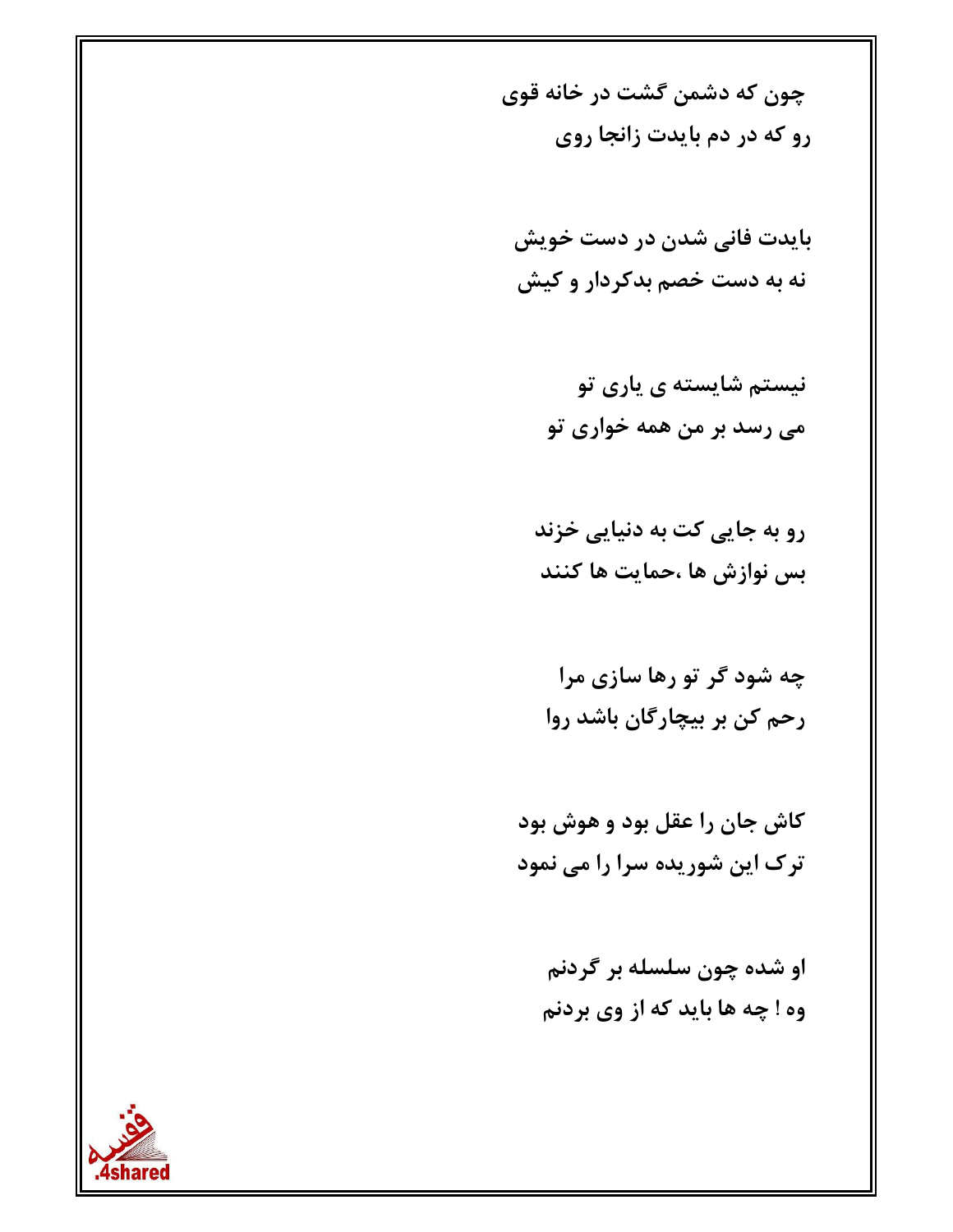چند باید باشم اندر سلسله رفت طاقت ، رفت آخر حوصله

من ز مرگ و زندگی ام بی نصیب تا که داد این عشق سوزانم فریب

سوختم تا عشق پر سوز و فتن کرد دیگرگون من و بنیاد من

سوختم تا دیده ی من باز کرد بر من بیچاره کشف راز کرد

سوختم من ، سوختم من ، سوختم کاش راه او نمی آموختم

کی ز جمعیت گریزان می شدم کی به کار خویش حیران می شدم ؟

کی همیشه با خسانم جنگ بود باطل و حق گر مرا یک رنگ بود ؟

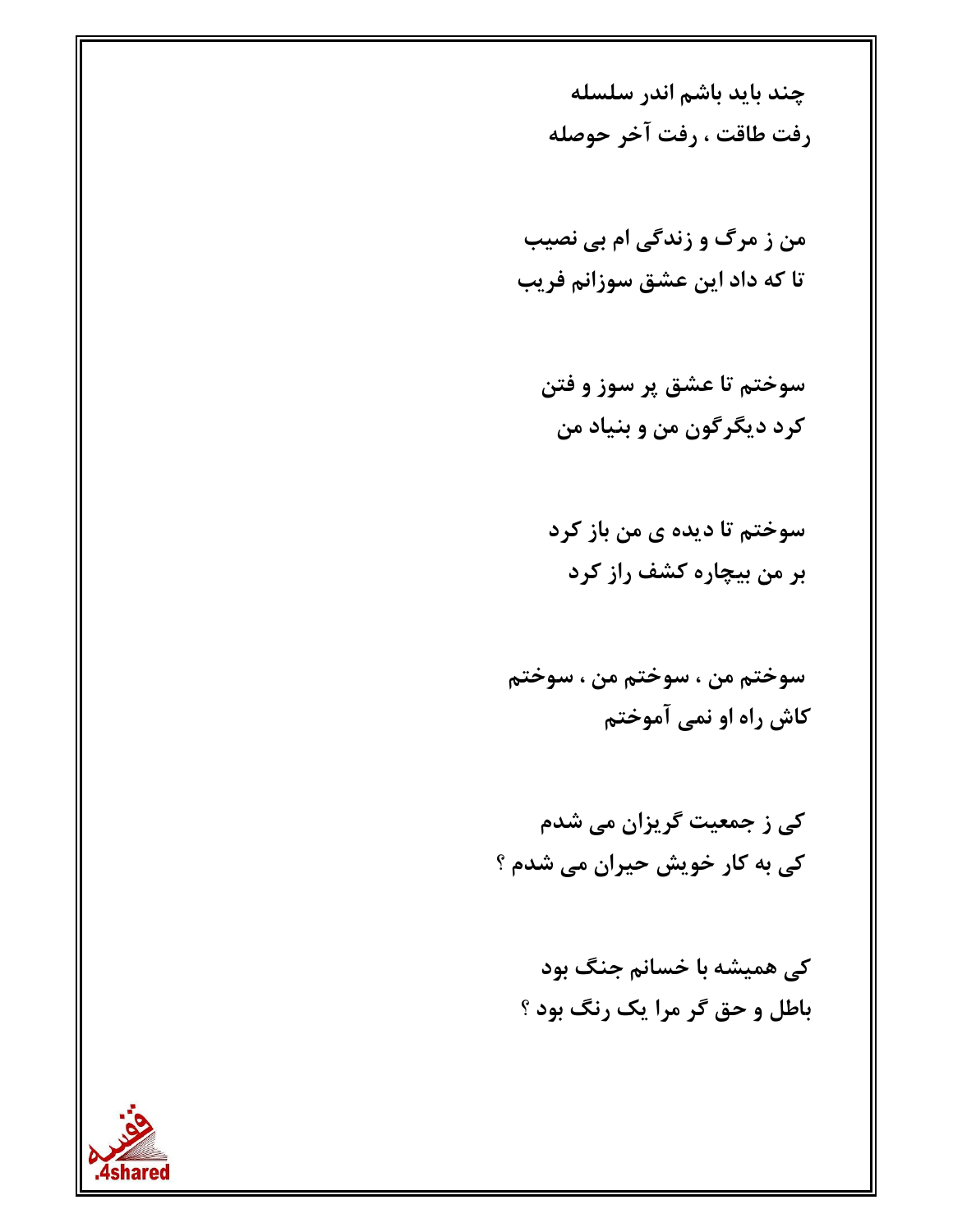کی ز خصم حق مرا بودی زیان گر نبودي عشق حق در من عيان ؟

> آفت جان من آخر عشق شد علت سوزش سراسر عشق شد

هر چه کرد این عشق آتشپاره کرد عشق را بازیچه نتوان فرض کرد

ای دریغا روزگار کودکی که نمی دیدم از این غم ها ، یکی

فکر ساده ، درک کم ، اندوه کم شادمان با کودکان دم می زدم

ای خوشا آن روزگاران ،ای خوشا ياد باد آن روزگار دلگشا

گم شد آن ایام ، بگذشت آن زمان خود چه ماند در گذرگاه جهان ؟

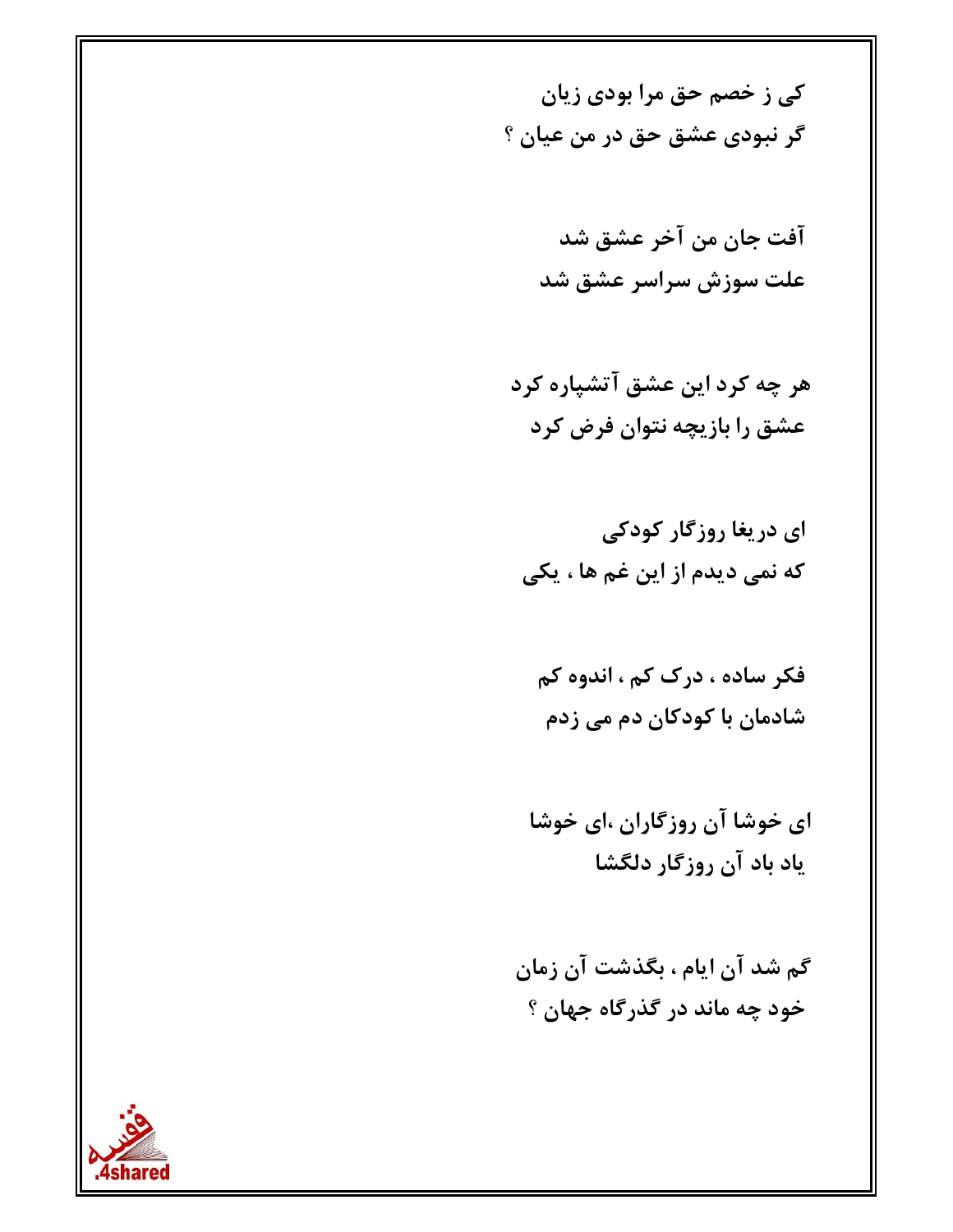بگذرد آب روان جویبار تازگی و طلعت روز بهار

گریه ی بیچاره ی شوریده حال خنده ی پاران و دوران وصال

بگذرد ایام عشق و اشتیاق سوز خاطر ،سوز جان ،درد فراق

شادمانی ها ، خوشی ها غنی وين تعصب ها و كين و دشمني

بگذرد درد گدایان ز احتیاج عهد را زين گونه بر گردد مزاج

این چنین هرشادی و غم بگذرد جمله بگذشتند ، این هم بگذرد

خواه آسان بگذرانم ، خواه سخت بگذرد هم عمر این شوریده بخت

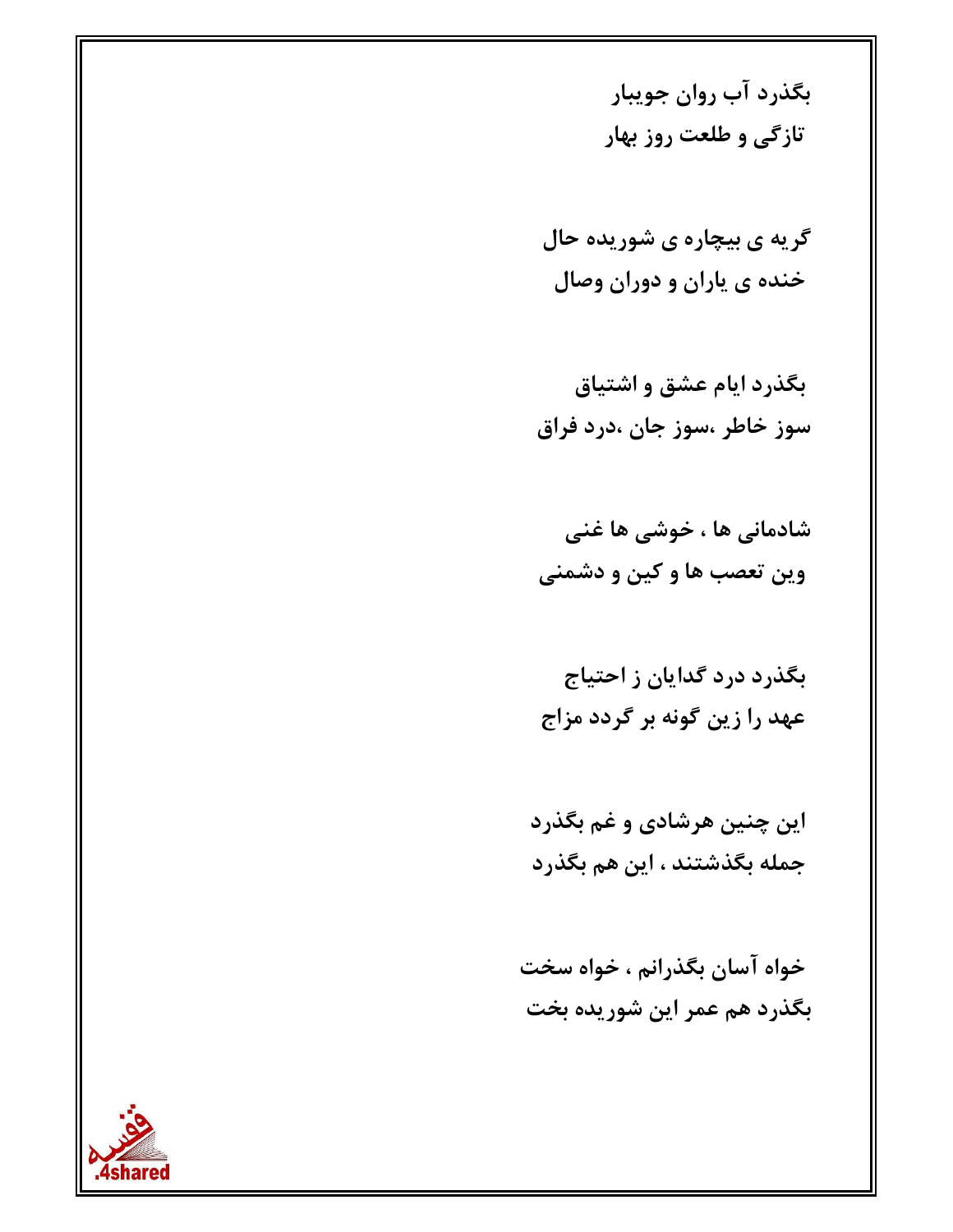حال ، بین مردگان و زندگان قصه ام این است ، ای ایندگان

- زینهار از خواندن این قصه ها که ندارد تاب سوزش جثه ها
- بیم آرید و بیندیشید ،هان ز آنچه از اندوهم آمد بر زبان
- پند گيريد از من و از حال من پیروی خوش نیست از اعمال من
	- بعد من آريد حال من به ياد آفرين بر غفلت جهال باد

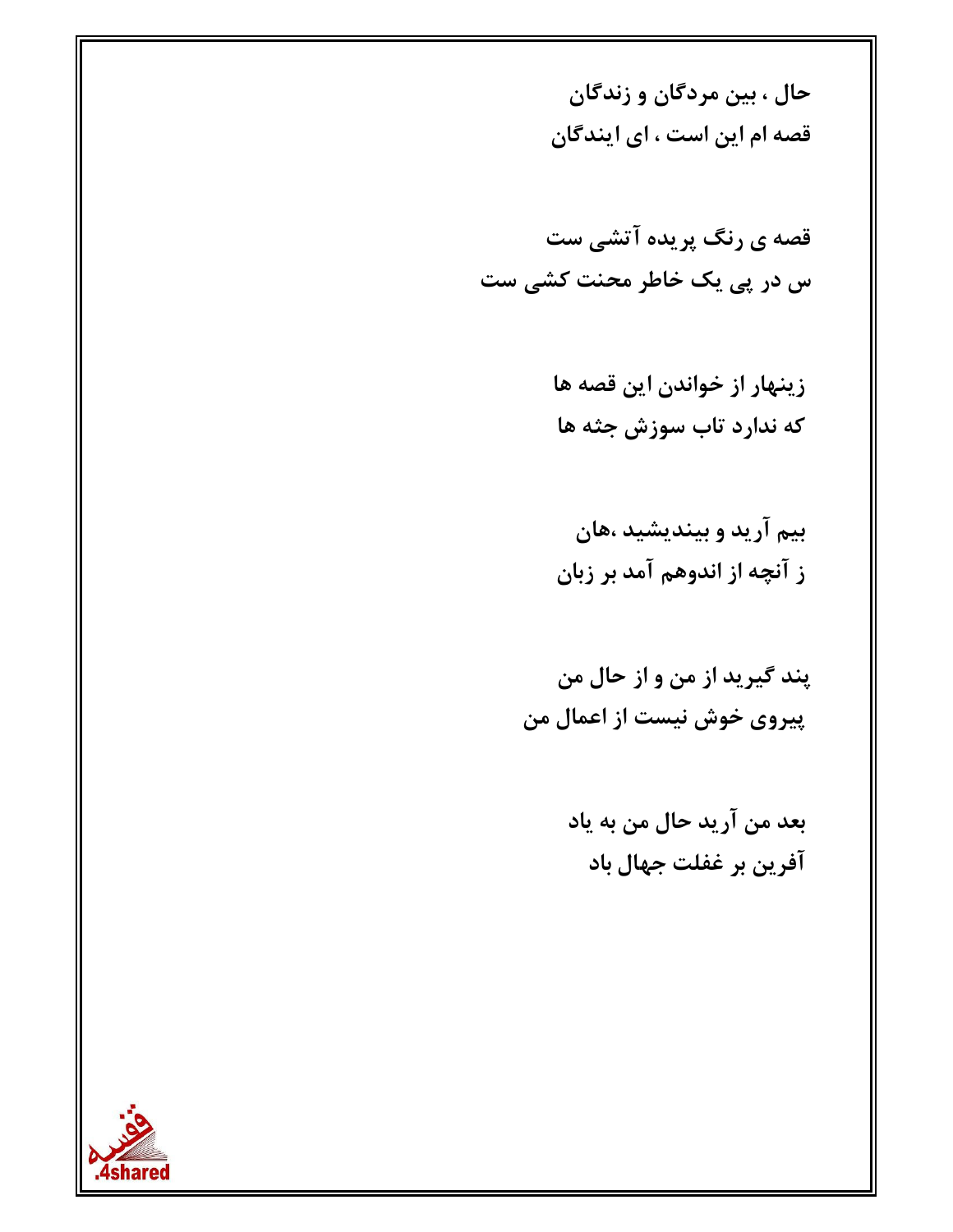ای شب

هان ای شب شوم وحشت انگیز تا چند زنی به جانم آتش ؟

> ا چشم مرا ز جای برکن یا پرده ز روی خود فروکش

> > یا بازگذار تا بمپرم کز دیدن روزگار سیرم

دیری ست که در زمانه ی دون از دیده همیشه اشکبارم

عمري به كدورت و الم رفت تا باقی عمر چون سیارم

نه بخت بد مراست سامان و ای شب ،نه توراست هیچ پایان

> چندین چه کنی مرا ستیزه بس نيست مرا غم زمانه ؟

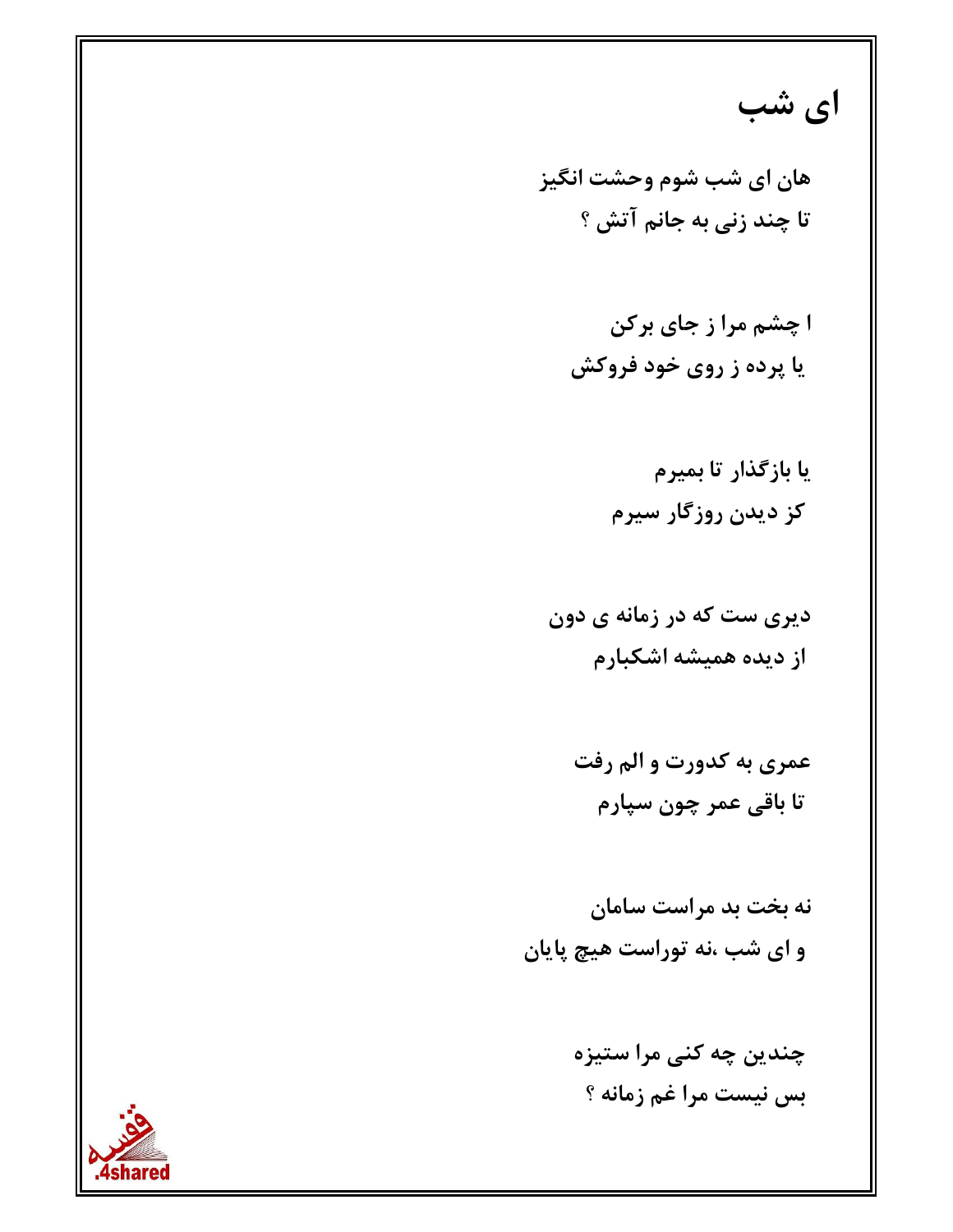دل می بری و قرار از من هر لحظه به یک ره و فسانه

بس بس که شدی تو فتنه ای سخت سرمایه ی درد و دشمن بخت

> این قصه که می کنی تو با من زين خوبتر ايچ قصه ايچ نيست

> > خوبست ولیک باید از درد نالان شد و زار زار بگریست

بشکست دلم ز بی قراری کوتاه کن این فسانه ،باری

آنجا که ز شاخ گل فروریخت آنجا که بکوفت باد بر در

و آنجا که بریخت آب مواج تابید بر او مه منور

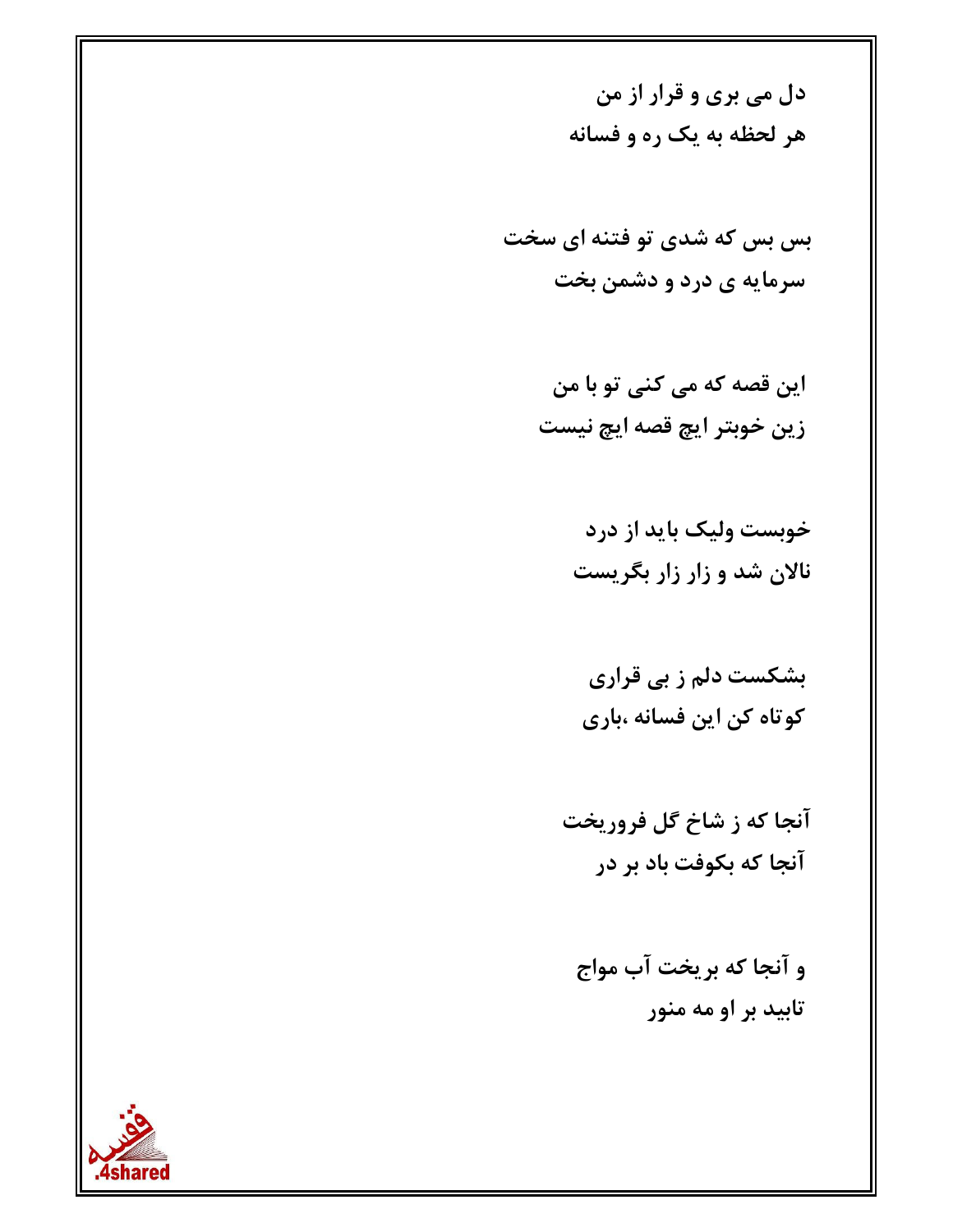ای تیره شب دراز دانی كانجا چه نهفته بد نهانی ؟

بودست دلی ز درد خونین بودست رخی ز غم مکدر

بودست بسی سر پر امید ياري که گرفته يار در بر

کو آنهمه بانگ و ناله ی زار کو ناله ی عاشقان غمخوار ؟

در سایه ی آن درخت ها چیست کز دیده ی عالمی نهان است ؟

> عجز بشر است این فجایع يا آنكه حقيقت جهان است ؟

در سیر تو طاقتم بفرسود زين منظره چيست عاقبت سود ؟

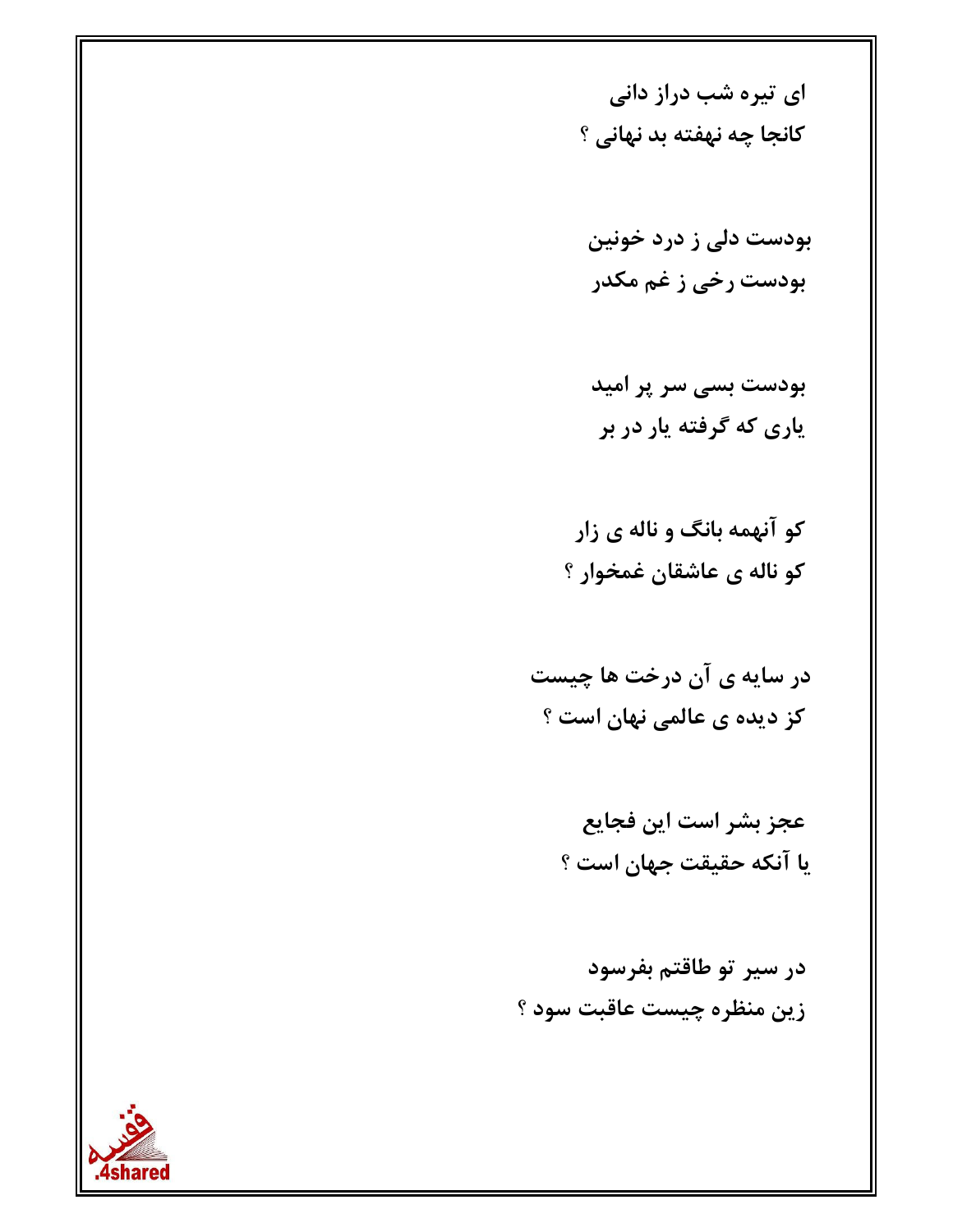تو چیستی ای شب غم انگیز در جست و جوی چه کاری آخر ؟

بس وقت گذشت و تو همانطور استاده به شکل خوف آور

> تاریخچه ی گذشتگانی یا رازگشای مردگانی؟

تو اینه دار روزگاری يا در ره عشق پرده داري ؟

يا شدمن جان من شدستي ؟ ای شب بنه این شگفتکاری

بگذار مرا به حالت خویش با جان فسرده و دل ریش

بگذار فرو بگیرد دم خواب كز هر طرفي همي وزد باد

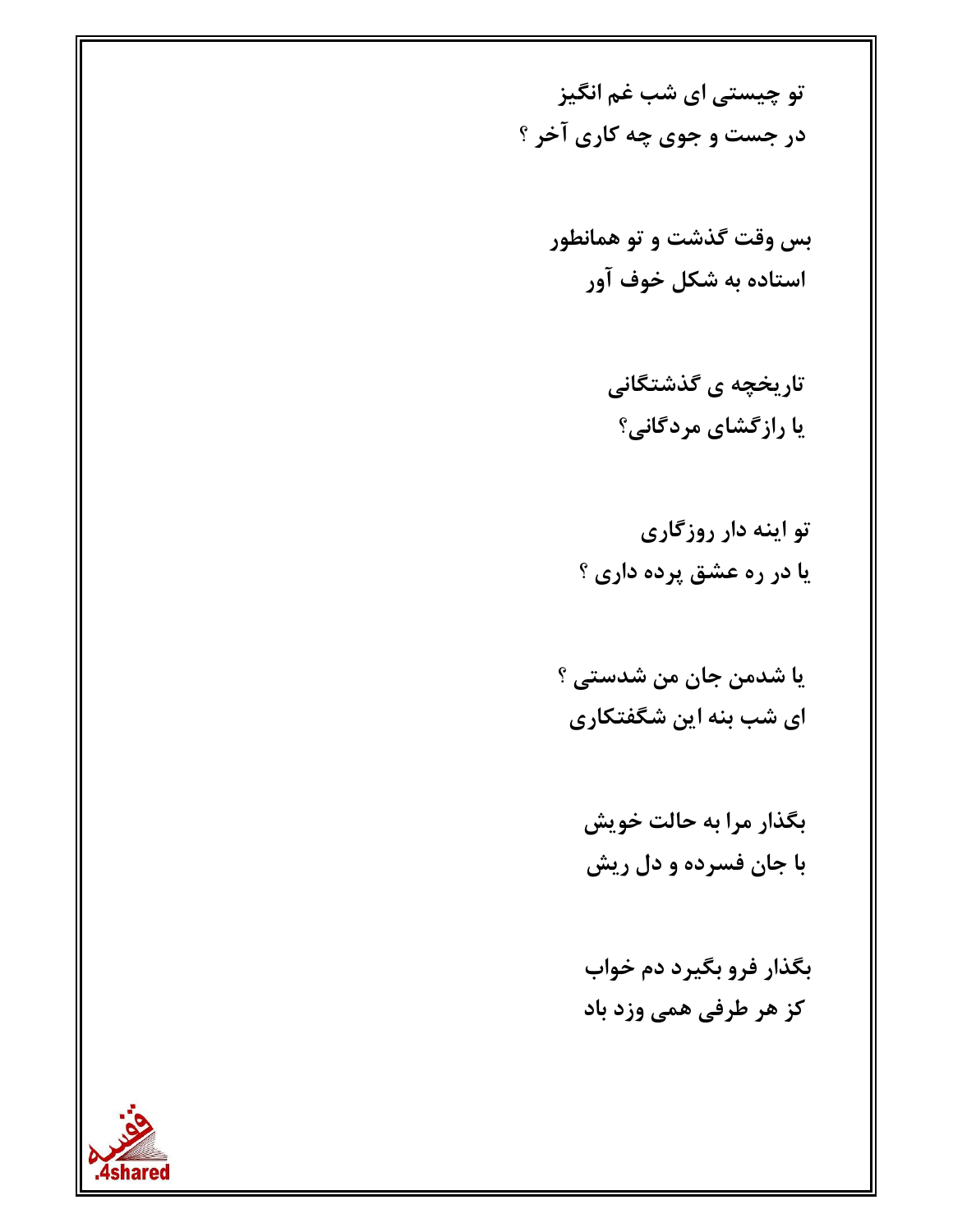وقتی ست خوش و زمانه خاموش مرغ سحرى كشيد فرياد

> شد محو یکان یکان ستاره تا چند کنم به تو نظاره ؟

> > بگذار بخواب اندر ایم کز شومی گردش زمانه

یکدم کمتر به یاد آرم و آزاد شوم ز هر فسانه

بگذار که چشم ها ببندد کمتر به من این جهان بخندد

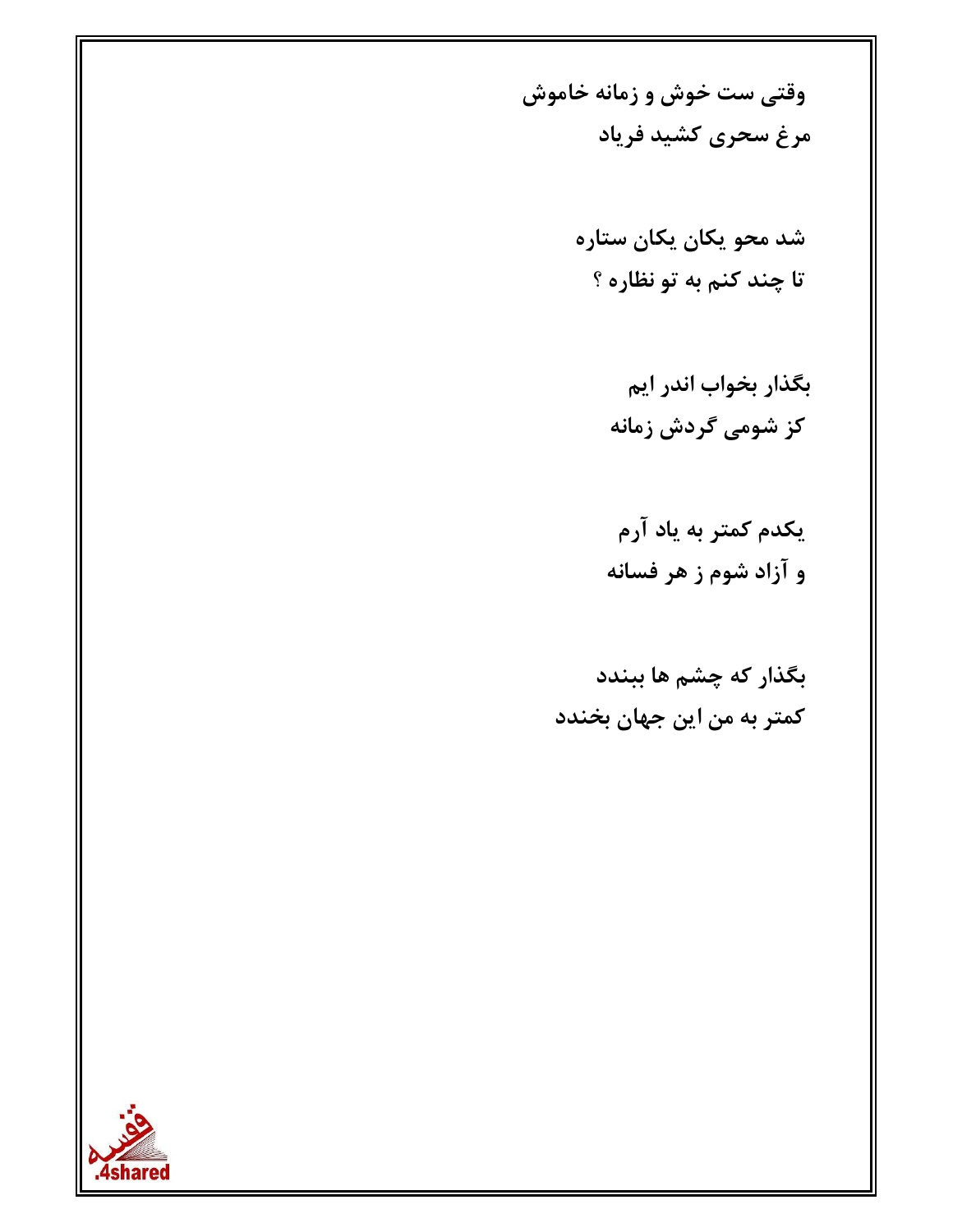# منت دونان

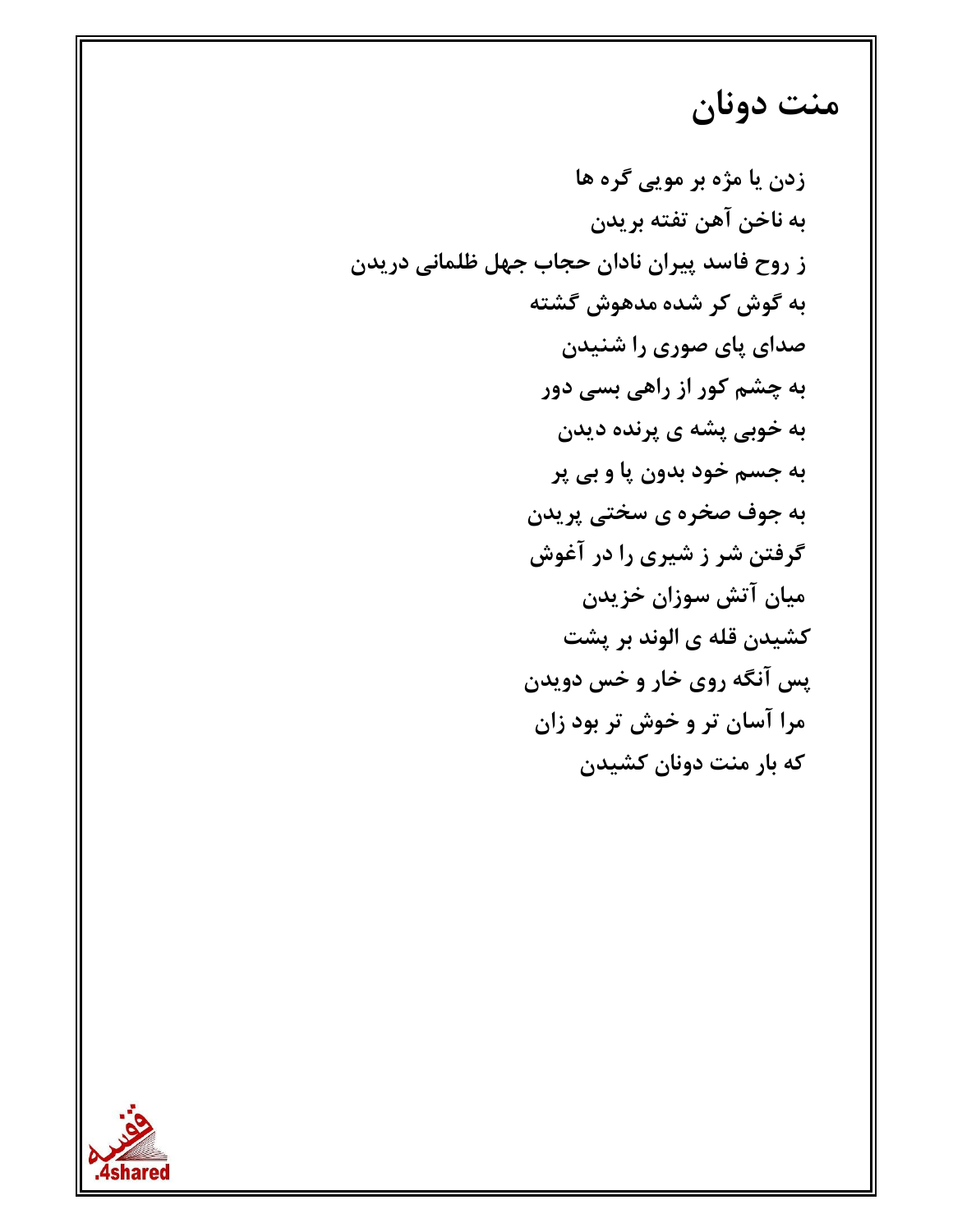#### شیر

شب آمد مرا وقت غريدن است گه کار و هنگام گردیدن است به من تنگ کرده جهان جای را از این بیشه بیرون کشم پای را حرام است خواب بر آرم تن زردگون زین مغک بغرم بغريدني هولنك که ریزد ز هم کوهساران همه بلرزد تن جويباران همه نگردند شاد نگویند تا شیر خوابیده است دو چشم وی امشب نتابیده است بترسیده است از خیال ستیز نهاده ز هنگامه پا در گريز ِ نهم پای پیش منم شیر ،سلطان جانوران سر دفتر خیل جنگ آوران که تا مادرم در زمانه بزاد بغريد و غريدنم ياد داد نه ناليدنم بیا خاست ،بر خاستم در زمن ز جا جست ، جستم چو او نيز من خراميد سنگين ، به دنبال او

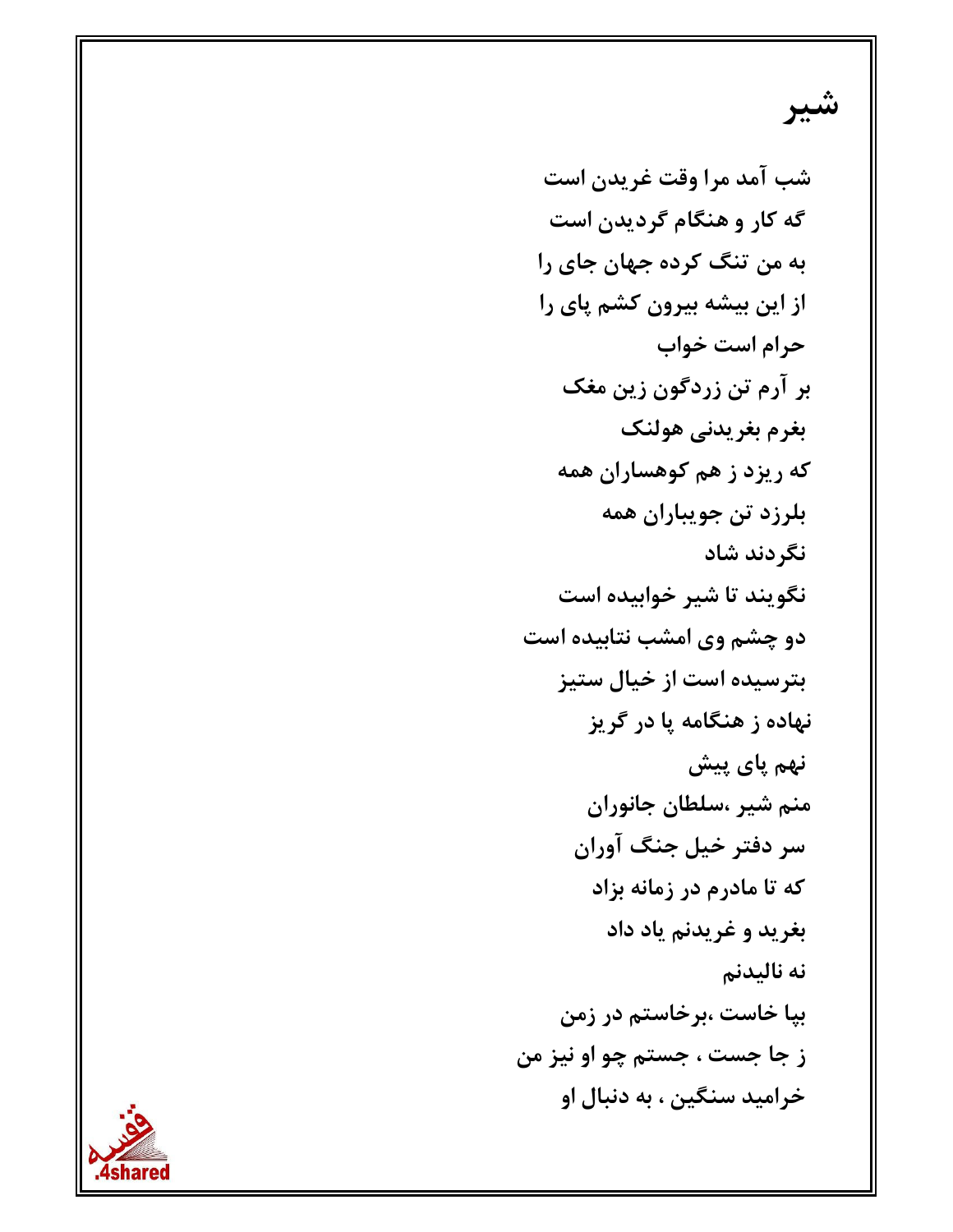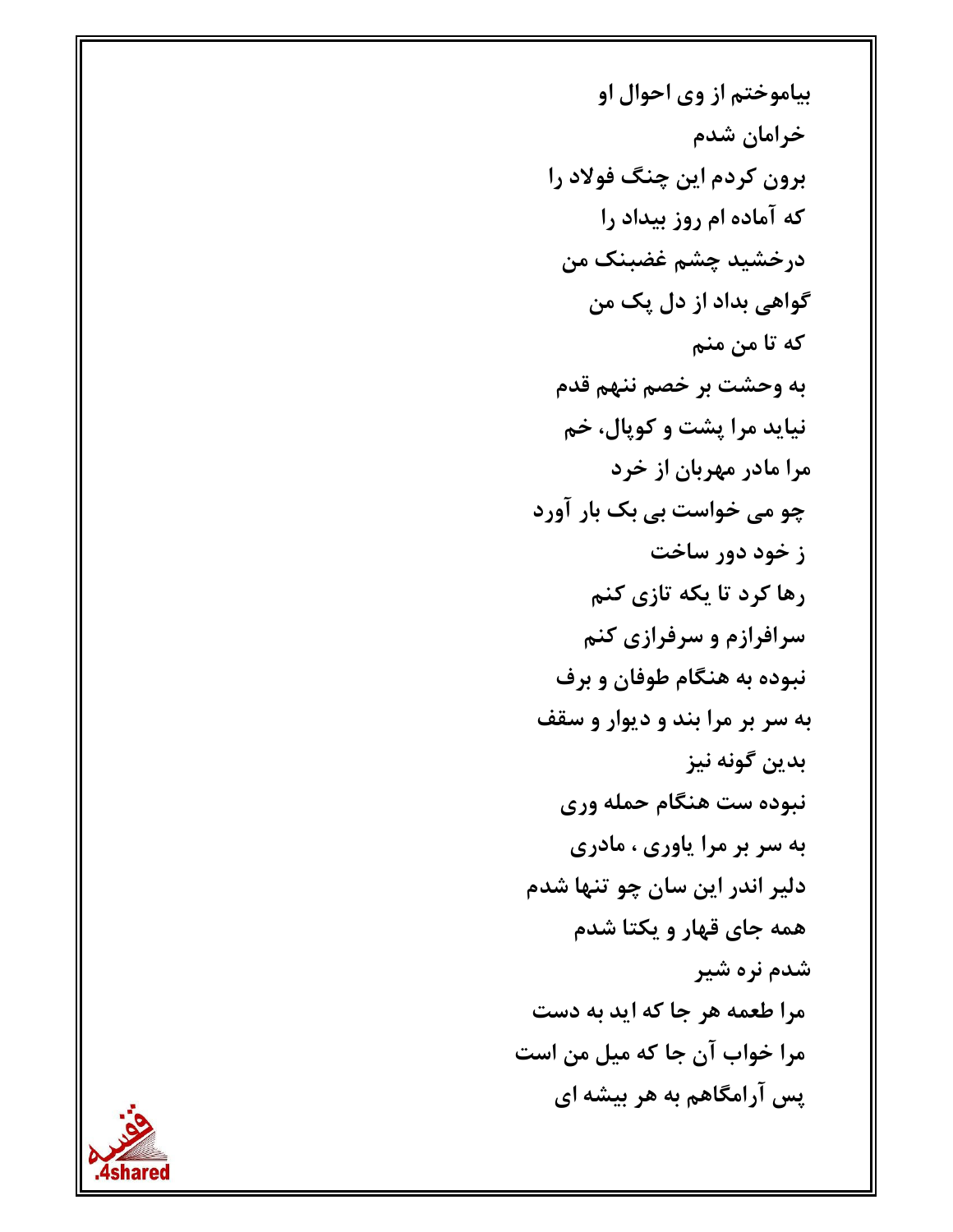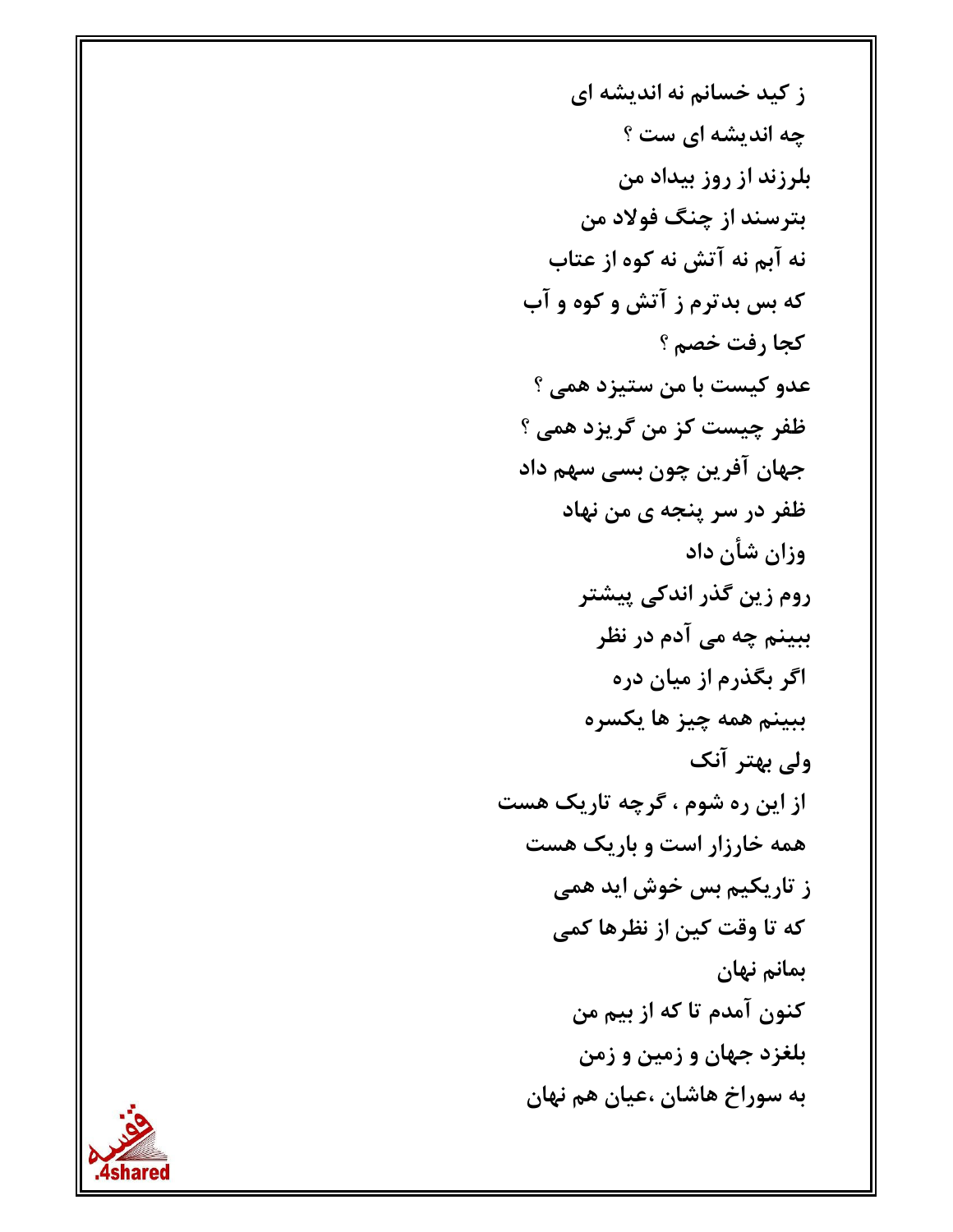بلرزد تن سست جانوران از آشوب من چه جای است اینجا که دیوارش هست همه سستی و لحن بیمارش هست ؟ چه می بینم این سان کزین زمزمه ز روباه گویی رمه در رمه خر اندر خر است صدای سگ است و صدای خروس بپاش از هم پرده ی آبنوس که در پیش شیری چه ها می چرند که این نعمت تو که ها می خورند ؟ روا باشد این که شیری گرسنه چو خسبیده است بيابد به هر چيز روباه دست ؟ چو شد گوهرم یک و همت بلند بباید پی رزق باشم نژند ؟ ببايد كه من ز بی جفتی خویش تنها بسی بگردم به شب کوه و صحرا بسی ؟ ببايد به دل خون خود خوردنم وزين درد ناگفته مردنم ؟ چه تقدیر بود ؟ چرا ماند پس زنده شیر دلیر كه كنون بر آرد در اين غم نفير ؟ چرا خیره سر مرگ از او رو بتافت

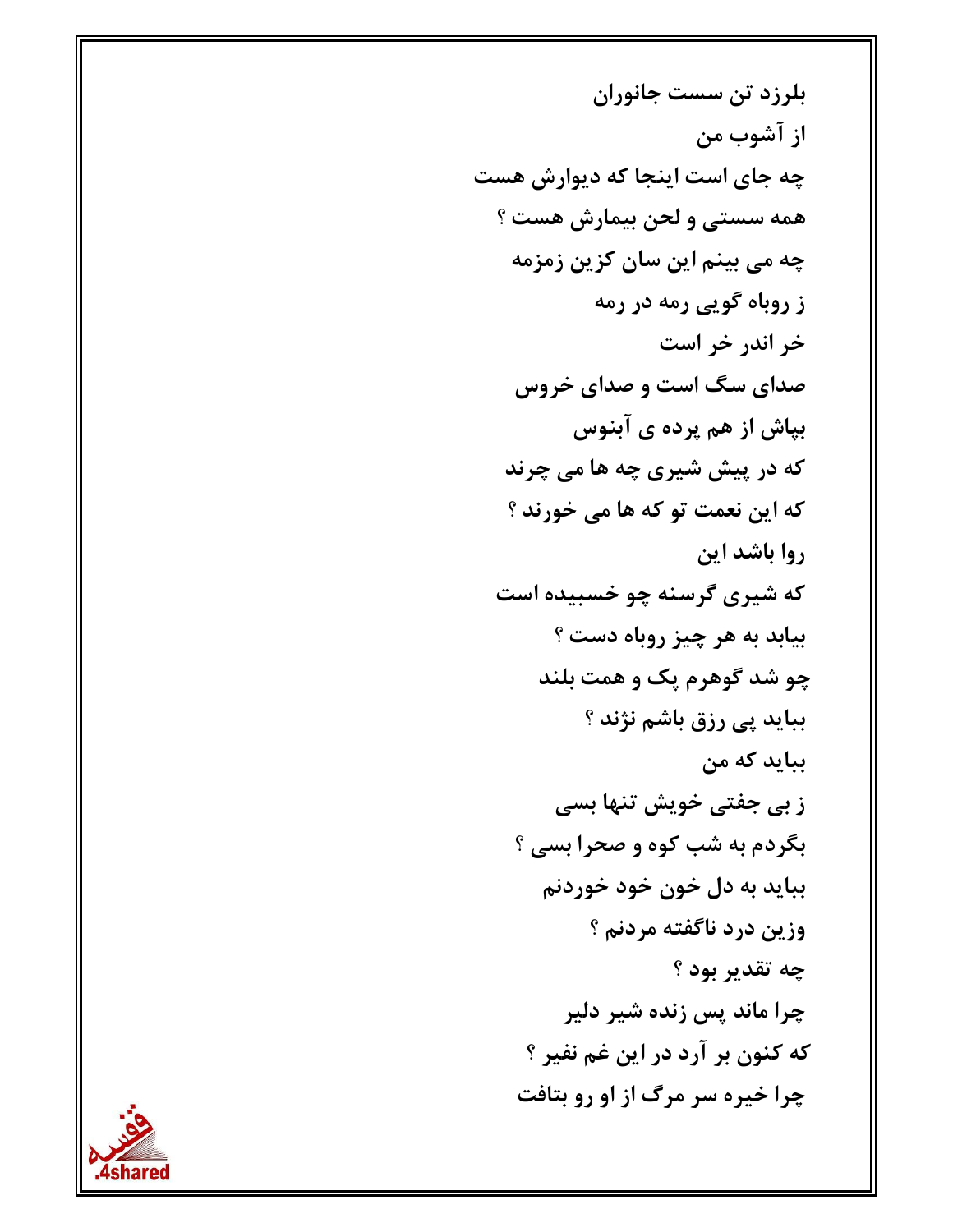درین ره مگر بیشه اش را نیافت کز او دور شد ؟ چرا بشنوم ناله های ستیز که خود نشنود چرخ دورینه نیز که ریزد چنین خون سپهر برین چرا خون نريزم ؟ مرا همچنين سيهر آفريد از اين سايه پروردگان مرغ ها بدرم اگر ،گردم از غم رها صداشان مرا خیره دارد همی خيال مرا تيره دارد همي در این زیر سقف يكى مشت مخلوق حيله گرند همه چاپلوسان خيره سرند رسانند اگر چند پنهان ضرر نه ماده اند اينان و نه نيز نر همه خفته اند همه خفته بي زحمت کار و رنج بغلتیده بر روی بسیار گنج نیارند کردن از این ره گذر ندارند از حال شیران خبر چه اند این گروه ؟ ریزم اگر خونشان را به کین بریزد اگر خونشان بر زمین همان نیز باشم که خود بوده ام

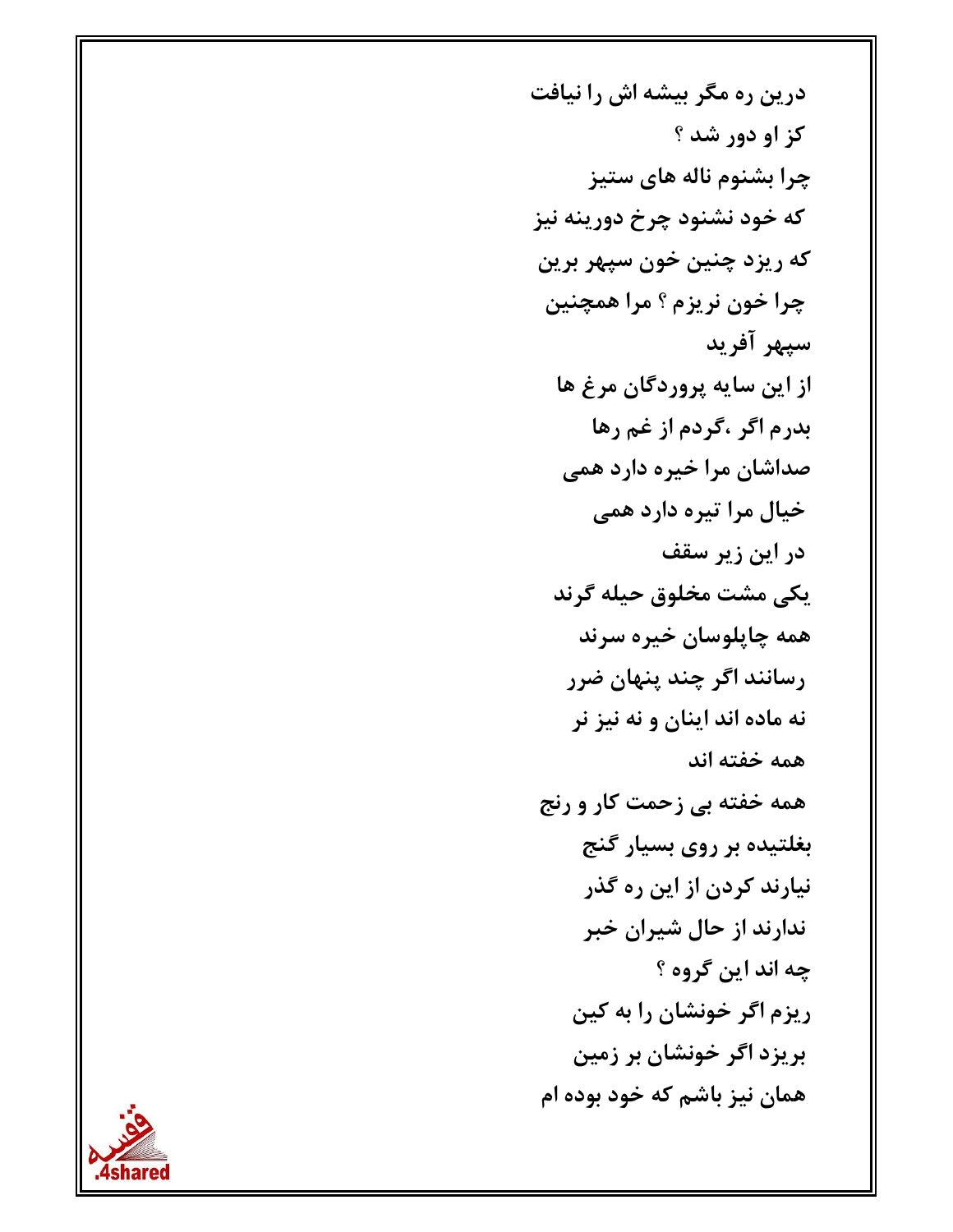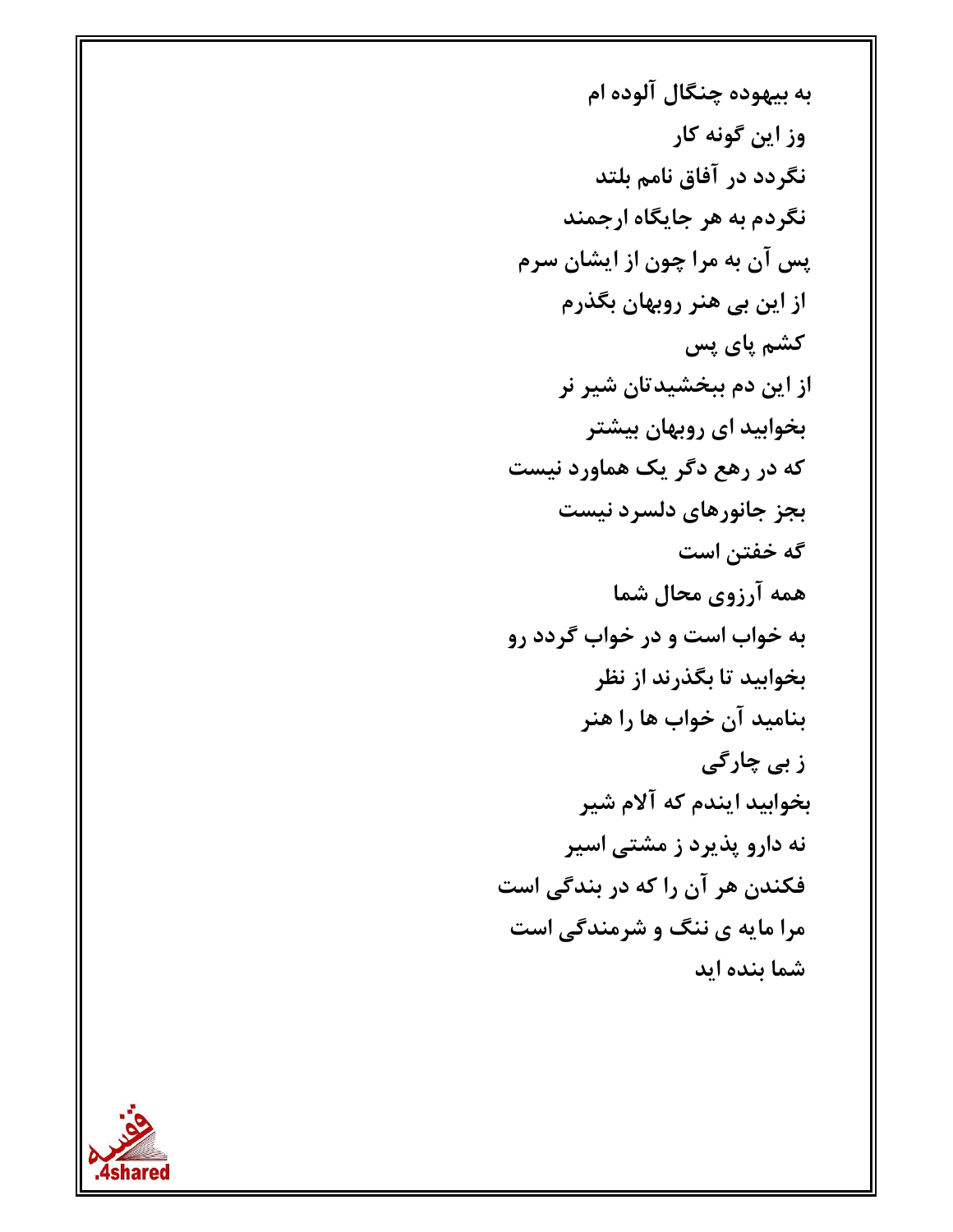چشمه ی کوچک

گشت یکی چشمه ز سنگی جدا غلغله زن ، چهره نما ، تيز پا

گه به دهان بر زده کف چون صدف گاه چو تیری که رود بر هدف

> گفت : درين معركه يكتا منم تاج سر گلبن و صحرا منم

چون بدوم ، سبزه در آغوش من بوسه زند بر سر و بر دوش من

چون بگشایم ز سر مو ، شکن ماه ببيند رخ خود را به من

قطره ي باران ، كه در افتد به خك زو بدمد بس کوهر تابنک

> در بر من ره چو به پایان برد از خجلی سر به گریبان برد

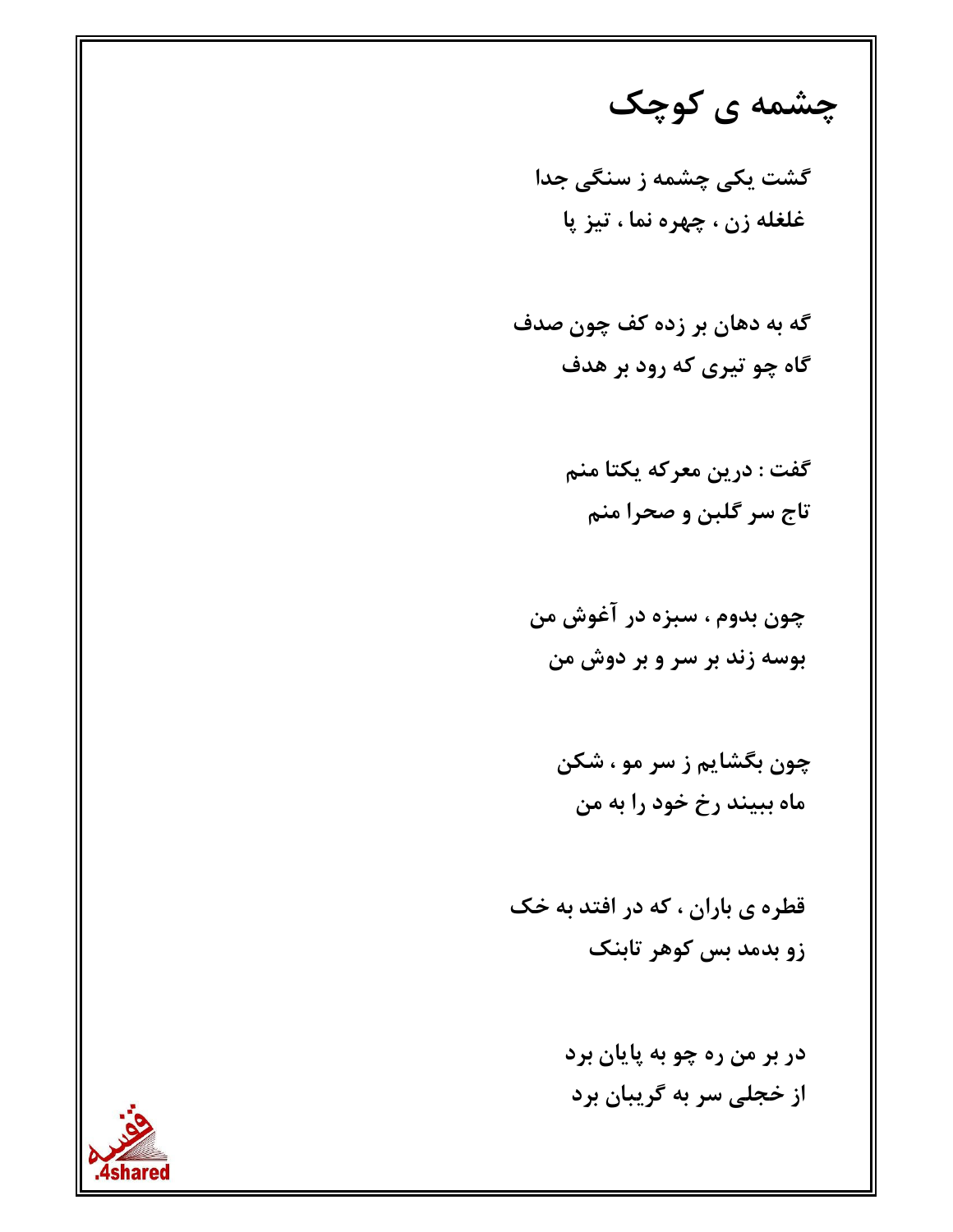ابر ، زمن حامل سرمایه شد باغ ،ز من صاحب پيرايه شد

گل ، به همه رنگ و برازندگی می کند از پرتو من زندگی

- در بن این پرده ی نیلوفری کیست کند با چو منی همسری ؟
- زین نمط آن مست شده از غرور رفت و ز مبدا چو کمی گشت دور
	- دید یکی بحر خروشنده ای سهمگنی ، نادره جوشنده ای
	- نعره بر آورده ، فلک کرده کر دیده سیه کرده ،شده زهره در
		- راست به مانند یکی زلزله داده تنش بر تن ساحل یله

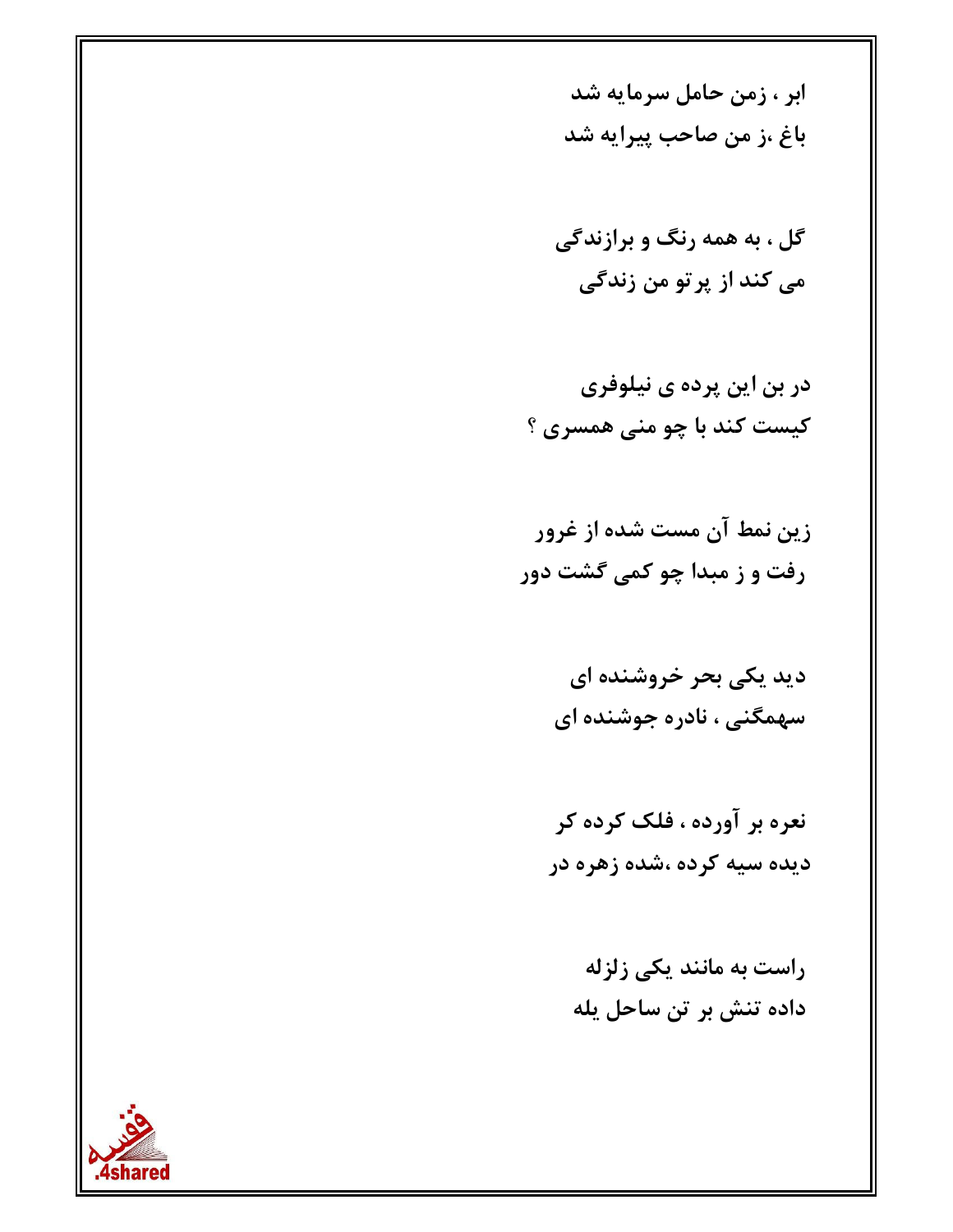چشمه ی کوچک چو به آنجا رسید وان همه هنگامه ی دریا بدید

خواست كزان ورطه قدم دركشد خویشتن از حادثه بر تر کشد

لیک چنان خیره و خاموش ماند کز همه شیرین سخنی گوش ماند

خلق همان چشمه ی جوشنده اند بيهوده در خويش هروشنده اند

یک دو سه حرفی به لب آموخته خاطر بس بي گنهان سوخته

لیک اگر پرده ز خود بردرند یک قدم از مقدم خود بگذرند

در خم هر پرده ی اسرار خویش نکته بسنجند فزون تر ز پیش

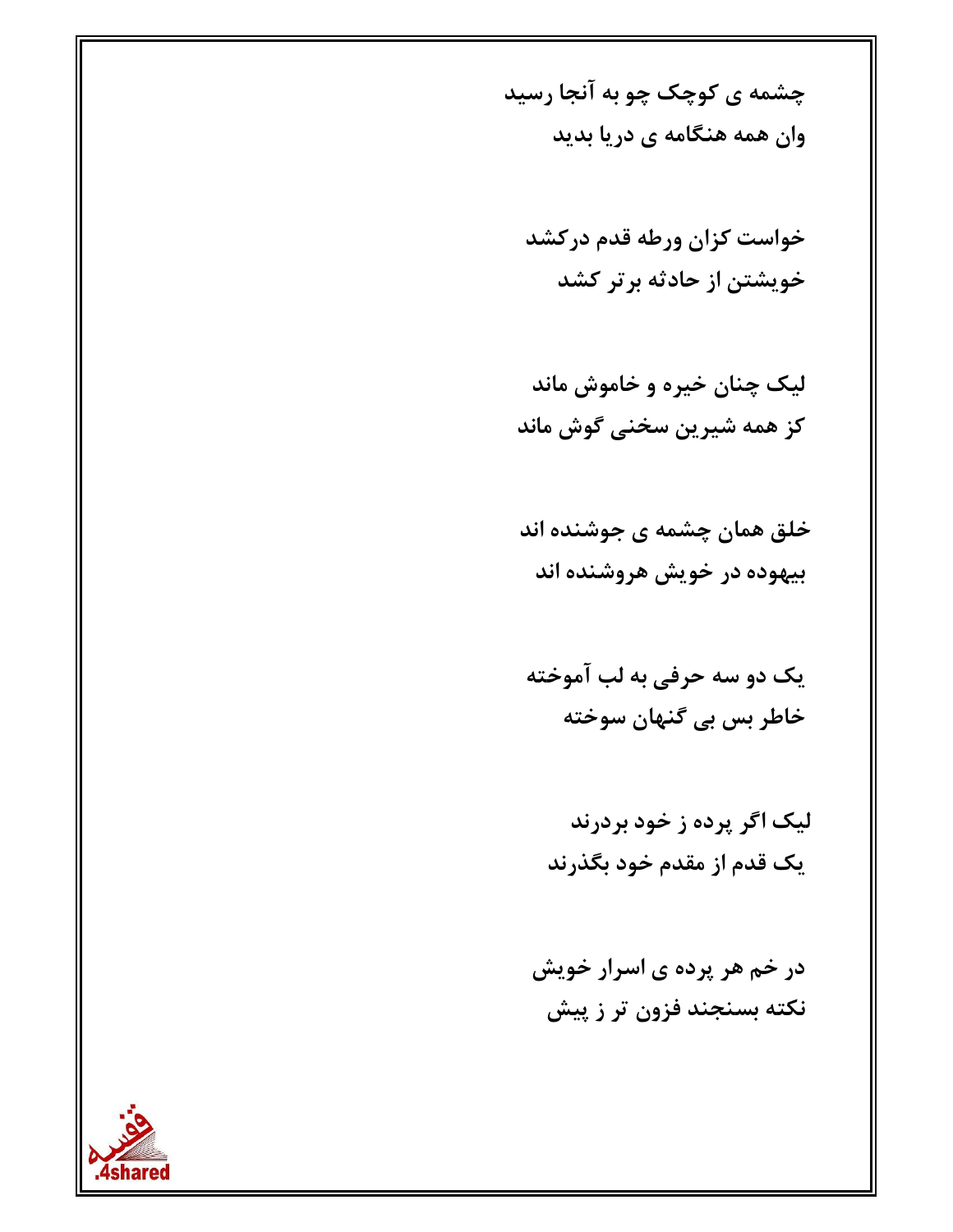چون که از این نیز فراتر شوند بی دل و بی قالب و بی سر شوند

در نگرند این همه بیهوده بود معنی چندین دم فرسوده بود

آنچه شنیدند ز خود یا ز غیر و آنچه بکردند ز شر و ز خیر

بود کم ار مدت آن یا مدید عارضه ای بود که شد ناپدید

و آنچه به جا مانده بهای دل است کان همه افسانه ی بی حاصل است

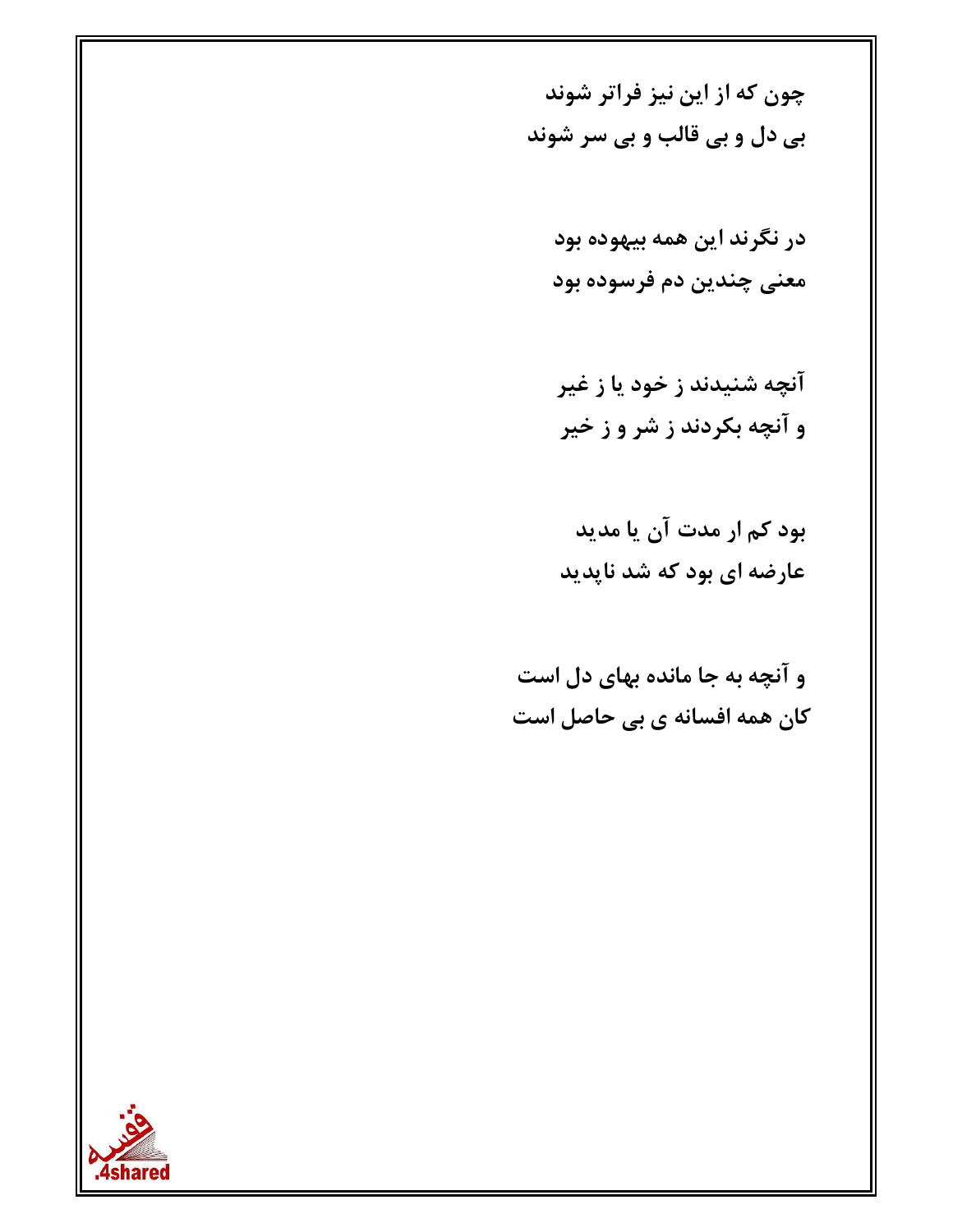### يادگار

در دامن این مخوف جنگل و این قله که سر به چرخ سوده است اینجاست که مادر من زار گهواره ی من نهاده بوده است اينجاست ظهور طالع نحس كامد طفلي زبون به دنيا بيهوده بپروريد مادر عشق آمد و در وی آشیان ساخت بیچاره شد او ز پای تا سر دل داد ندا بدو که : برخیز اینجاست که من به ره فتادم بودم با بره ها همآغوش ابر و گل و کوه پیش چشمم آوازه ي زنگ گله در گوش با ناله ی آبها هماهنگ اینجا همه جاست خانه ی من جای دل پر فسانه ی من این شوم و زبون دلم که گم کرد از شومیش آشیانه ی من اینجاست نشان بچگی ها هیچم نرود ز یاد کانجا پیره زنگی رفیق خانه می گفت برای من همه شب

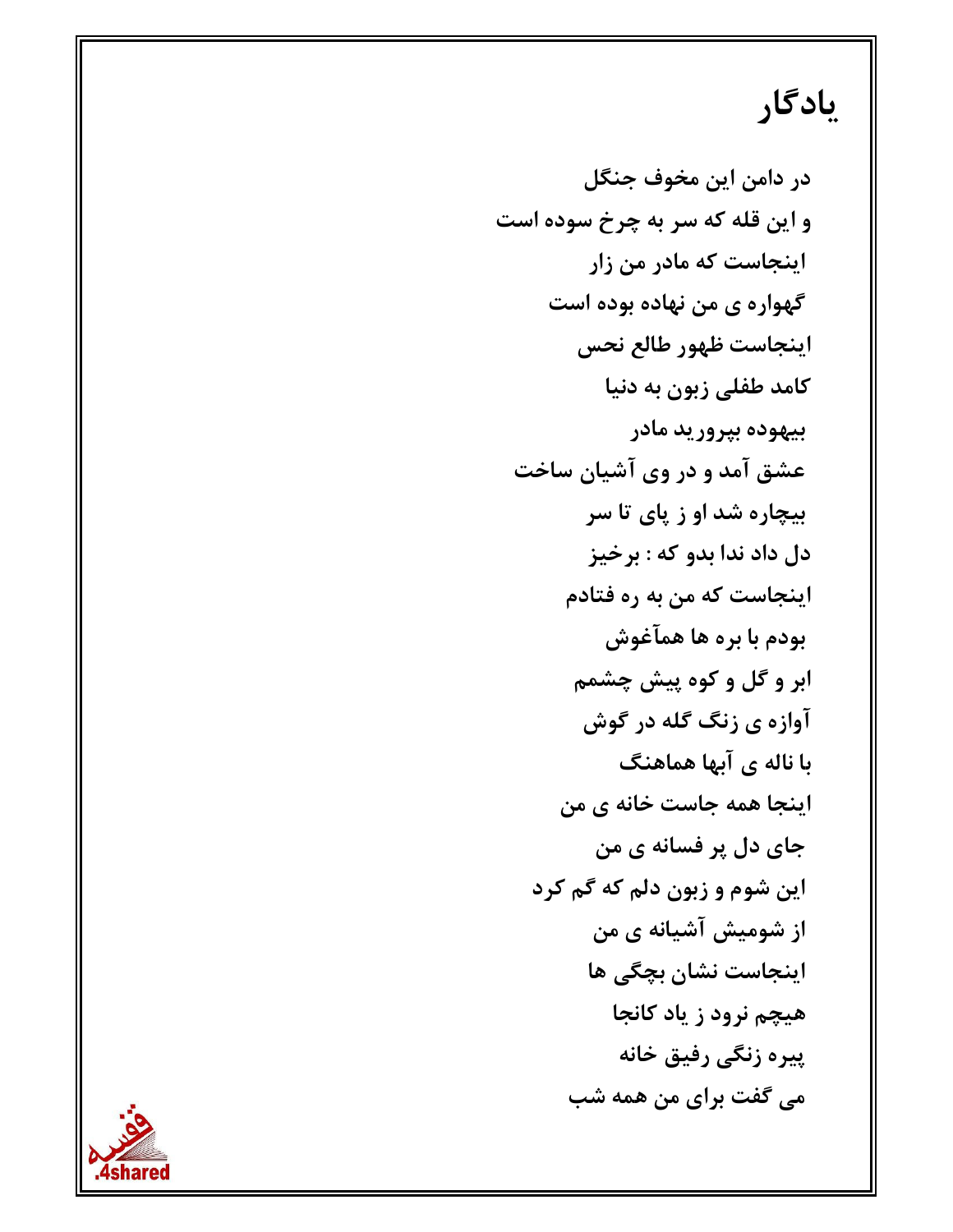نقلی به پسند بچگانه تا دیده ی من به خواب می رفت خیزید می از میانه ی خواب هر روز سپیده دم بدانگاه که گله ی گوسفند ما بود جنبیده ز جا فتاده بر راه بزغاله ز پیش و بره از پی من سر ز دواج کرده بیرون دو دیده برابر روی صحرا که توده شد چو پیکر کوه حلقه زده همچو موج دريا از پیش رمه بلند می شد دو گوش به بانگ نای چوپان و آن زنگ بز بزرگ گله آواز پرندگان کوچک و آن خوب خروسک محله كز لانه برون همه پريدند وز معرکه ی چنین هیاهو من خرم و خوش ز جای جسته فارغ زدي و ز رنج فردا از کشمکش زمانه رسته لب پر ز تبسم رضایت دل پر ز خیال وقت بازی ناگاه شنیدمی صدایی این نعره ی بچه های ده بود

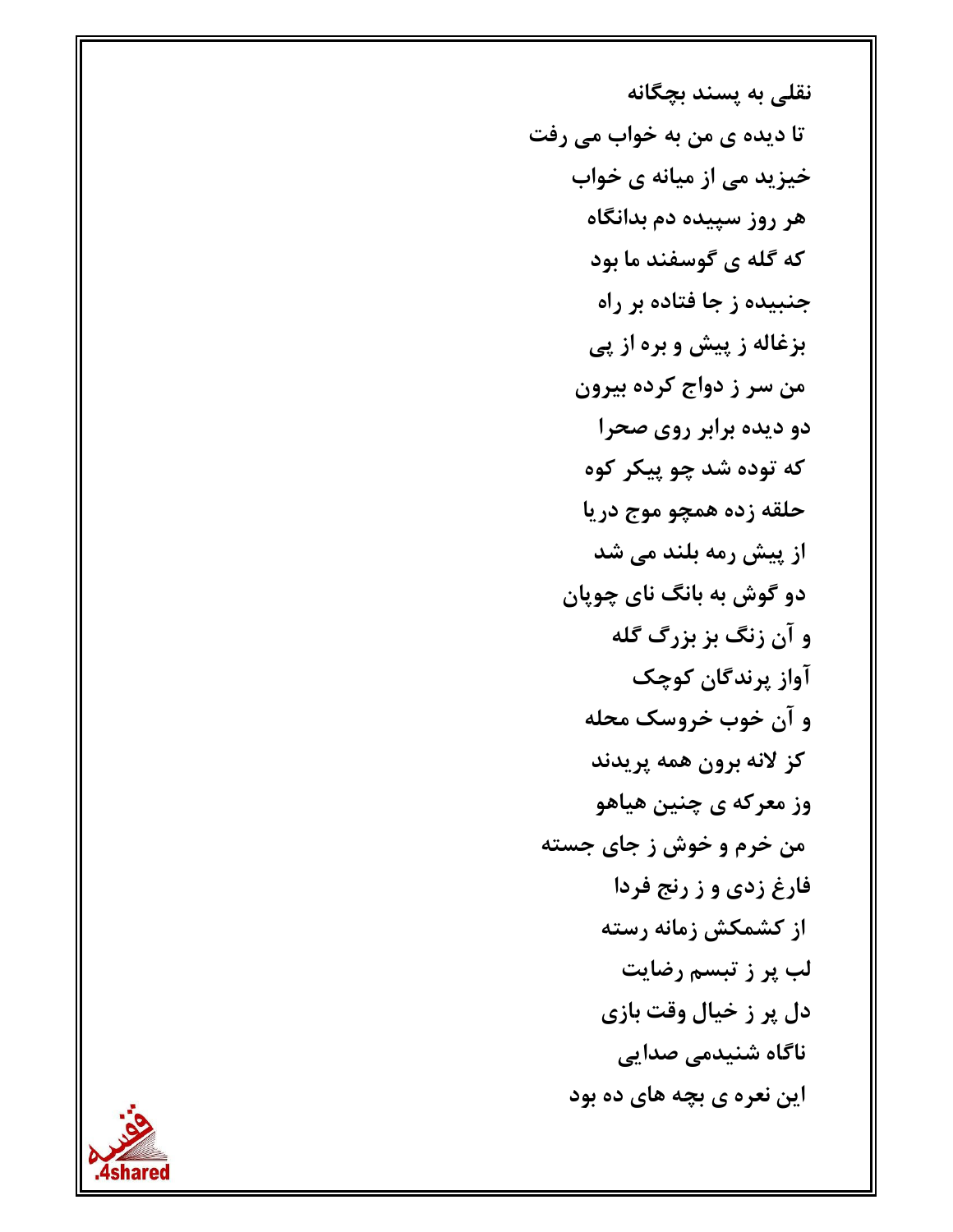های های رفیق جان کجایی ما منتظریم از پس در من هيچ نخورده ، كف زننده بر سر نه کله نه کفش بر پای یکتای به پر سفید جامه زنگوله به دست جسته از جای از خانه به کوه می دویدیم مادر می گفت : بچه آرام می کرد پدر به من تبسم من زلف فشانده شعر خوانان در دامن ابر می شدم گم دنیا چو ستاره می درخشید اینجاست که عشق آمد و ساخت از حلقه ی بچه ها مرا دور خنده بگريخت از لب من دل ماند ز انبساط مهجور ديده به فراق ، قطره ها ريخت ای عشق ،امید ، آرزوها خسته نشوید در دل من تا چند به آشیانه ماندن ديديد چه ها ز حاصل من که ترک مرا دگر نگویید ؟ ای دور نشاط بچگی ها برقی که به سرعتی سرآ'ی اي طالع نحس من مگر تو

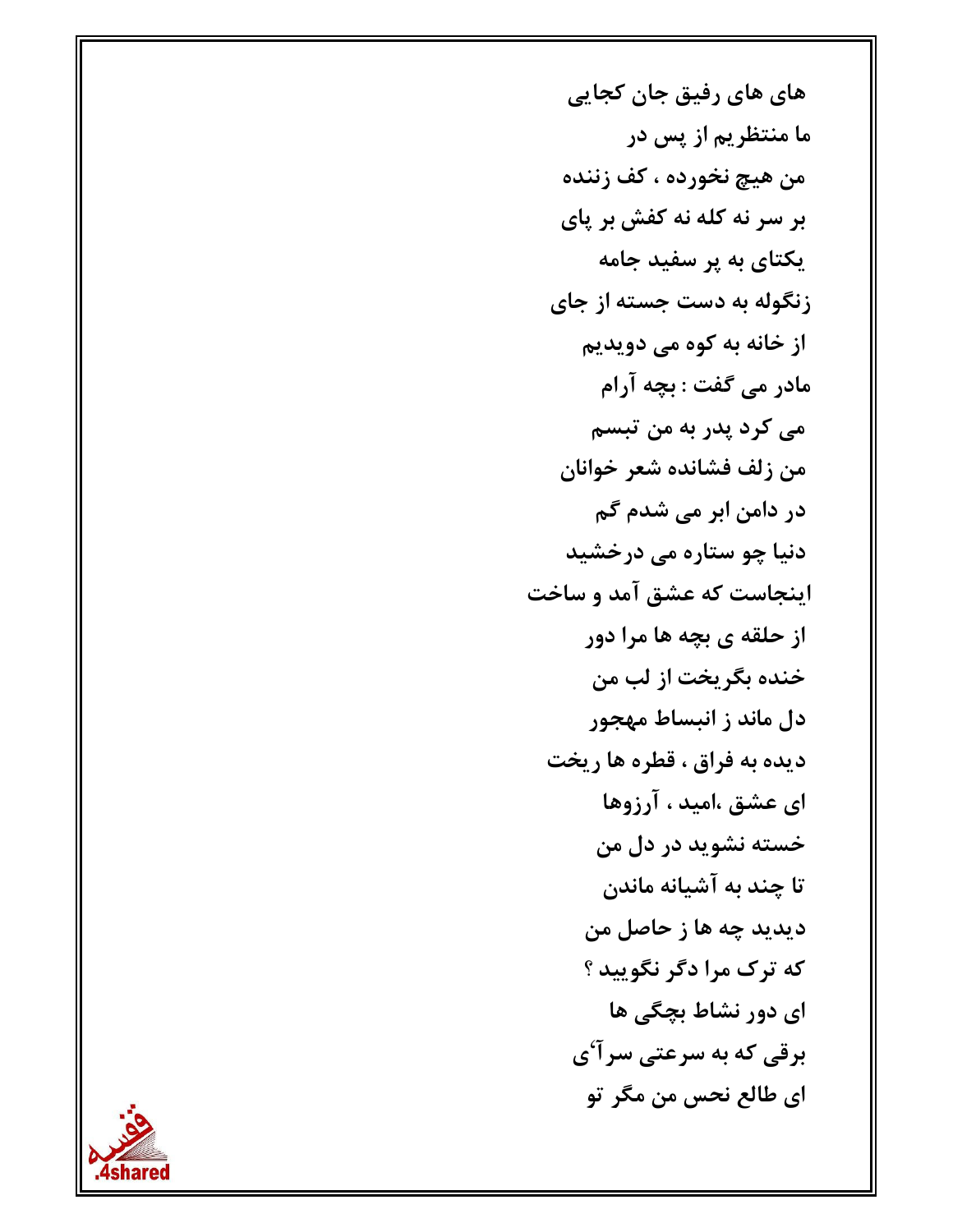مرگی که به ناگهان درایی ایام گذشته ام کجایی ؟ باز ای که از نخست گردید تقدیر تو بر سرم نوشته بوسم رخ روز و گیسوی شب کز جنس تواند ای گذشته هر لحظه ز زلف تو است تاری از عمر هر آنچه بود با من نزد تو به رایگان سپردم ای نادره یادگار عشقا مردم ز بر تو دل نبردم تا باغم خود ترا سرشتم باز ای چنان مرا بیفشار تا خواب ز دیده ام ربایی امید دهی به روزگاری کز تو نبود مرا جدایی بازآ كه غم است طالب غم

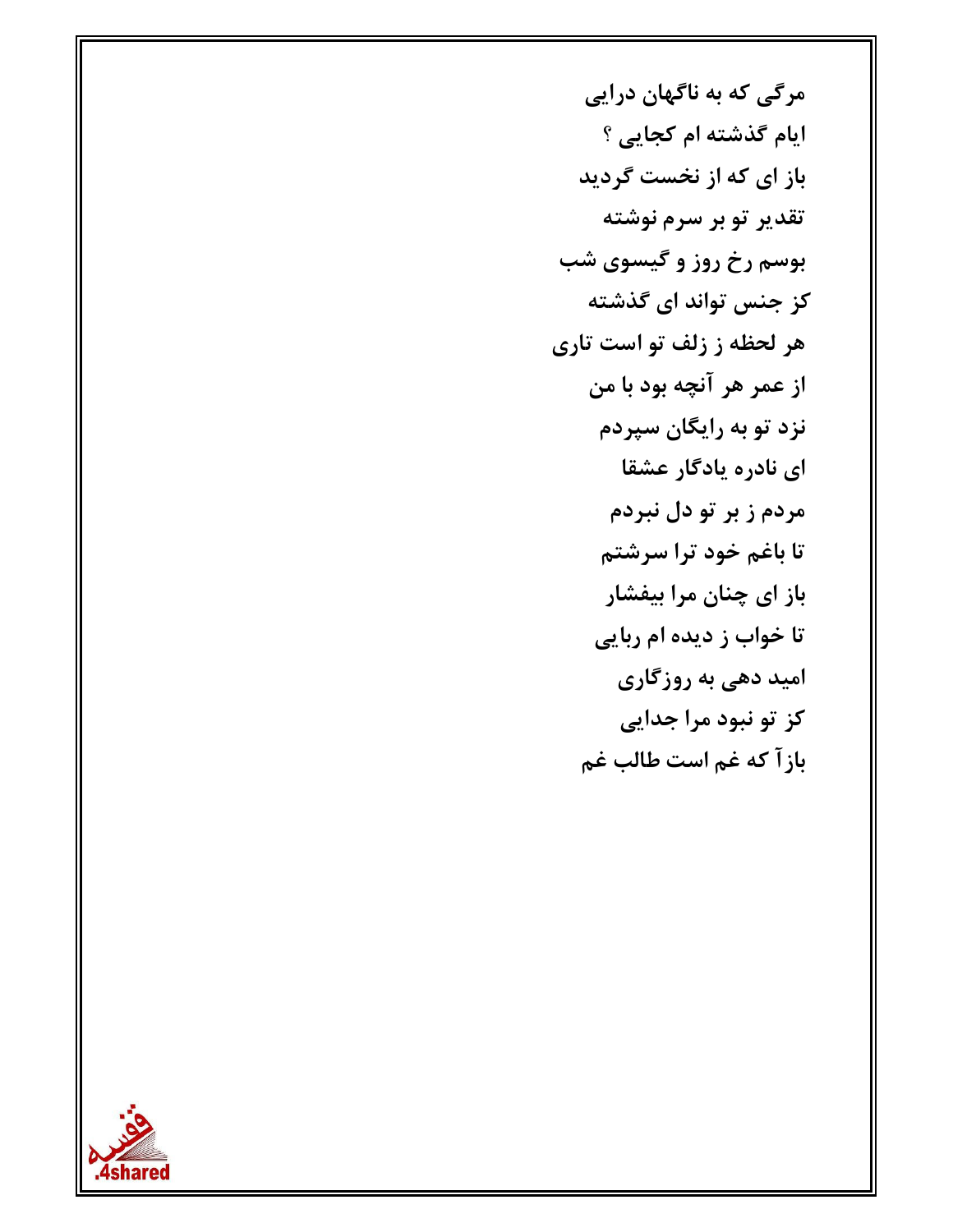#### انگاسی

سوی شهر آمد آن زن انگاس سیر کردن گرفت از چپ و راست

دید ایینه ای فتاده به خک گفت : حقا که گوهری یکتاست

به تماشا چو برگرفت و بدید عکس خود را ، فکند و پوزش خواست

> که : ببخشید خواهرم ! به خدا من ندانستم این گوهر ز شماست

ما همان روستازنیم درست ساده بین ،ساده فهم بی کم و کاست

> که در ایینه ی جهان بر ما از همه ناشناس تر ، خود ماست

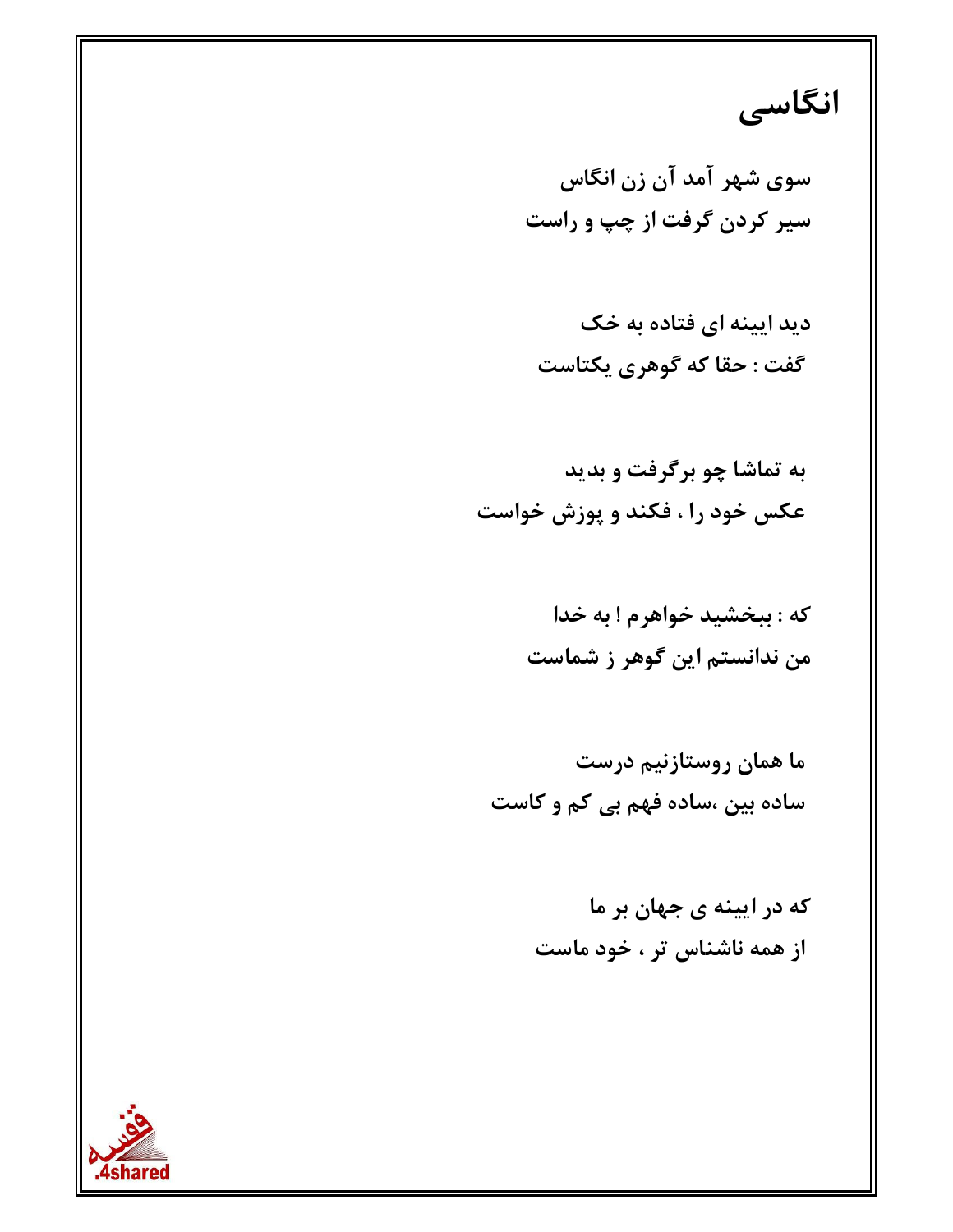## بز ملاحسن

روزی آمد ز قصا بز گم شد بز ملا به سوی مردم شد

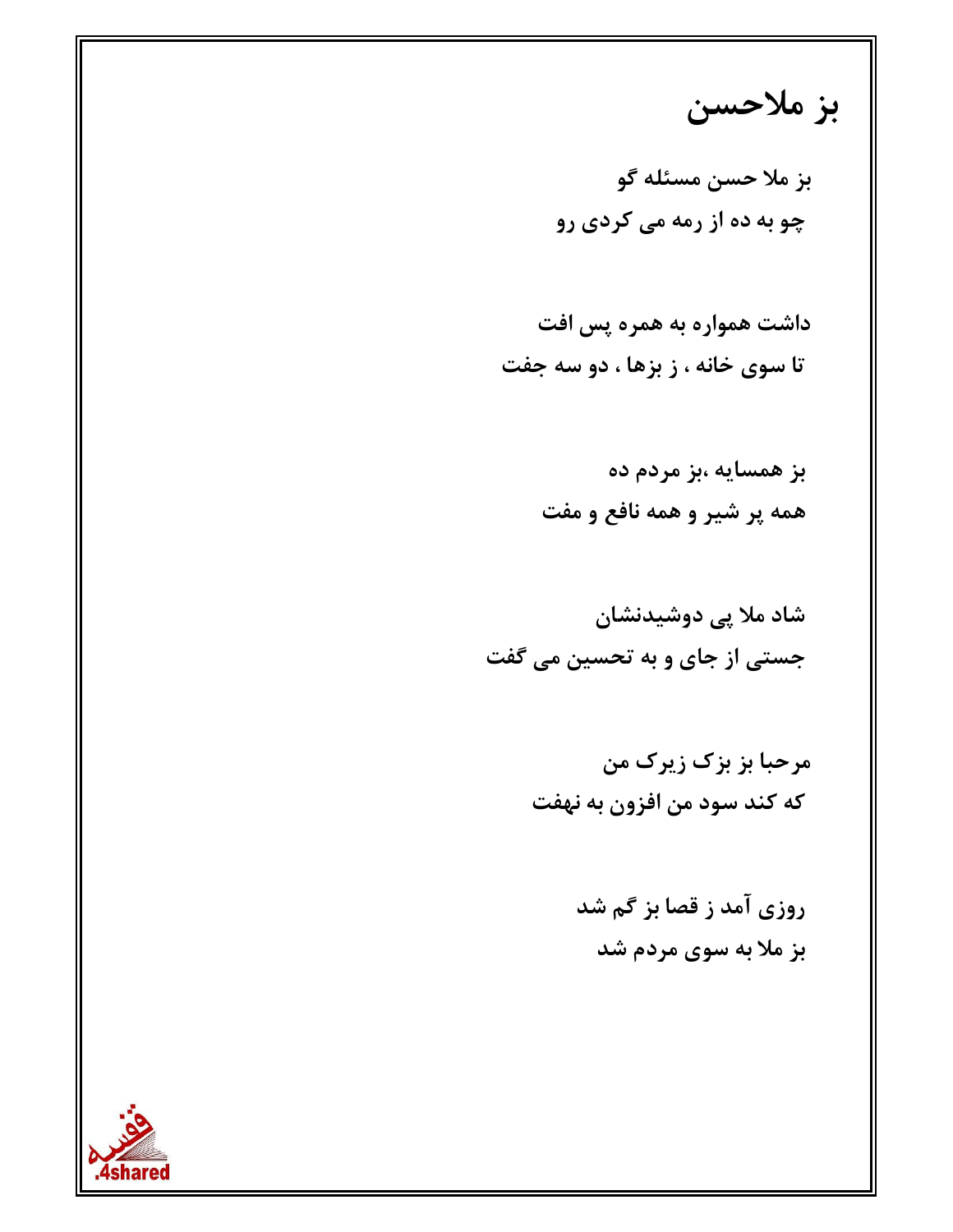جست ملا ، کسل و سرگردان همه ده ، خانه ی این خانه ی آن

زير هر چاله و هر دهليزي کنج هر بیشه ،به هر کوهستان

ديد هر چيز و بز خويش نديد سخت آشفت و به خود عهد کنان

> گفت : اگر یافتم این بد گوهر كنمش خرد سراسر استخوان

ناگهان دید فراز کمری بز خود را از پی بوته چری

رفت و بستش به رسن ،زد به عصا بی مروت بز بی شرم و حیا

> اين همه آب و علف دادن من عاقبت از توام این بود جزا

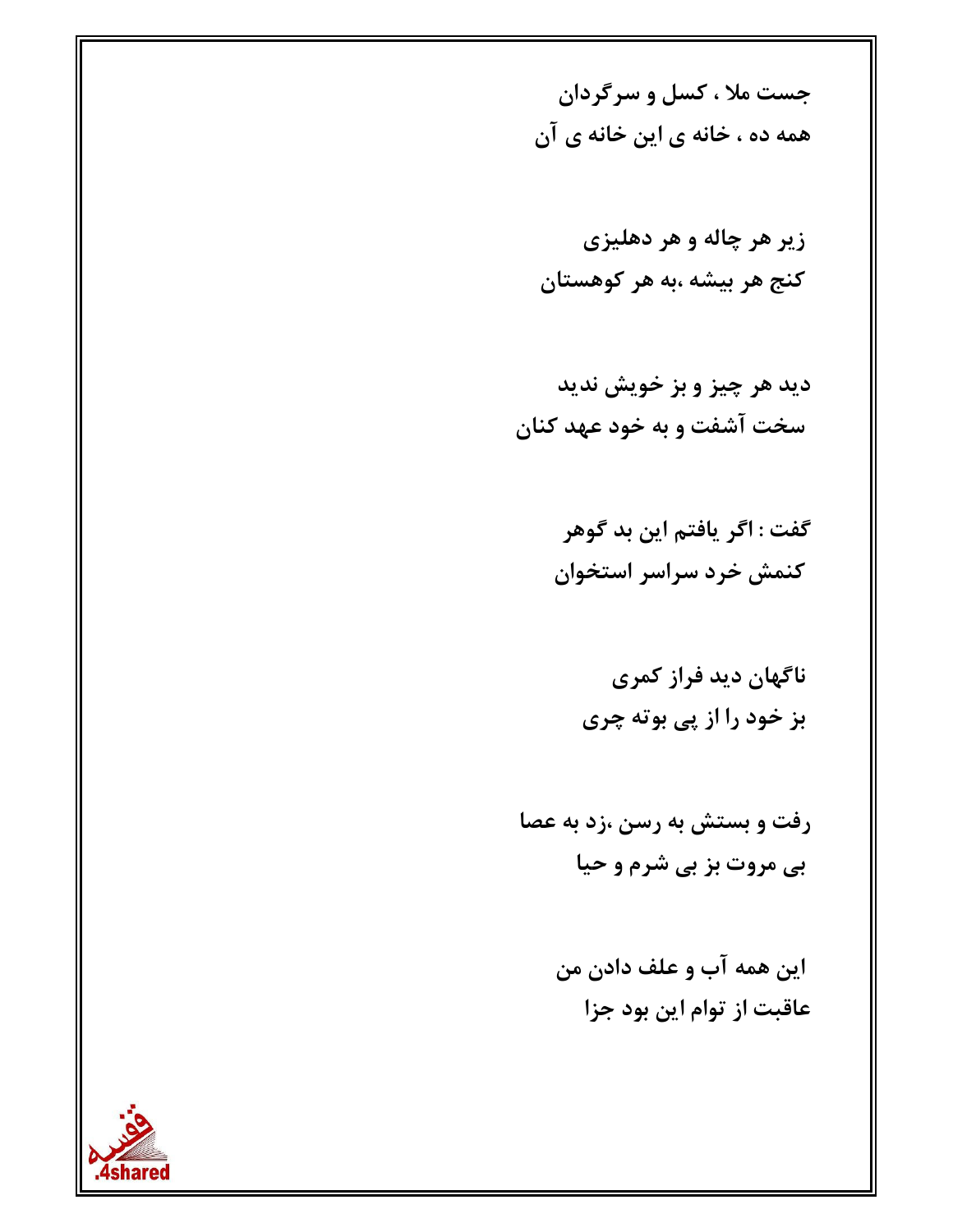که خورد شیر تو را مرده ده ؟ بزک افتاد و بر او داد ندا

شیر صد روز بزان دگر شیر یک روز مرا نیست بها ؟

یا مخور حق کسی کز تو جداست یا بخور با دگران آنچه تراست

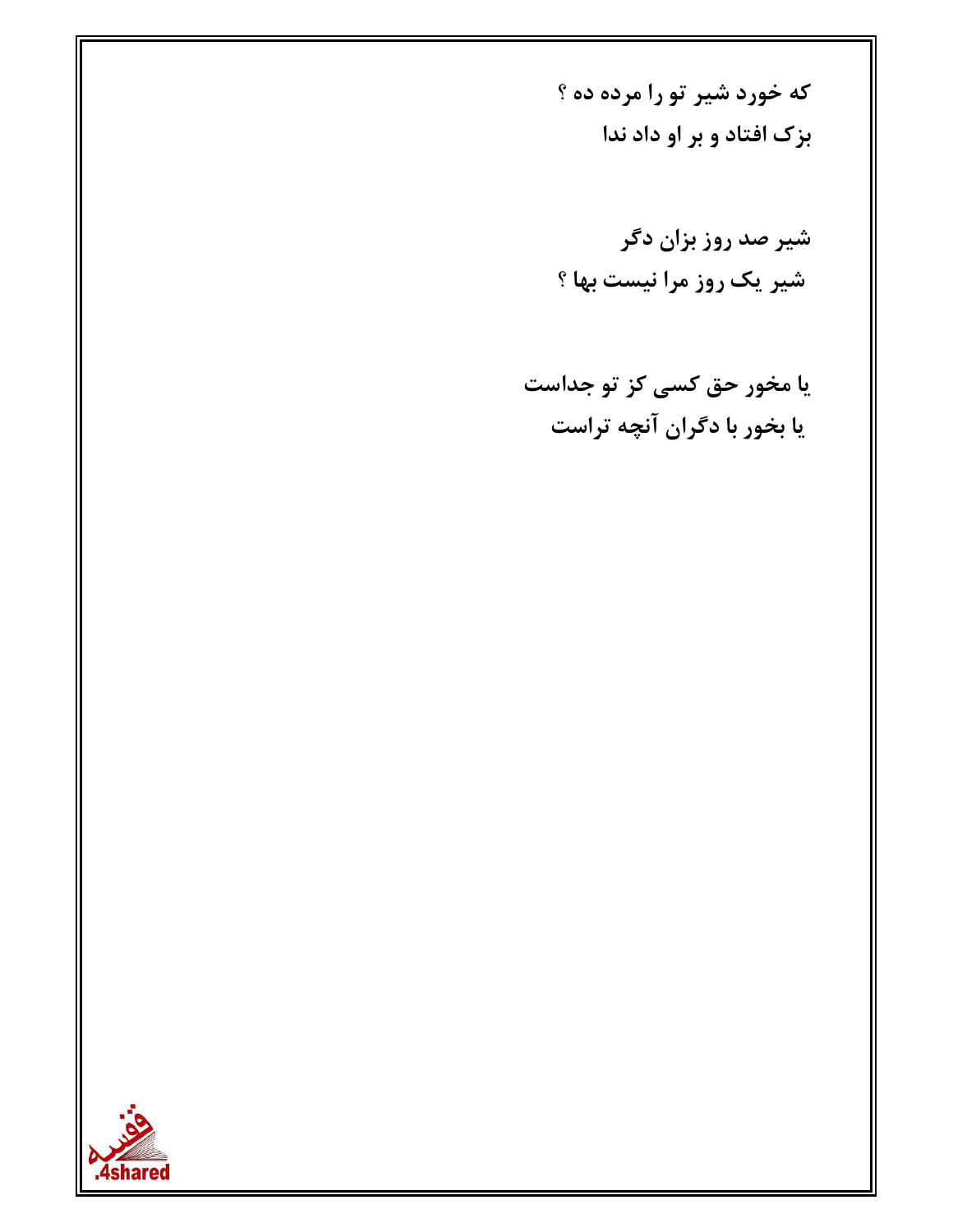## گل نازدار

سود گرت هست گرانی مکن خيره سري با دل و جاني مكن

آن گل صحرا به غمزه شکفت صورت خود در بن خاری نهفت

صبح همي باخت به مهرش نظر ابر همی ریخت به پایش گهر

باد ندانسته همی با شتاب ناله زدي تا که برايد ز خواب

شیفته پروانه بر او می پرید دوستیش ز دل و جان می خرید

بلبل آشفته پی روی وی راهي همي جست ز هر سوي وي

وان گل خودخواه خود آراسته با همه ی حسن به پیراسته

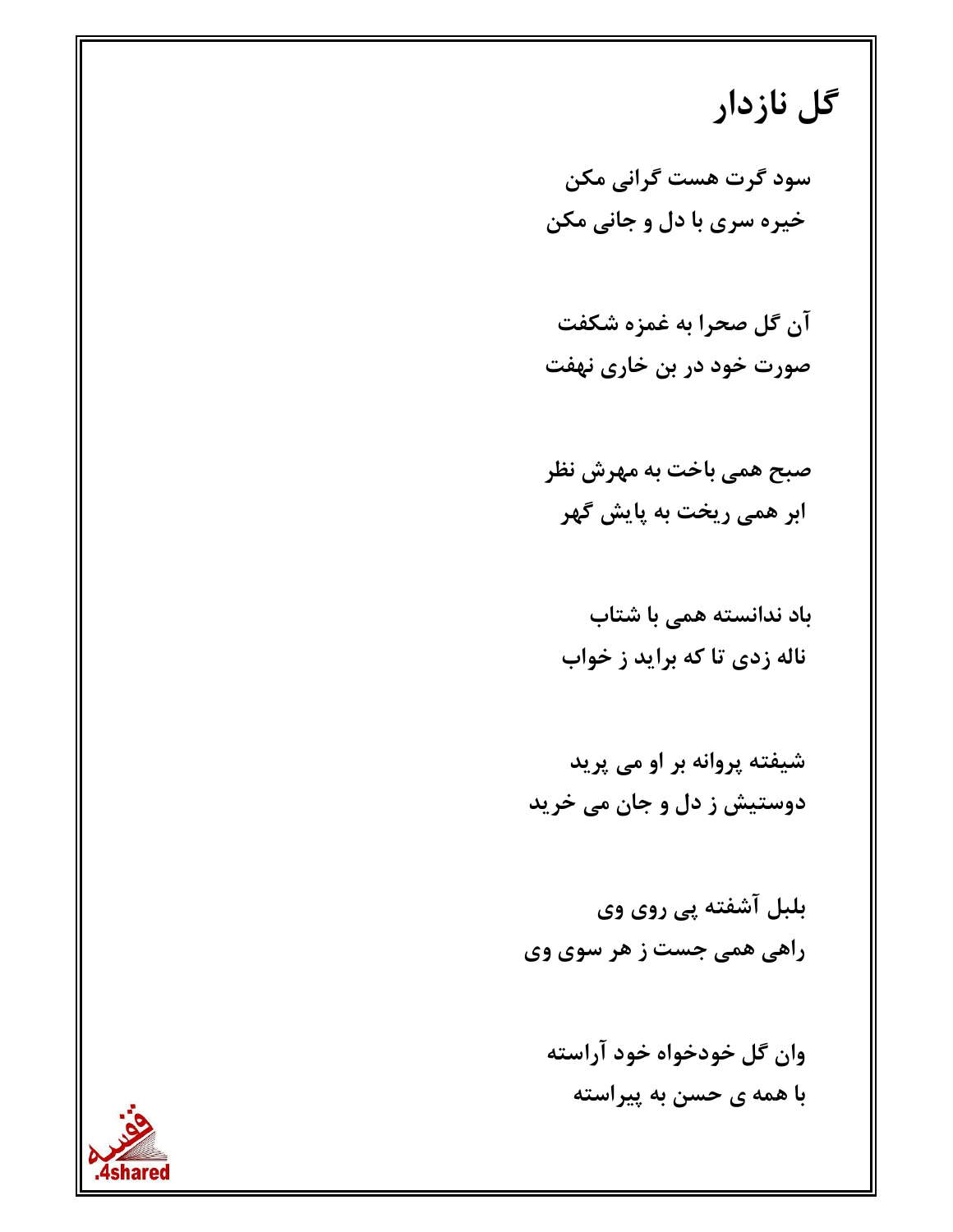زان همه دل بسته ی خاطر پریش هیچ ندیدی به جز از رنگ خویش

> شیفتگانش ز برون در فغان او شده سرگرم خود اندر نهان

جای خود از ناز بفرسوده بود لیک بسی بیره و بیهوده بود

فر و برازندگی گل تمام بود به رخساره ی خوبش جرام

> نقش به از آن رخ برتافته سنگ به از گوهرنایافته

گل که چنین سنگدلی برگزید عاقبت از کار ندانی چه دید

سودنکرده ز جوانی خویش خسته ز سودای نهانی خویش

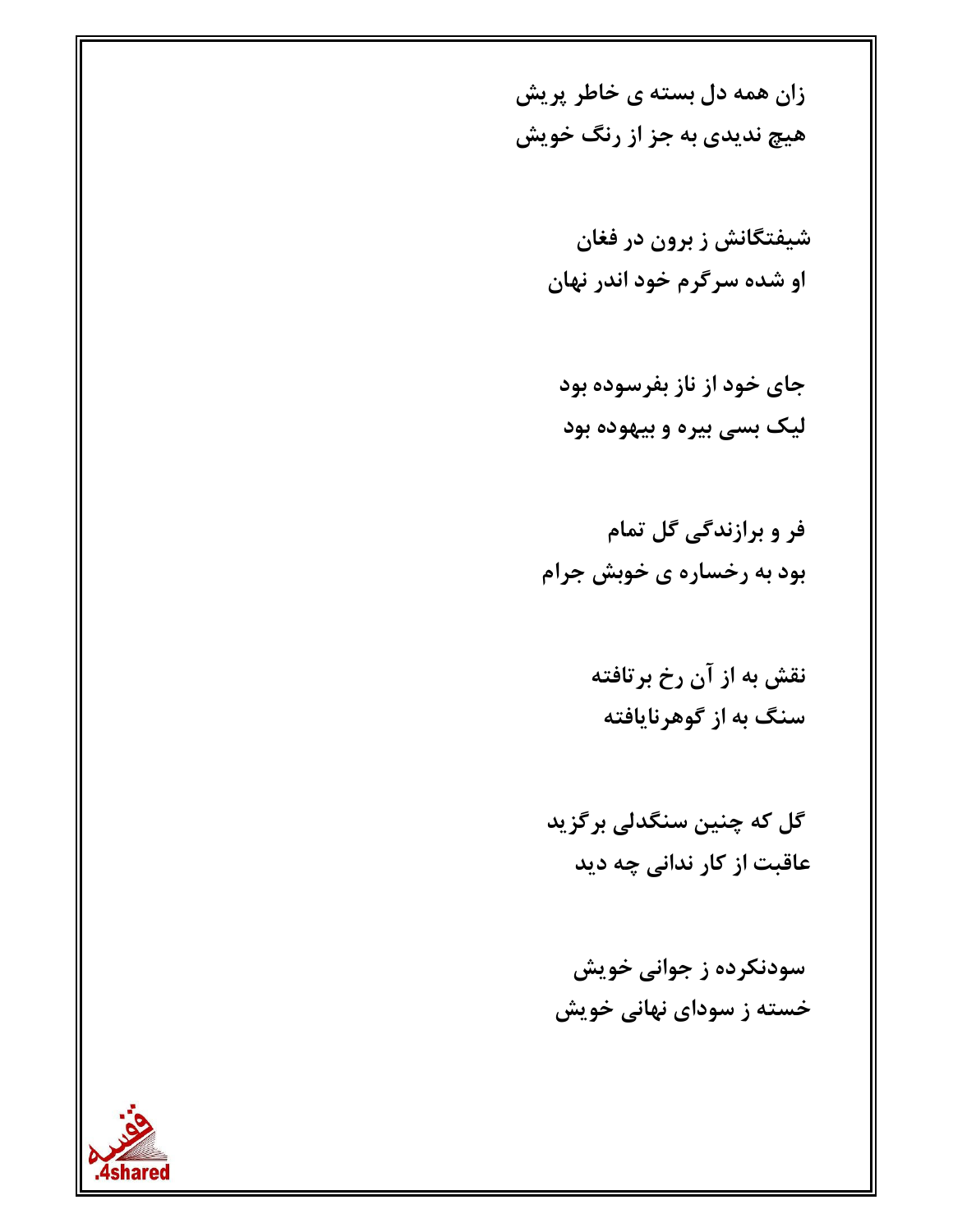آن همه رونق به شبی در شکست تلخی ایان به جایش نشست

> از بن آن خار که بودش مقر خوب چو پژمرد برآورد سر

دید بسی شیفته ی نغمه خوان رقص کنان رهسپر و شادمان

از بر وی یکسره رفتند شاد راست بماننده ی آن تندباد

خاطر گل ز آتش حسرت بسوخت ز آن که یکی دیده بدو برندوخت

هر که چو گل جانب دل ها شکست چون که بپژمرد به غم برنشست

دست بزد از سر حسرت به دست کانچه به کف داشت ز کف داده است

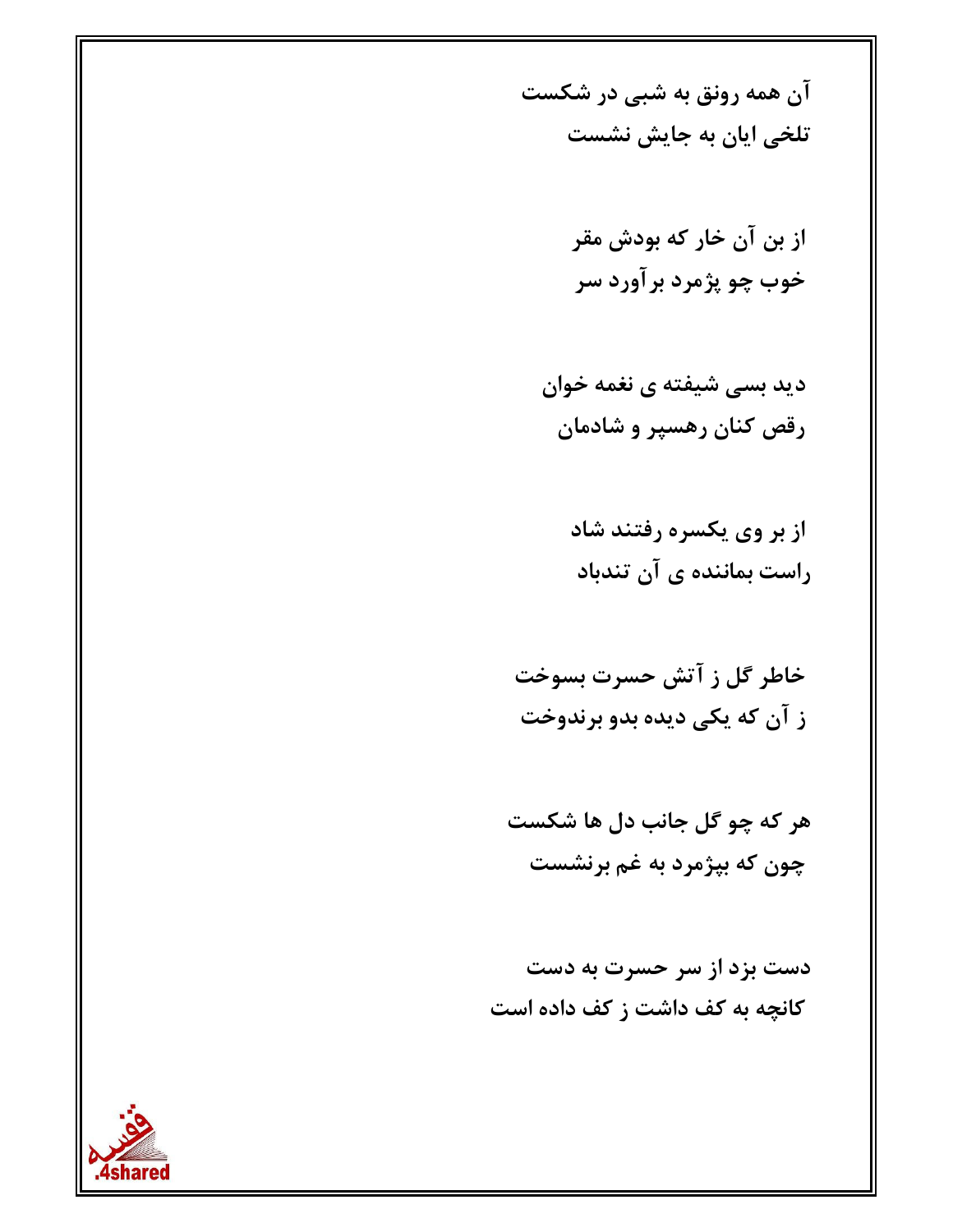چون گل خودبین ز سر بیهشی دوست مدار این همه عاشق کشی

یک نفس از خویشتن آزاد باش خاطری آور به کف و شاد باش

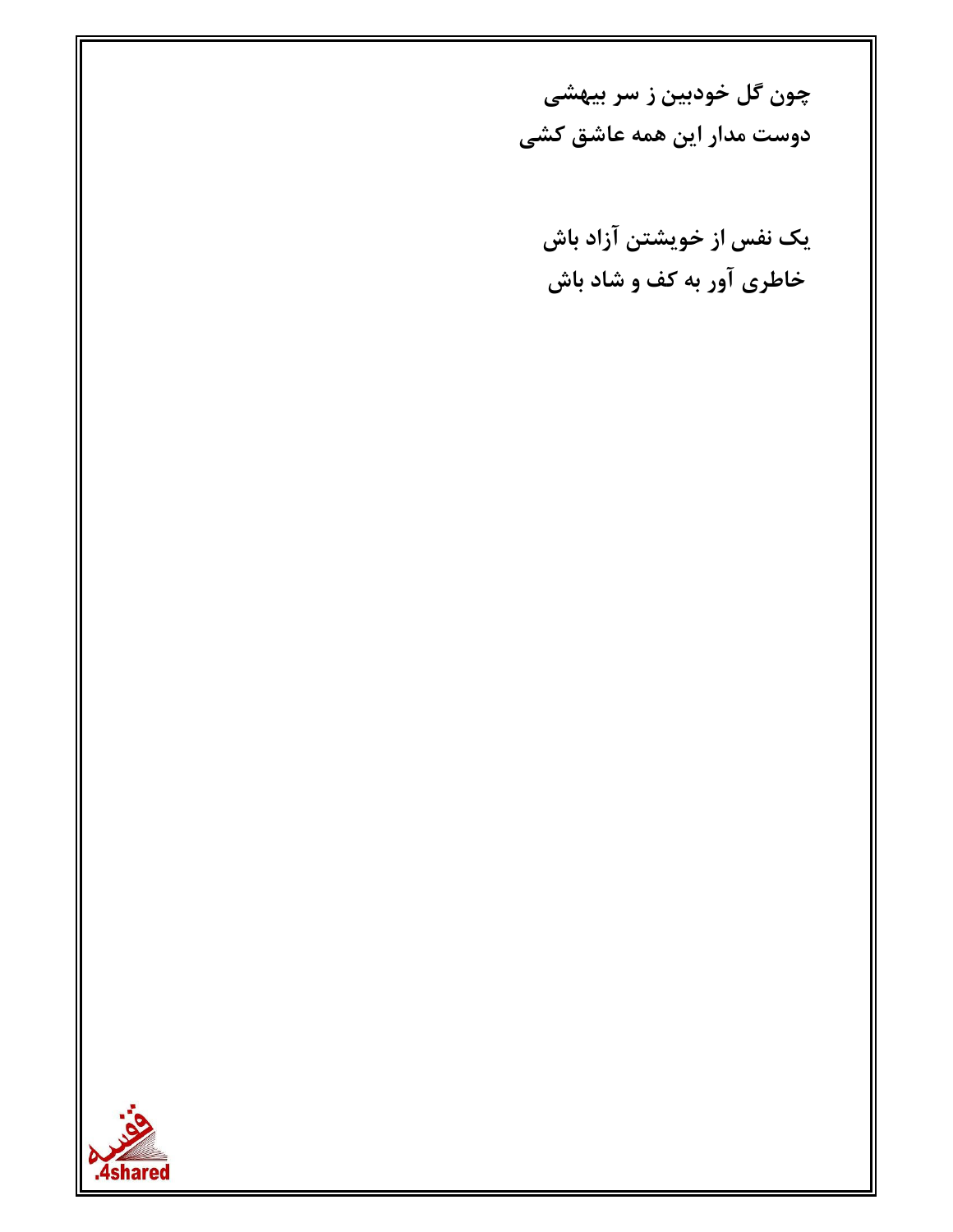#### مفسده ی گل

صبح چو انوار سرافکنده زد گل به دم باد وزان خنده زد

چهره برافروخت چو اختر به دشت وز در دل ها به فسون مي گذشت

ز آنچه به هر جای به غمزه ربود بار نخستين دل پروانه بود

راه سیارنده ی بالا و پست بست پر و بال و به گل بر نشست

نیز گهی بی خود و بی سر شدی بال گشادی به هوا بر شدی

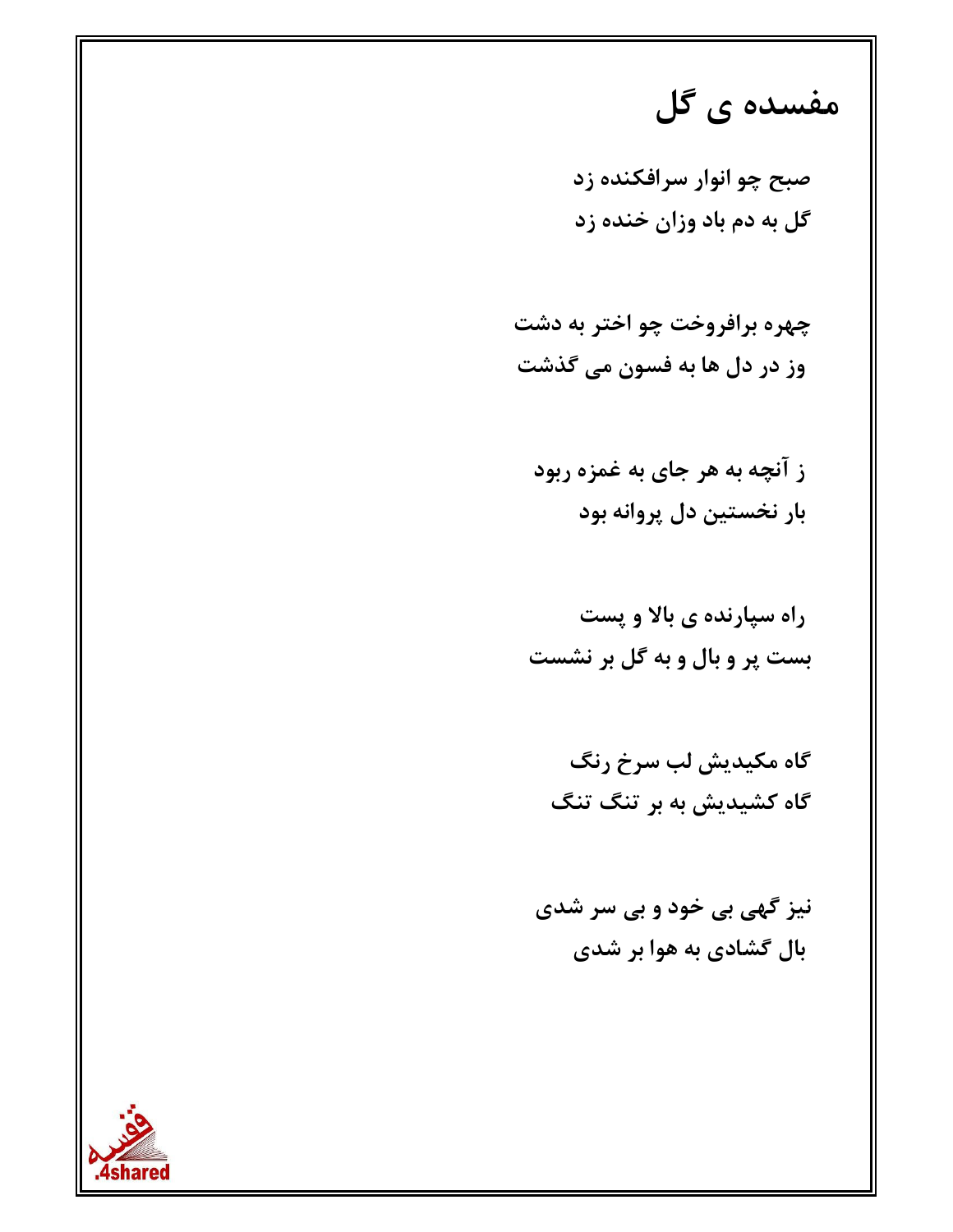در دل این حادثه ناگه به دشت سرزده زنبوری از آنجا گذشت

> تيزپري ، تندروي ،زرد چهر باخته با گلشن تابنده مهر

زين به جدل خست پر و بال ها زان همه بسترد خط و خال ها

تا که رسید از سر ره بلبلی سوختهای ، خسته ی روی گلی

بر سر شاخی به ترنم نشست قصه ی دل را به سر نغمه بست

لیک رهی از همه ناخوانده بیش دید هیاهوی رقیبان خویش

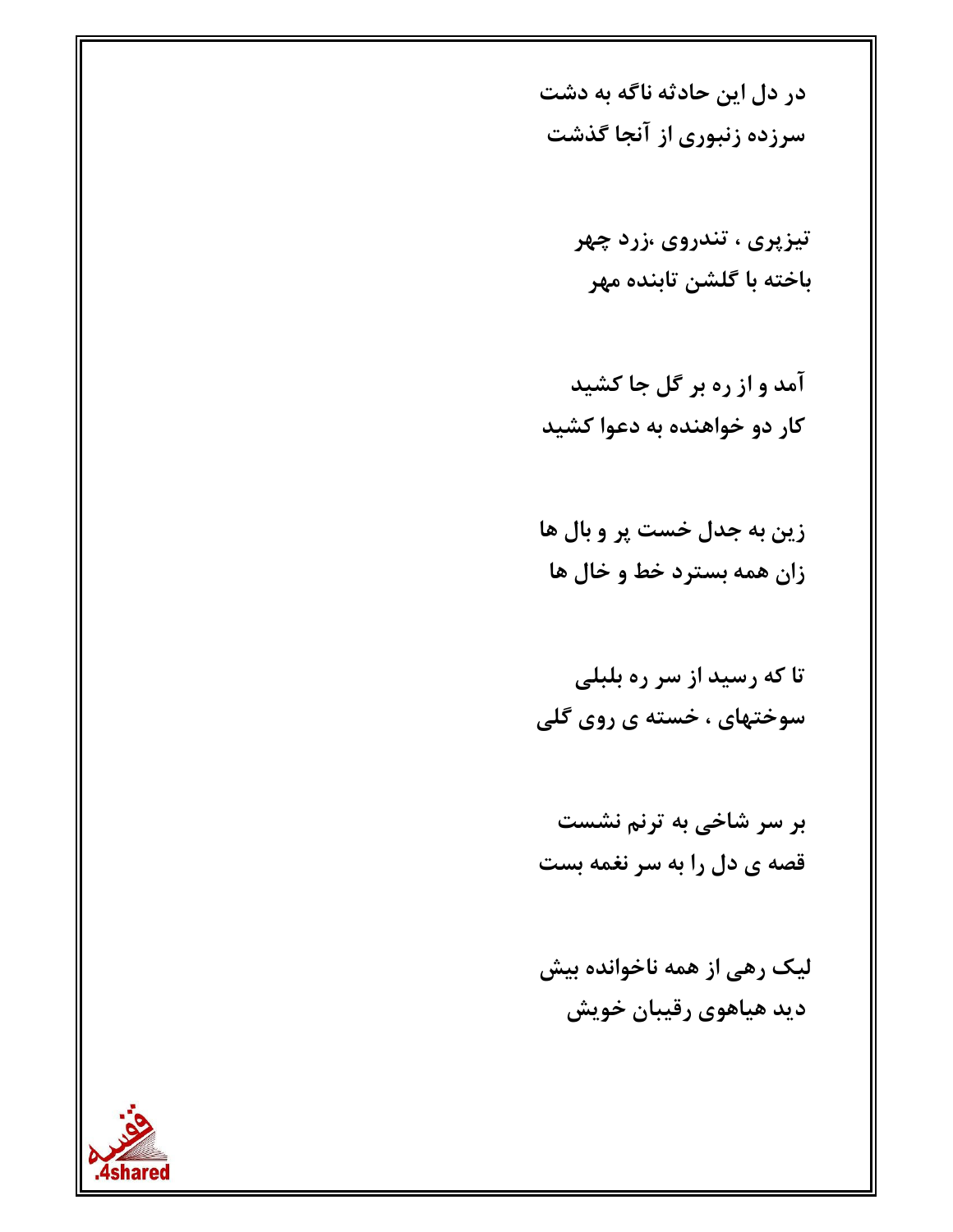یک دو نفس تیره و خاموش ماند خيره نگه کرد و همه گوش ماند

خنده ی بیهوده ی گل چون بدید از دل سوزنده صفیری کشید

جست ز شاخ و به هم آويختند چند تنه بر سر گل ریختند

مدعیان کینه ور و گل پرست چرخ بدادند ہے یا و دست

تا ز سه دشمن یکی از جا گریخت و آن دگری را پر پر نقش ریخت

و آن گل عاشق کش همواره مست بست لب از خنده و در هم شکست

> طالب مطلوب چو بسيار شد چند تنی کشته و بیمار شد

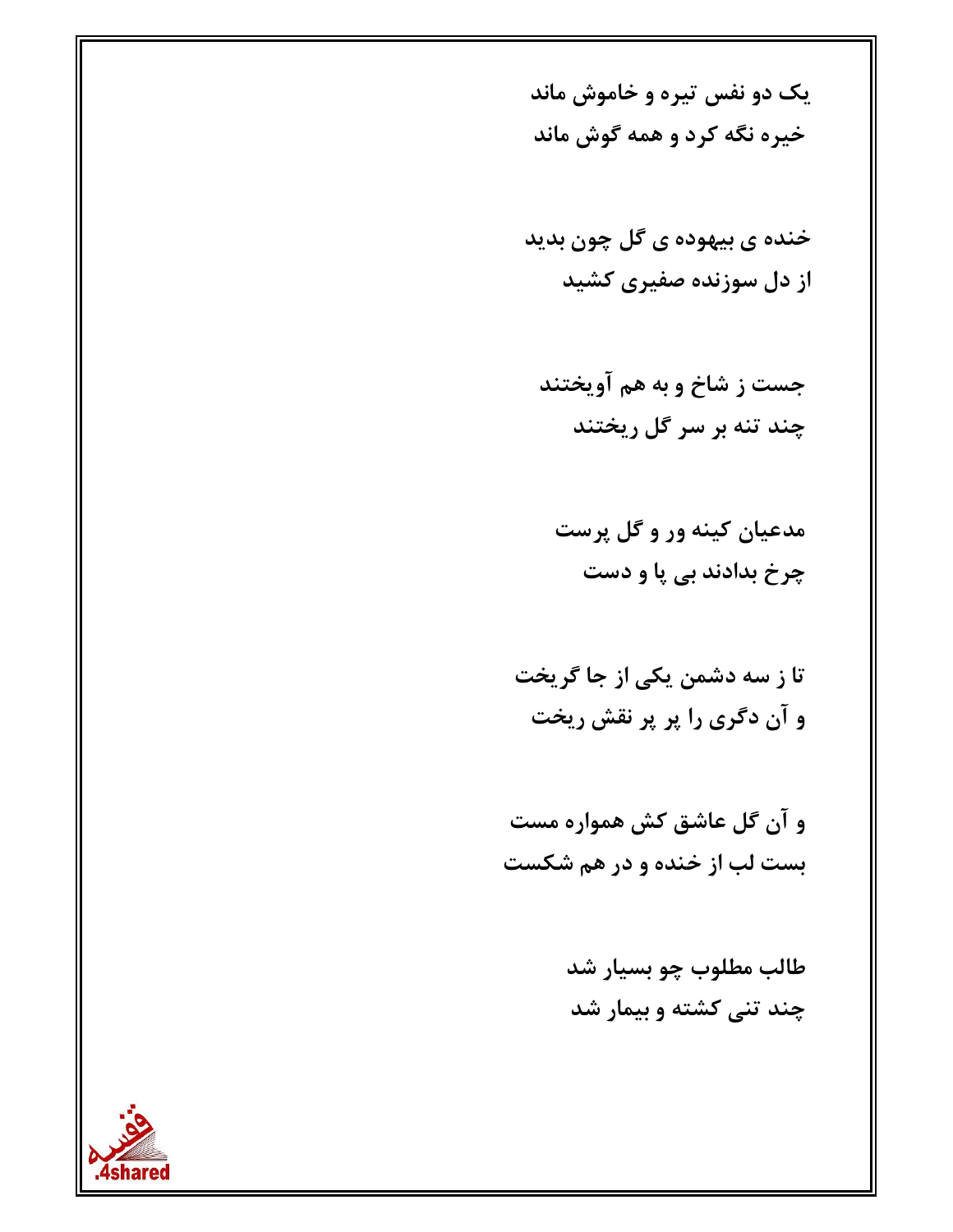طالب مطلوب چو بسیار شد چند تنی کشته و بیمار شد

پس چو به تحقیق یکی بنگری نيست جز اين عاقبت دلبري

در خم این پرده ز بالا و پست مفسده گر هست ز روی گل است

گل که سر رونق هر معرکه است مایه ی خونین دلی و مهلکه است

کار گل این است و به ظاهر خوش است لیک به باطن دم آدم کش است

> گر به جهان صورت زیبا نبود تلخي ايام ، مهيا نبود